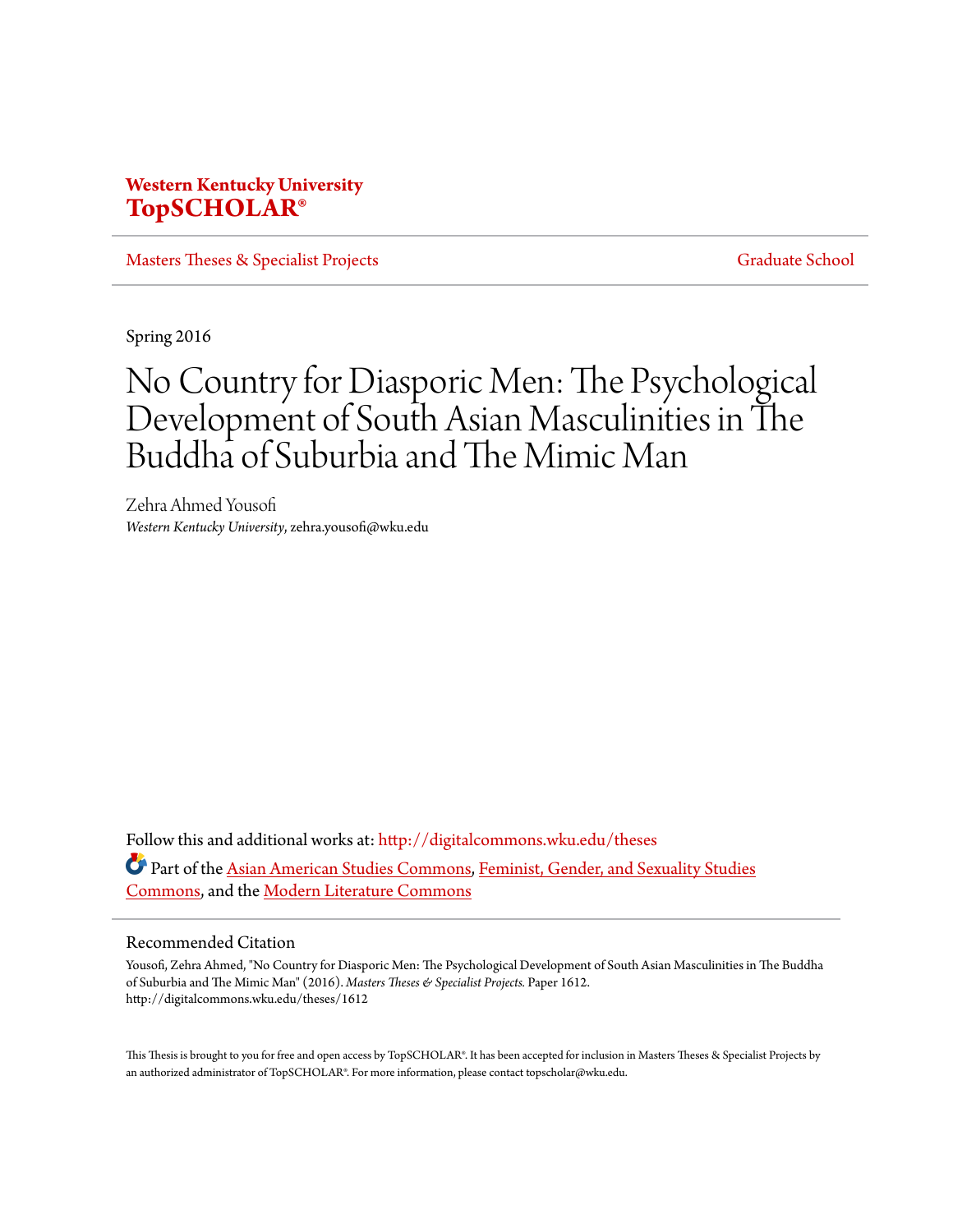## NO COUNTRY FOR DIASPORIC MEN: THE PSYCHOLOGICAL DEVELOPMENT OF SOUTH ASIAN MASCULINITIES IN *THE BUDDHA OF SUBURBIA* AND *THE MIMIC MAN*

A Thesis Presented to The Faculty of the Department of English Western Kentucky University Bowling Green, Kentucky

In Partial Fulfillment Of the Requirements for the Degree Master of Arts

> By Zehra Yousofi

> > May 2016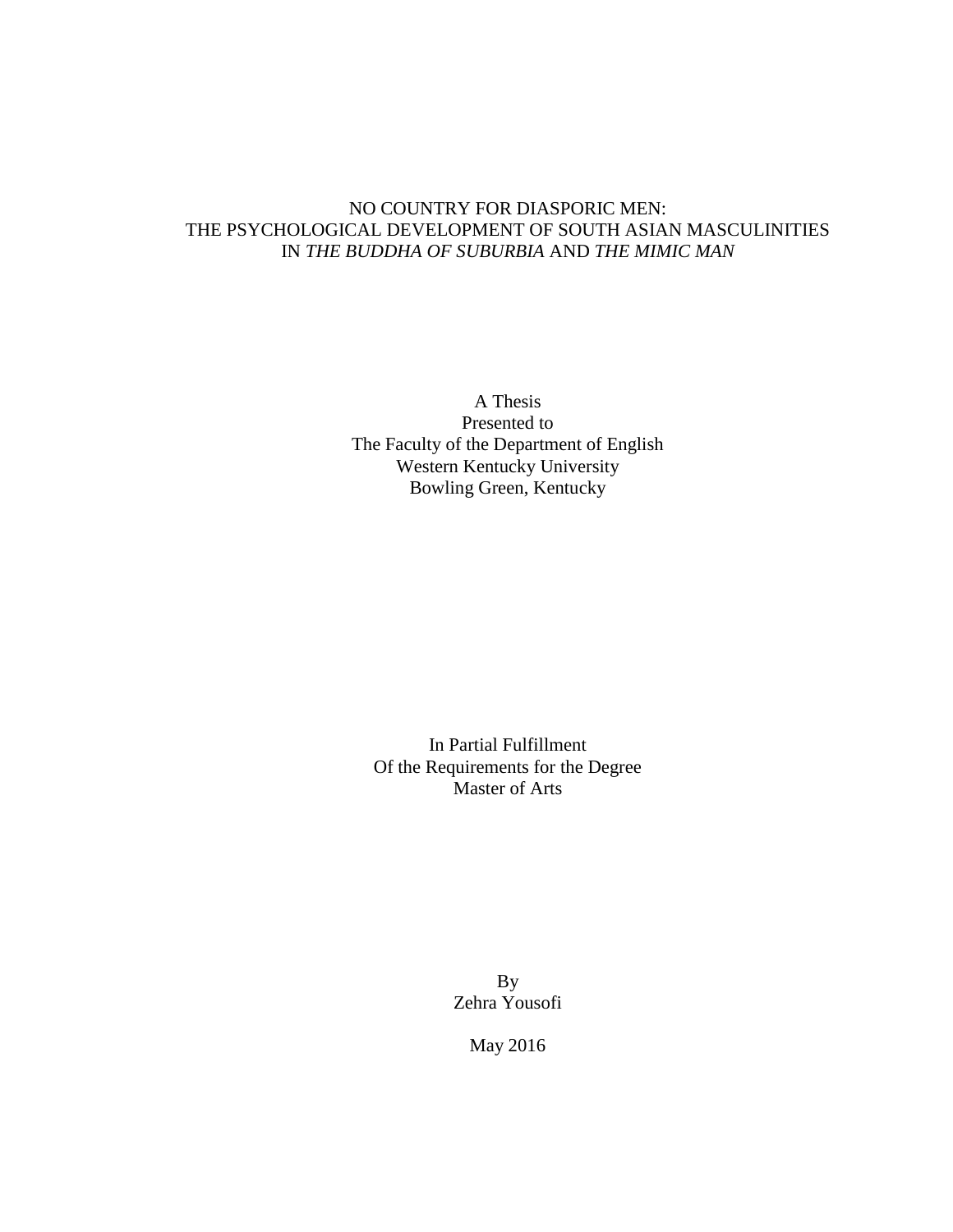NO COUNTRY FOR DIASPORIC MEN: THE PSYCHOLOGICAL DEVELOPMENT OF SOUTH ASIAN MASCULINITIES IN THE BUDDHA OF SUBURBIA AND THE MIMIC MAN

 $/20116$ Date Recommended Dr. Jeród Hollyfield, Director of Thesis Dr. Kelly Reames Dr. Kristi Branham

Dean, Graduate Studies and Research Date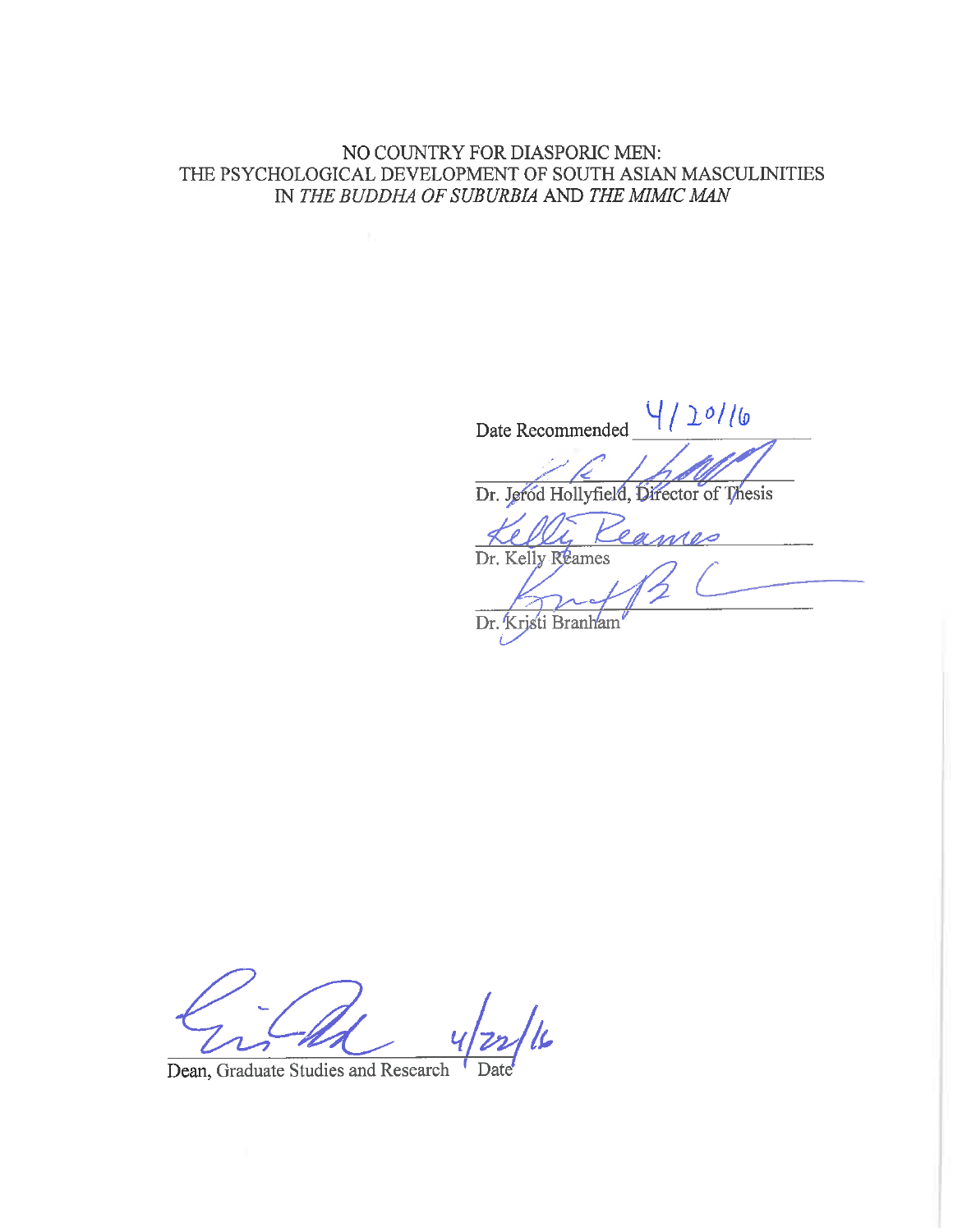To my parents, sisters, family, and friends for their love, support, and humoring my many ventures. To Rumi, providing me your subtle guidance.

Dr. Reddy for helping me understand my hybridity.

and

To my brother Mohammad—I finally found something worth writing about.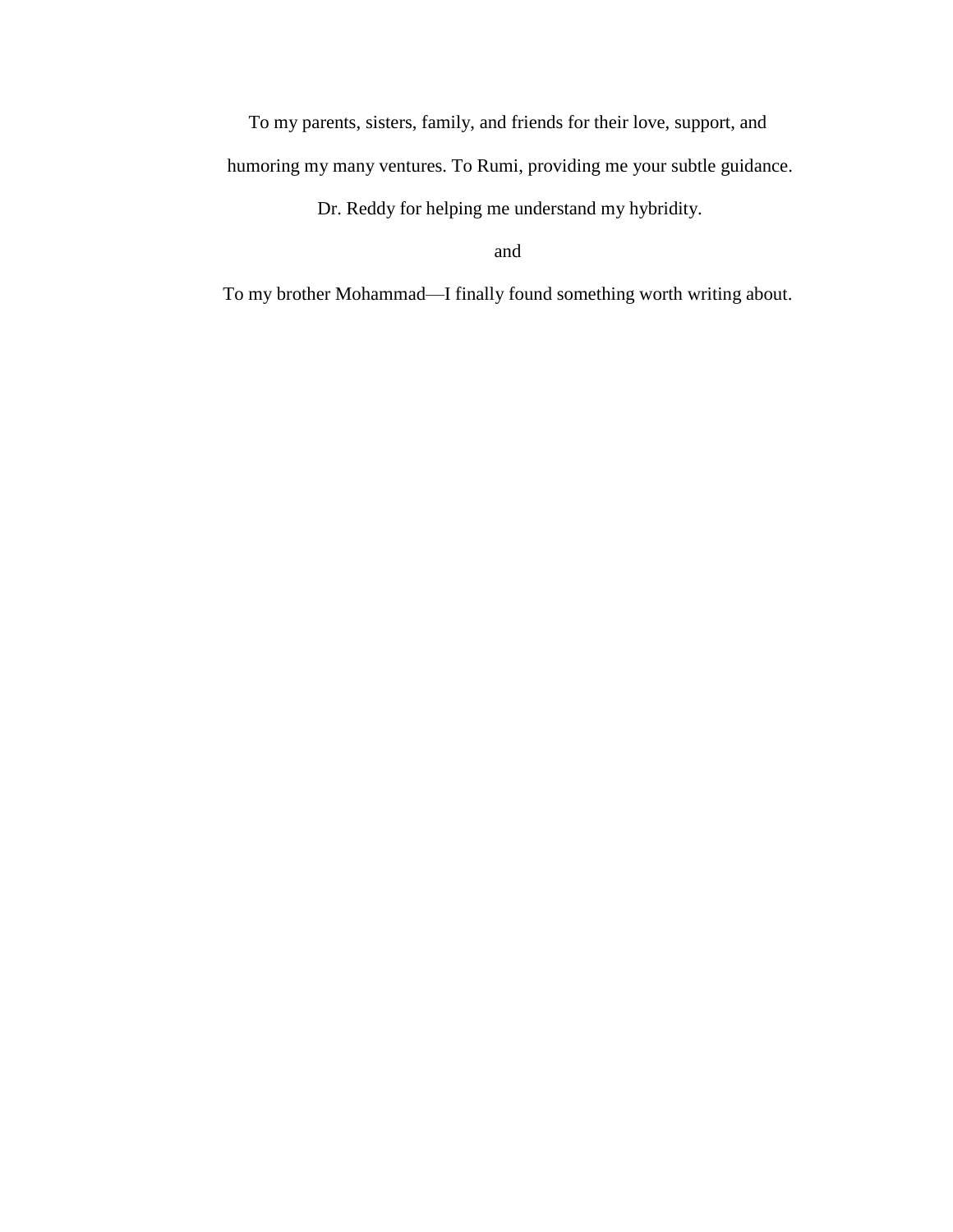## ACKNOWLEDGMENTS

First, I would like to thank my thesis chair, Dr. Jerod Ra'Del Hollyfield, for providing me a better understanding of postcolonial theory, reading countless drafts, and being a part of this project. I would also like to thank Dr. Logan for her kindness and support in the developmental phase of this thesis. In addition, I would like to thank my committee: Dr. Branham and Dr. Reames for your willingness to be a part of this project. Thank you Dr. Reames for your witty remarks and every skeptical look I have received for the following reasons: being ridiculous and asking for extensions. I would especially like to thank Dr. Branham for your everlasting support, kindness, and seeing something special in me at that conference in Nashville.

To my parents, Ruby and Shabih, you have taught me that all great risks in life will work out with a little faith and the strength to always start again. Mom and dad, thank you for uprooting your entire life for a better one for us. Thank you Amna for your wisdom and amazing generosity. Fatima, thank you for being an amazing role model. My little brother for consistently challenging me to become a better person, thank you. A special thanks to: Alex, Irfan and Bina Mirza, Samir, Mahum, Murtaza, Andrew, Mehak, Shaheen Shabhi, Sonia Bharti, Nisha and Vikram Devgan.

A very special thank you to Cortney Stewart for helping me throughout this entire process, being my friend, and feeding me. Also, thank you to my fellow graduate assistants and friends: Tia, Rachel, Teresa, Anthony, Sarah, and Steven for giving me the greatest gift in life, your friendship. Finally, I want to thank my wonderful best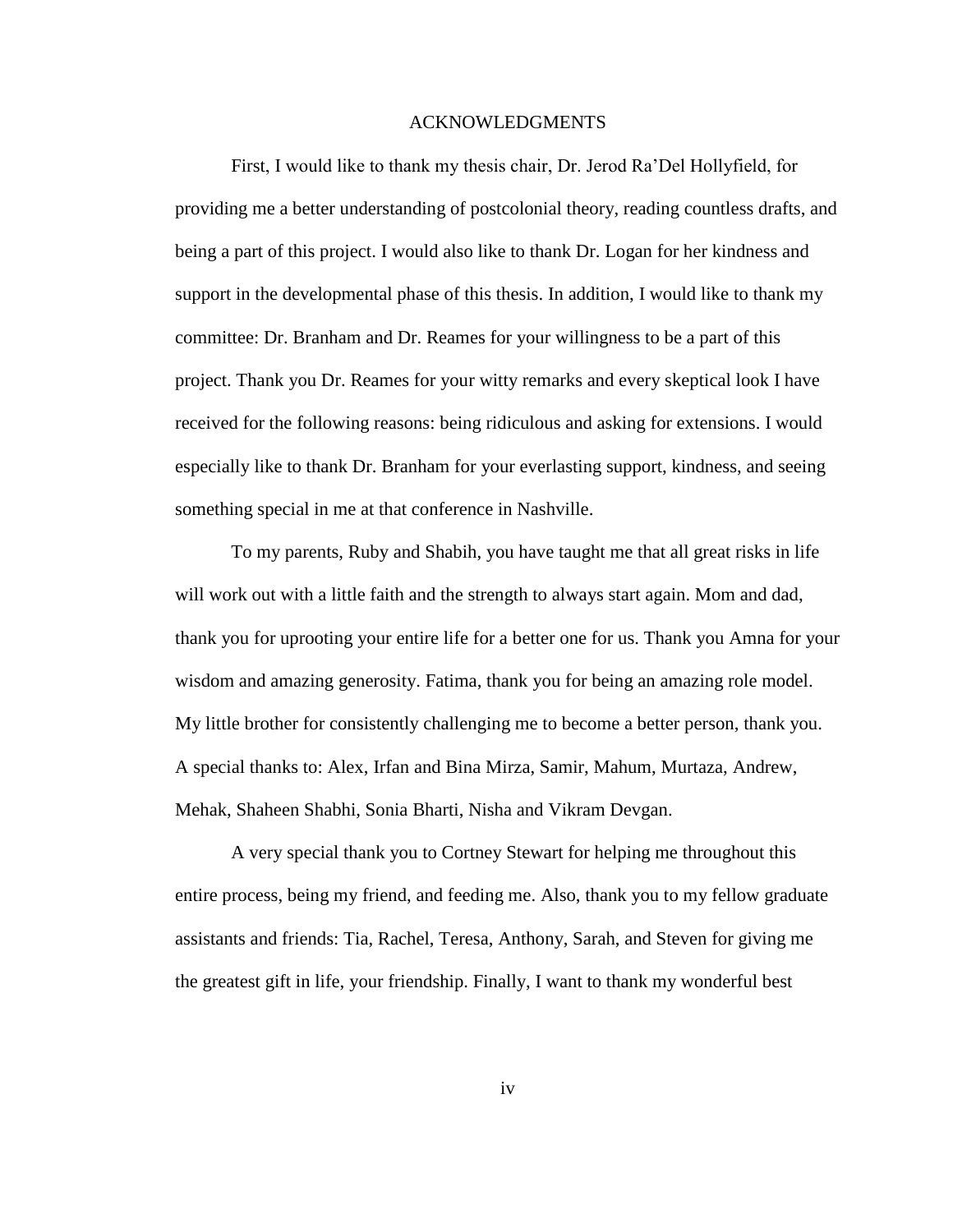friends: Shabana, Sonia, and Mae for your eternal friendship all these years. I love you all and without your help this thesis would not have been possible. Thank you.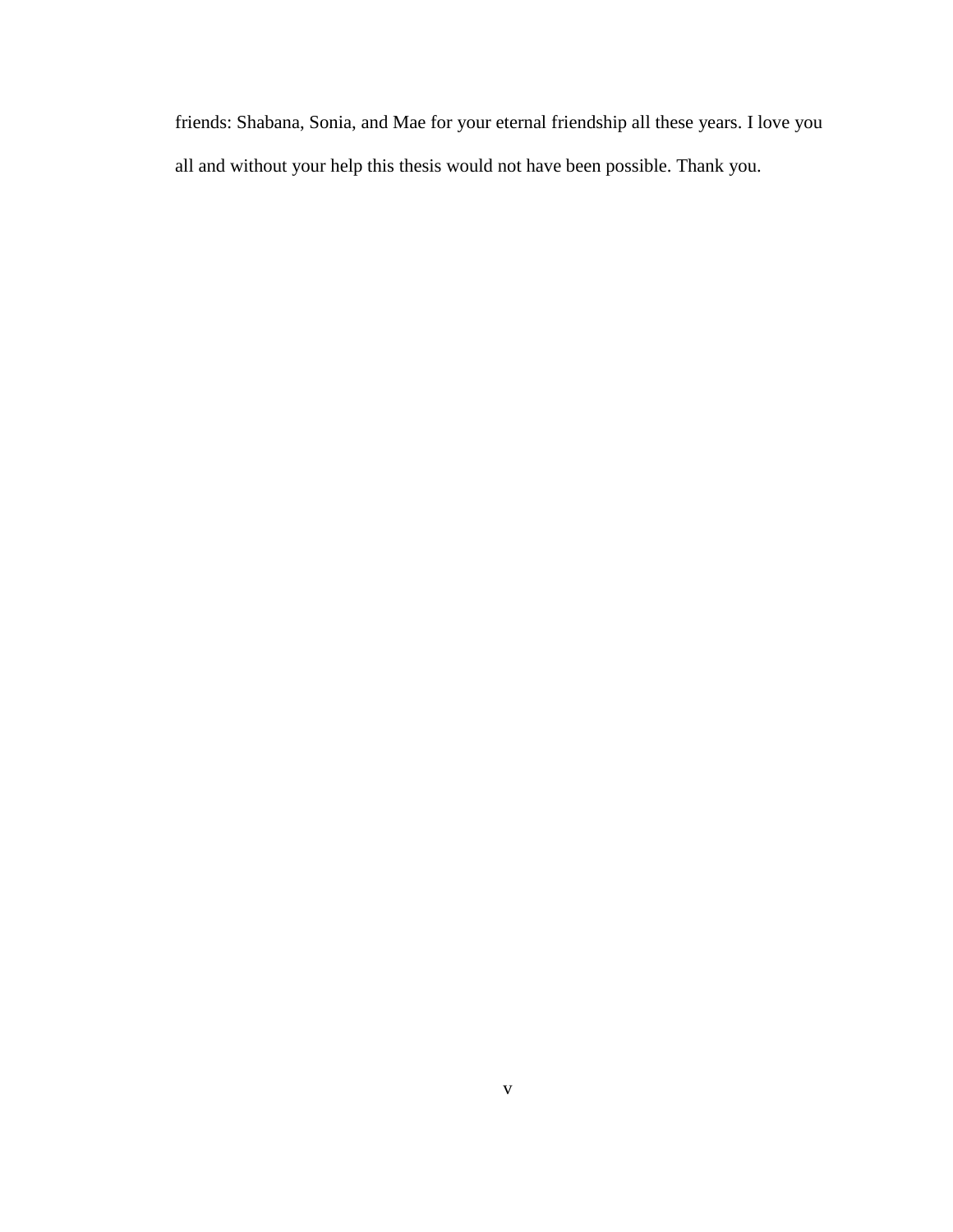# **CONTENTS**

| Chapter 2: Transforming Male Communities as a Passage into Diasporic Society 37 |  |
|---------------------------------------------------------------------------------|--|
|                                                                                 |  |
|                                                                                 |  |
|                                                                                 |  |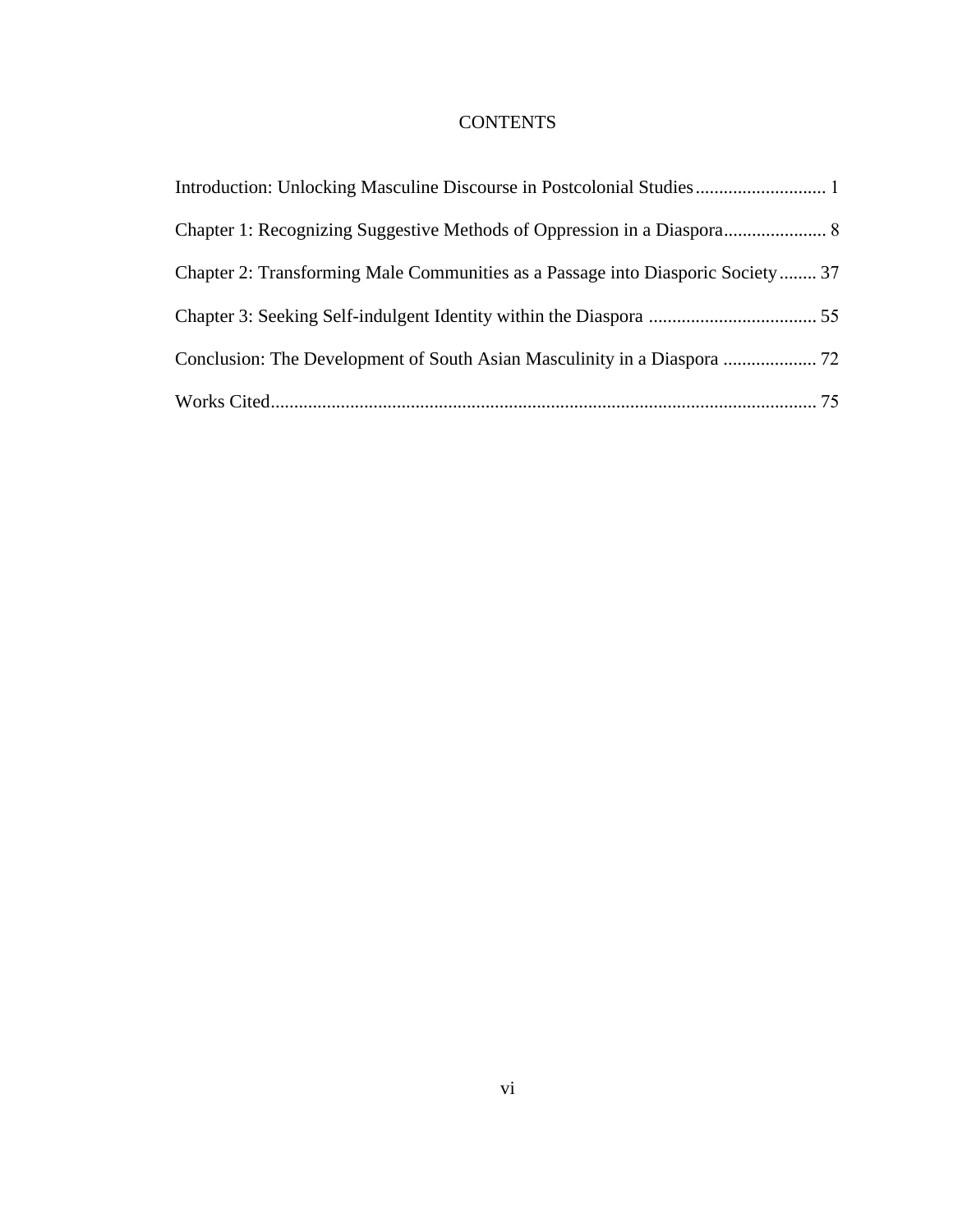## NO COUNTRY FOR DIASPORIC MEN: THE PSYCHOLOGICAL DEVELOPMENT OF SOUTH ASIAN MASCULINITIES IN *THE BUDDHA OF SUBURBIA* AND *THE MIMIC MAN*

| Zehra Yousofi | May 2016                                                                | 78 Pages |
|---------------|-------------------------------------------------------------------------|----------|
|               | Directed by: Dr. Jerod Hollyfield, Dr. Kelly Reames, Dr. Kristi Branham |          |

Department of English Western Kentucky University

The purpose of this thesis is to examine the psychological development of South Asian masculinity in a diaspora that is depicted in Hanif Kureishi's *The Buddha of Suburbia* and V.S. Naipaul's *The Mimic Men*. Together, Kureishi and Naipaul construct a complete understanding of masculinity through childhood, adolescent, young adult, and adulthood. Chapter 1 explores the need to displace their father's masculinity and seek better masculine models that align with the social norms of the diaspora. Chapter 2 establishes the motivation behind seeking peers to define the meaning of masculinity in a diaspora and the disadvantage of this pathway. Chapter 3 demonstrates two possible outcomes for South Asian men attempting to construct a secure masculinity. The difficulties these characters encounter when developing their identity is both a product of their diasporic environment and the lingering effect of colonization through the presence of hegemonic masculinity. They attempt to rectify the inadequacies in their masculinity by refuting a portion of their identity tied to being South Asian in order to better assimilate to the ideals of their diaspora. Ultimately, there are two possible consequences for South Asian men in a diaspora: one is to attempt to negotiate their position as a mixture of both the ideals of the diaspora and South Asian culture and the second is to continue to live a fragmented life of denying aspects of their identity tied to either the diaspora or South Asian culture.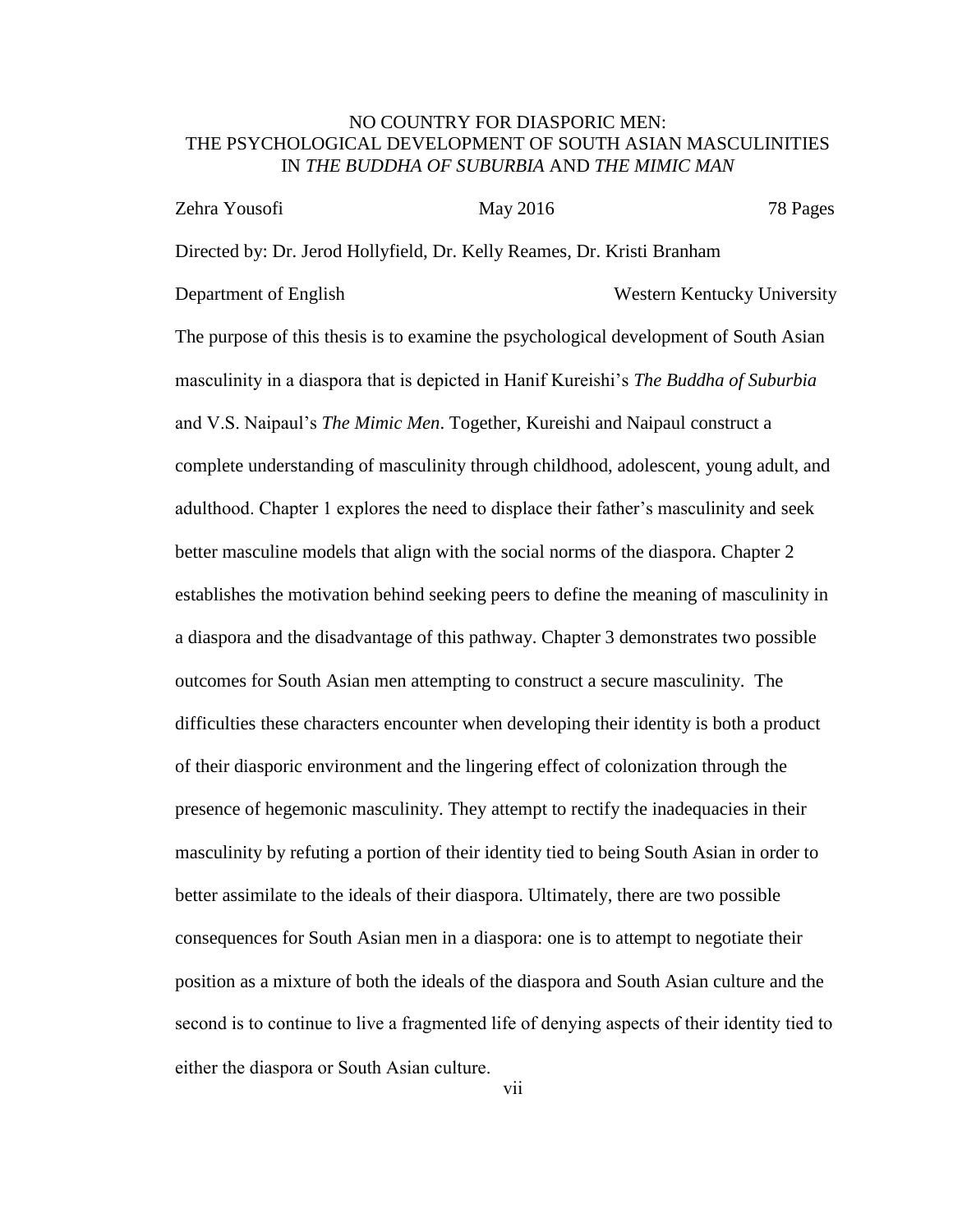## Introduction: Unlocking Masculine Discourse in Postcolonial Studies

"The empires of our time were short-lived, but they have altered the world for ever; their passing away is their least significant feature." -V.S. Naipaul, *The Mimic Men*

The psychological development of South Asian masculinities demonstrated in postcolonial novels captures the difficulty first- and second-generation South Asian men face when establishing their identity within a socially dominant white or Caribbean concept of masculinity in a diasporic environment. The inability of young South Asian men to establish a secure masculine identity in a diaspora is demonstrated in Hanif Kureishi's *The Buddha of Suburbia* and V.S. Naipaul's *The Mimic Men*. Both texts highlight this issue through the protagonists' strained relationship with their South Asian fathers and their need to idolize their peers' dominant masculine identities in the pursuit to create a confident one within the realm of the diaspora.

Critics regard Kureishi's work as an essential postcolonial novel depicting the difficulties first-generation immigrants encounter while living in the suburbs of England. First published in 1990, the book was well received by many, including academic scholars, and prompted the later BBC miniseries adaptation of the novel. *The Buddha of Suburbia* is a satirical bildungsroman novel set in London during the 1970s–a period of heightened racial and class tension. The protagonist, Karim Amir, is a half-Indian and half-British teenager who is attempting to find his place in society. His father, Haroon, is a first-generation immigrant from a wealthy family in India and works as an office clerk. Margret, his mother, is from a low-income British family. In an attempt to overcome his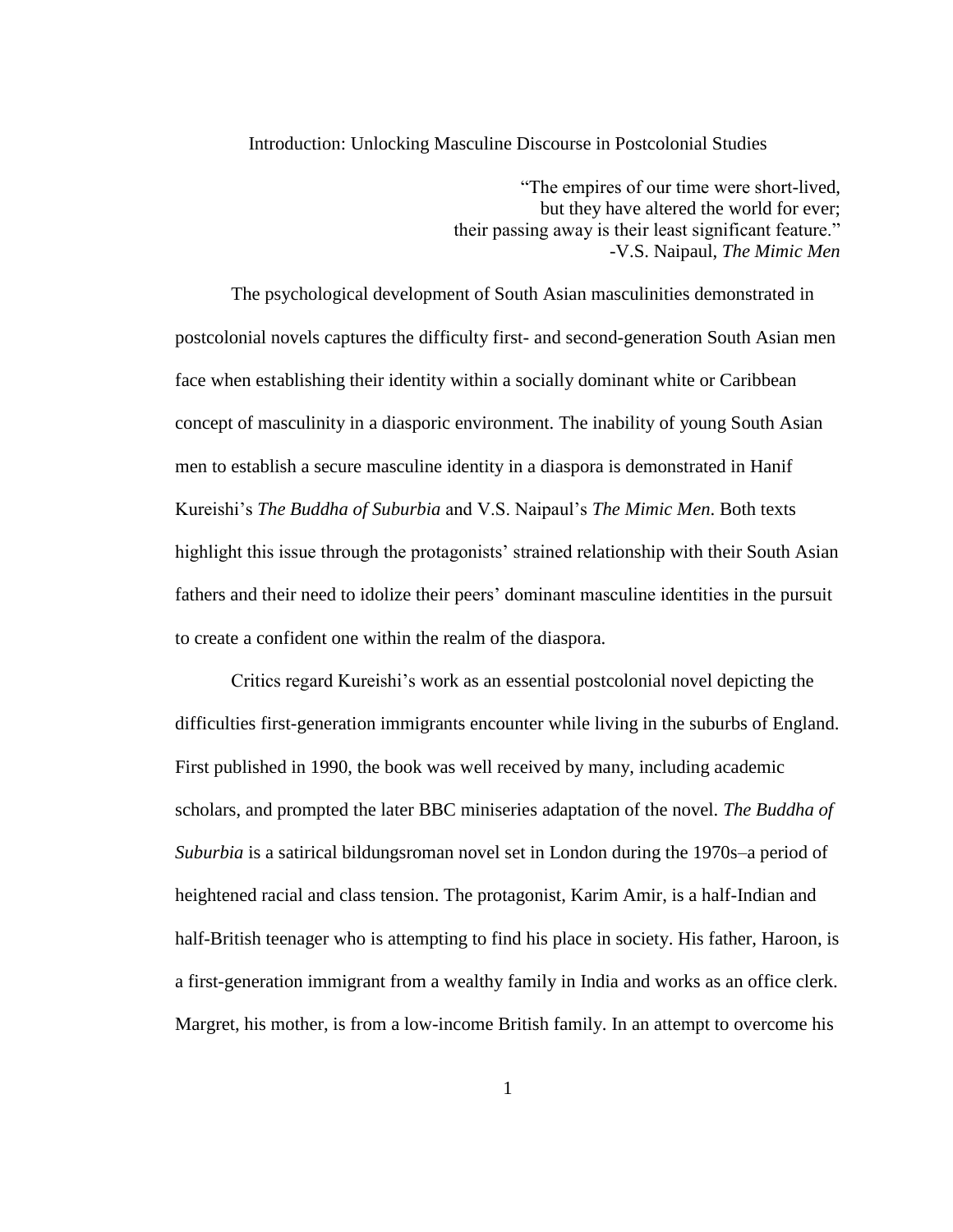frustration with his unfulfilling profession and marriage, Haroon becomes a selfproclaimed guru for upper middle class suburbia. Kureishi's novel illuminates the challenges young, second-generation South Asian men face in the former colonizer's nation. In addition, Kureishi's novel highlights the disparities in South Asian father and son relationships due to the social norms of the diasporic environment, which forces them to rebuild and construct a more acceptable identity.

The academic conversation surrounding this text is predominately concentrated in postcolonial studies with a keen focus on physical and cultural hybridity of the protagonist. However, this text can be applicable to theoretical frameworks such as queer theory, Marxist theory, and psychoanalytic criticism. *The Buddha of Suburbia Reader* by Nahem Yousaf notes that critics largely recognize notions such as the politics of identity and hybridity within the text. Other aspects of the academic conversation surrounding Kureishi's work are rooted in a discussion of Homi K. Bhabha's theories about third space and hybridity, which seek to identify Karim as an ideal example of such concepts. While these theories are revisited within this project, the primary function of these theoretical frameworks is to better understand the relationship South Asian men have with the diaspora and the manner in which the diasporic society views them. The overall critical standing of *The Buddha of Suburbia* is that Kureishi's text captures the complexity of being an Asian British male. Nevertheless, while Kureishi's novel might capture the critical receptions of academic scholars regarding his position within London as a South Asian British male, the impact his diasporic environment has upon the development of his masculine identity as an ethnically South Asian male is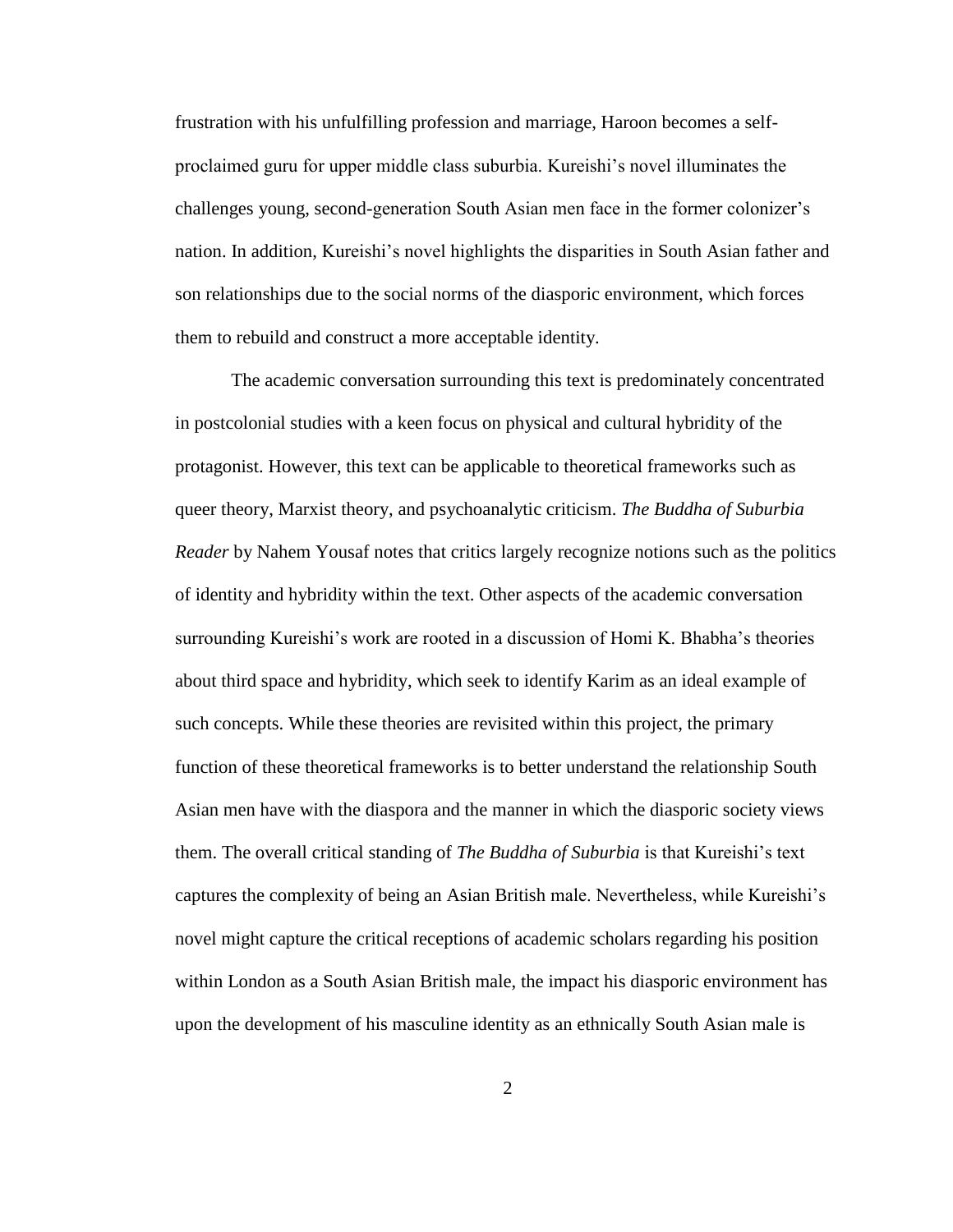further explored. Furthermore, Kureishi's depiction of the readjusted masculine identity for the protagonist's father as a Buddha lends itself to further research of the generational differences the diaspora has upon their identities.

Published in 1967 by Caribbean author V.S. Naipaul, *The Mimic Man* received positive critical acclaim and is considered a quintessential postcolonial novel because of its influence in the development of theory. *The Mimic Men* is a memoir-like novel written from the perspective of Ralph Singh, an individual claiming political asylum in suburban London. Ralph is born with Indian heritage but raised on the British-dependent Caribbean island of Isabella. His mother comes from a wealthy and successful family whereas his father, Kripalsingh, is a poor teacher and a failed politician. Kripalsingh is plagued by his lack of respect and influence both at home and on the island. Naipaul's novel attempts to find order for third- and fourth-generation indentured Indian servants, still living on a Caribbean island, and the challenges they face such as displacement and identity loss. Naipaul's text provides insight into the South Asian father and son relationship in a more reflective manner with intertwining memories, experiences, and maturity.

Similarly, academic critics consider *The Mimic Men* as an essential postcolonial literary work that has given rise to literary theory such as mimicry—the act of doubling actions or language to match the colonizer's desires, which in part alienates the colonized from their community. Postcolonial theorist Homi K. Bhabha notes in his "Of Mimicry and Man: The Ambivalence of Colonial Discourse," "the menace of mimicry is its double vision which in disclosing the ambivalence of colonial discourse also disrupts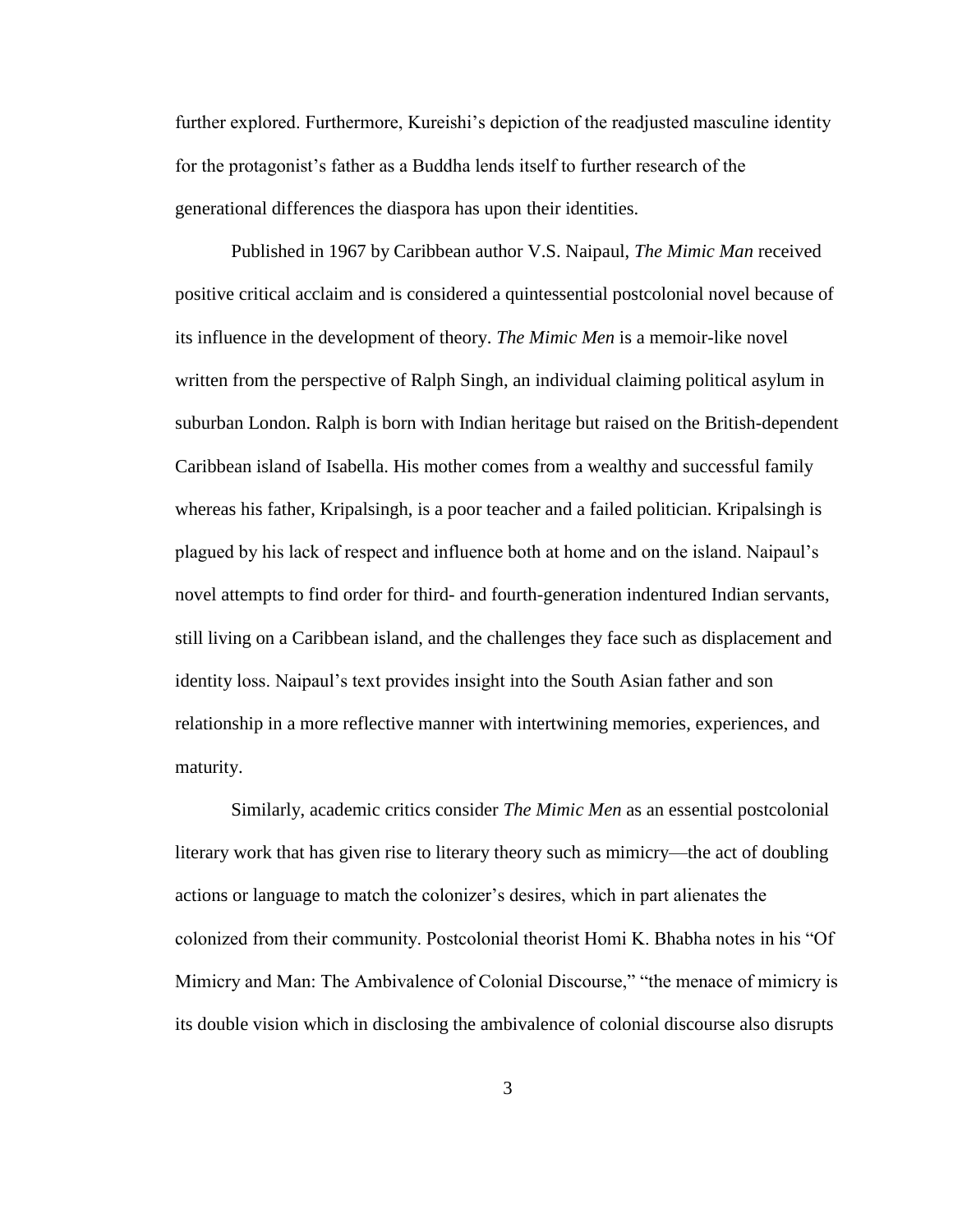its authority...the partial representation/recognition of the colonial object…Naipaul's colonial politician as play-actor" (268). For this reason, many critics consider Ralph as an archetypical portrayal of mimicry in postcolonial theory. Since Naipaul's novel heavily lends itself to this theory, the lack of exploration and elaboration of the theory within this project would be considered a great hindrance. Furthermore, the use of this theoretical framework functions to better understand the relationship to the diaspora and the need to perform accordingly within this environment.

Other critics credit Naipaul's text as demonstrative of the displacement caused by colonization by focusing on a South Asian protagonist brought to a Caribbean island as an indentured servant. According to Ian Smith, "Both Kincaid and Naipaul are witnesses to a historical process inevitably attached to colonialism that encourages a commitment to signs emptied out of any real content and cut off from observable reality" (816). The academic conversation surrounding Naipaul's text is largely rooted in postcolonial theories such as third space, hybridity, and mimicry, which make this text an ideal example of such discourse to pursue further studies of postcolonial view of masculinity in a diasporic environment. However, the protagonist and his father being unable to reconcile their identity and connection to their diaspora is a concept that is yet to be examined in Naipaul's novel. Furthermore, the psychological impact of such disconnection from South Asian masculinity and culture within their Caribbean island remains undiscussed in academic conversation.

Both Kureishi's and Naipaul's novels are semiautobiographical works which blend aspects of their own identity and background into their characters. For instance,

4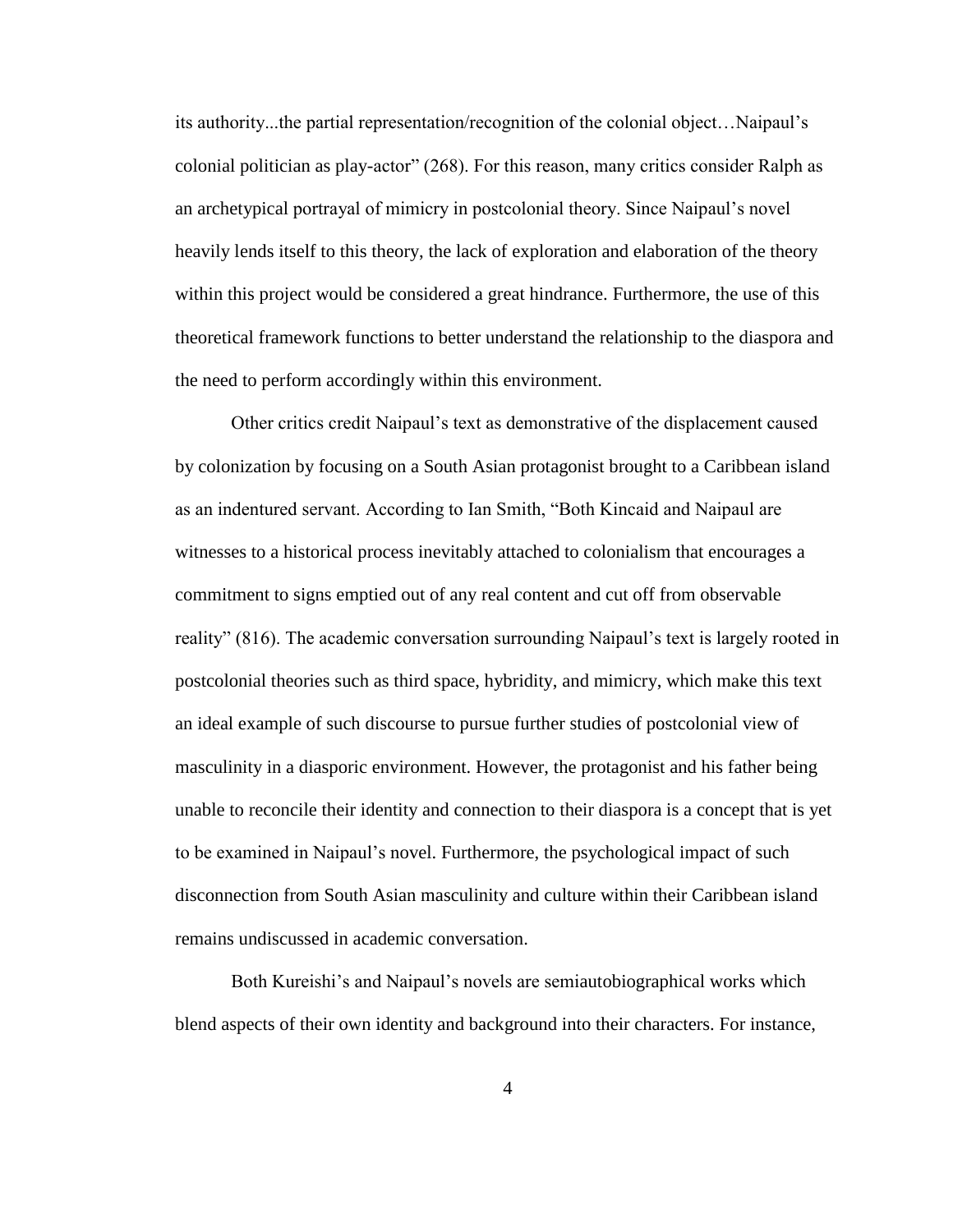Kureishi's father is from an upper-class family living in Pakistan and his mother is a British woman and together they resided in the suburbs of London. In an interview with *The Guardian*, Kureishi reveals the difficulty in constructing an identity while "in the past, Kureishi has admitted 'denying my Pakistani self," revealing a new tune. Challenged by this, he retreats to the conundrum of his identity: 'I just didn't know what to do with it or what use it could be to me…'" (McCrum). The interviewer, Robert McCrum, comments: "Books were essential to his assimilation. It was through his life as a writer that he began to discover who he was and to reconcile the warring parts of himself. The doubleness persisted" (McCrum). After the publication of *The Buddha of Suburbia*, Kureishi has not been able to replicate the success of that novel. Fascinatingly, Kureishi's last publication in 2014 is called *The Last Word*, in which the press release prompted an interview with the Guardian's journalist, McCrum. McCrum notes that Kureishi's new book resonates with aspects of Naipaul's life, "The idea that the end of a life is as interesting as its beginning is a fruitful one, with echoes of the relationship between V.S. Naipaul and his biographer Patrick French. But, at heart, it's really a commentary on the complicated inner turmoil of Kureishi's own career." Much like his character, Ralph, Naipaul grew up on the Caribbean island of Trinidad as a descendent of indentured Indian servants and continued his education in London. Unfortunately, the controversy surrounding his biography, written by Patrick French, depicting his deplorable treatment of women and his poor health has caused Naipaul to become more reclusive from the public. His last publication was a nonfiction book named *The Masque of Africa* in 2010. After the publication and success of these two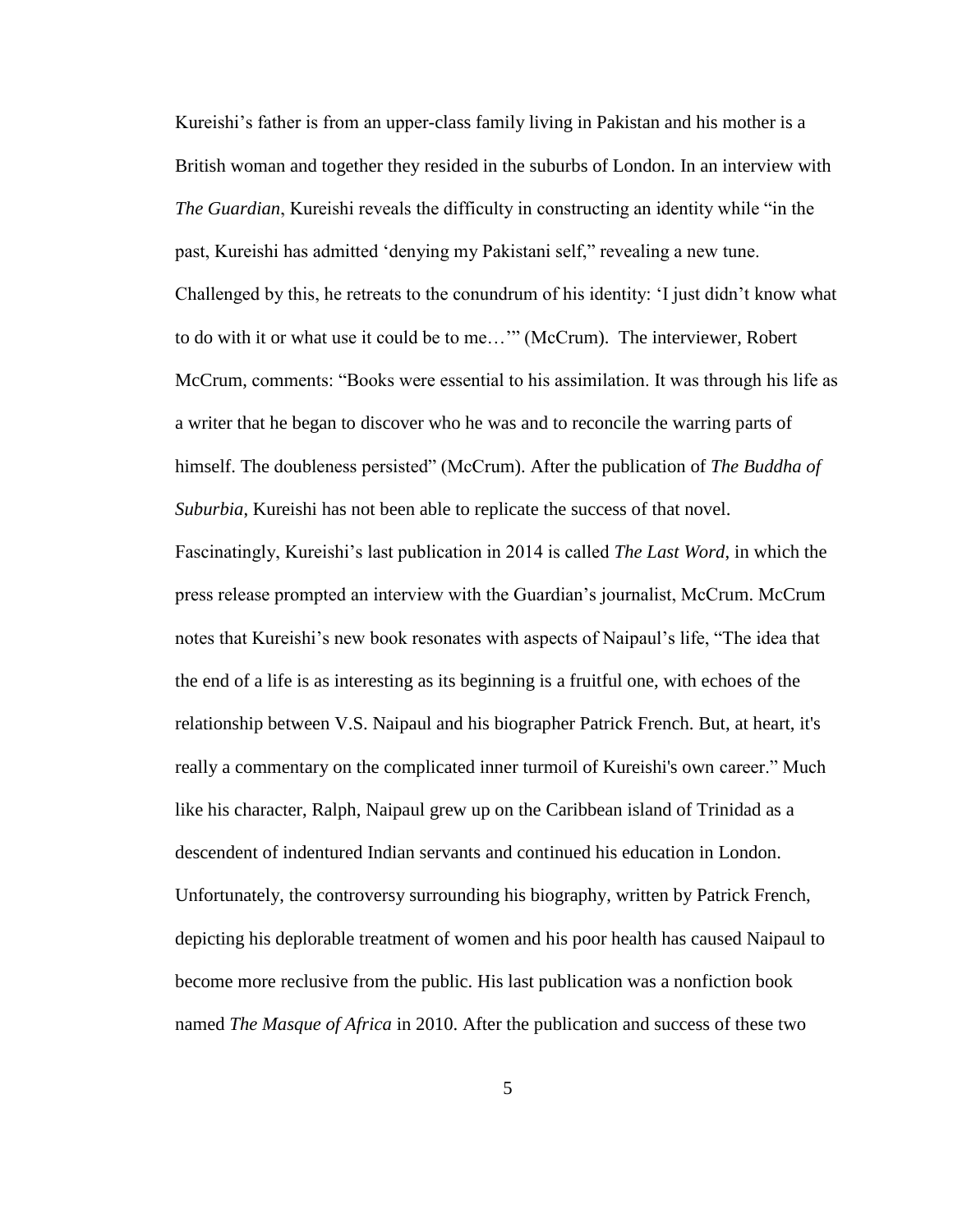novels, both authors published nonfiction works about their fathers' experience of failure in the attempt to become writers, and are apologetic about their personal success as novelist. Kureishi says:

> Father gave me what he wanted for himself, and it was a lot: for a start, the education he lacked. If I've been interested in anything it cam through what was in his head…Then, out of father's attempted writing cure, the

energy of his narrow commitment, I found my own stories to tell. (198) Kureishi's connection with his father as a writer notes his effort to reclaim his agency as a writer. This need to redefine his father's identity as a writer regardless of success is Kureishi's attempt to reposition his father's legacy in the diaspora as not only a writer but also his greatest influence. This connection to his father mirrors that of the relationship with the protagonist and his father, with the exception that both characters in the book wanted to be actors. Naipaul makes a similar remark about his father: "For Seepersad Naipaul (Pa), the life of the mind—the writer's life—was everything: to record the ways of men and women, with a shrewd, comical and kindly eye, and to do that from within his own originality, was to live nobly" (introduction). Naipaul's observation about his father being meticulous is a characteristic that blends within the protagonist's narrative in *The Mimic Men* with his need to observant yet reserved. Although the lives of these two authors are seemingly unconnected, their need to understand their identity in a diaspora through semiautobiographical books and their reflections about their fathers is the thread that intertwines them. By pairing these books together, one can obtain a complete understanding of the difficulties South Asian men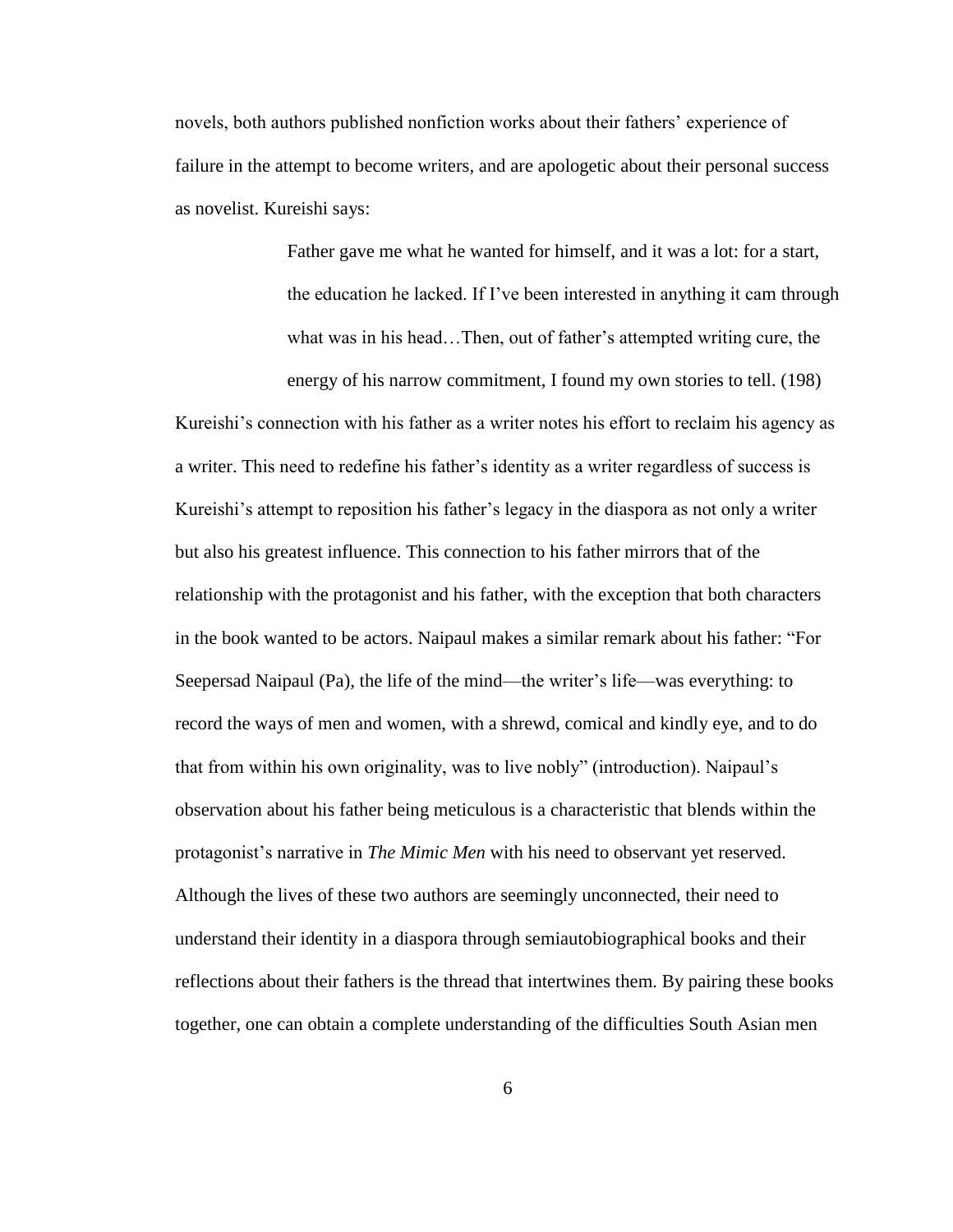face in a diaspora at each stage of their life because both Kureishi and Naipaul seek to rectify the complexity of their identity within the realm of their diaspora and in a postcolonial world.

The aspiration of this project is to better understand the psychological development of South Asian masculinity in a diaspora and to uncover recent trends of second-generation South Asian males gravitating towards more conservative or extremist views, even after being raised in the diaspora. In order to reveal the psychological motivations behind extremism or conservative beliefs within the diaspora, it is necessary to examine the cognitive development of South Asian male identities in their early stages. Both novels examine the psychological development of South Asian masculinity in a diaspora and together construct a complete understanding of masculinity from childhood, adolescent, young adult, and adulthood. Furthermore, these texts provide insight about atypical situations for first-generation immigrants and second-generation children living in the diasporic society without the dependency of pocket immigrant communities that form within such environments. Exploring atypical circumstances for South Asian males might reveal the inclination towards extremist and isolating ideals for some second-generation males. Beside providing support for South Asians that are completely alienated from their communities, both texts highlight a specific time period ranging from the late 60s and early 90s and explore early South Asian immigrants in a period prior to the 9/11 attacks, which drastically changed the manner in which the diaspora views South Asian males.

7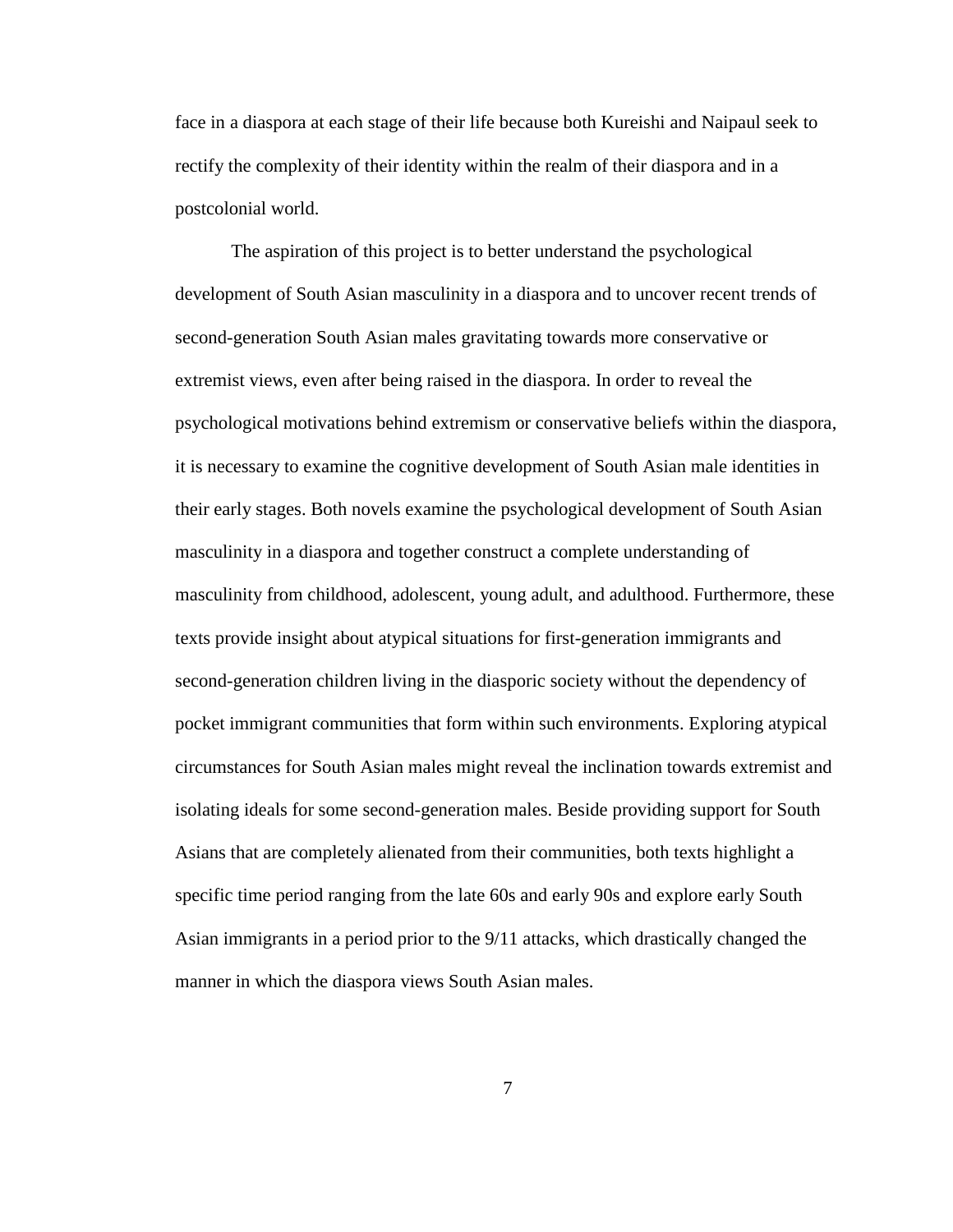Chapter 1 explores the need to displace their father's masculinity and seek better masculine models that aligns with the social norms of the diaspora. Chapter 2 establishes the motivation behind seeking their peers to define the meaning of masculinity in a diaspora and the disadvantage with this pathway. Chapter 3 demonstrates two possible outcomes for South Asian men attempting to construct a secure masculinity. The difficulties these characters encounter when developing their identity are both a product of their diasporic environment and the lingering effect of colonization through the presence of hegemonic masculinity. They attempt to rectify their inadequacies in their masculinity by refuting a portion of their identity tied to being South Asian in order to better assimilate to the ideals of their diaspora. Ultimately, there are two possible consequences for South Asian men in a diaspora: Attempt to negotiate their position as a hybrid of both the ideals of the diaspora and South Asian culture, or continue to live a fragmented life of practicing mimicry by denying aspects of their identity tied to either the diaspora or South Asian culture.

Chapter 1: Recognizing Suggestive Methods of Oppression in a Diaspora

Conventionally, the bond between a father and son in South Asian culture ensures the child will develop a secure and confident masculine identity. This manner of upbringing reinforces religious and traditional practices, which helps the child gain a better understanding of their place within the family, community, and society. As sociologist Radhika Chopra noted, "[the father] educate[s] his son into the way of being, the ways of becoming an adult to secure the skin of his status. The responsibility for the transformation and incorporation of younger males into social persons rests with

8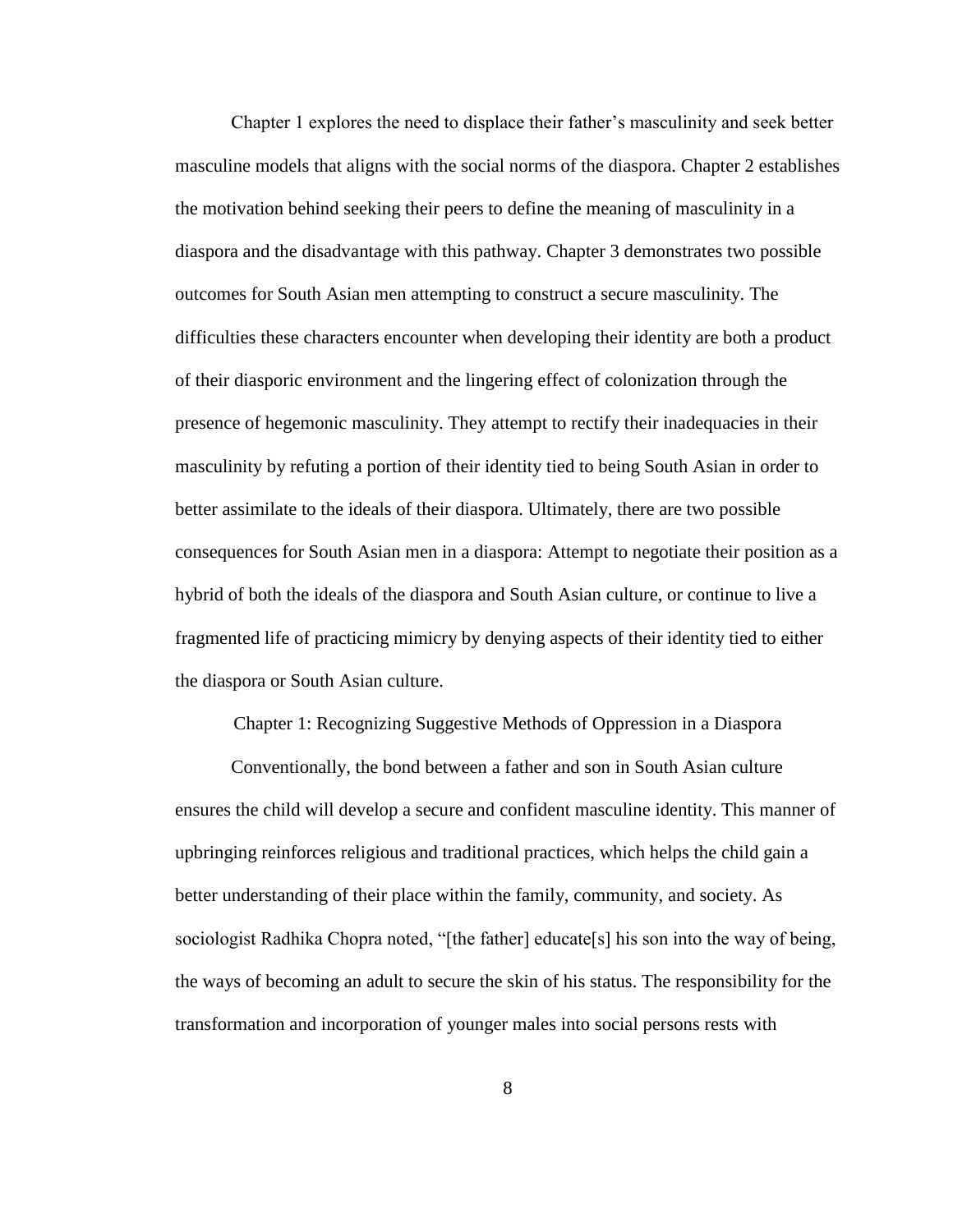fathers" (Chopra 44). In diaspora, however, the presence of more preserving notions of masculinity fractures this bond; furthermore, this environment dismisses the value of South Asian cultural practices by considering these as foreign and irrelevant concepts. Therefore, young South Asian males must reject and displace their fathers' example as an ideal masculine model in such circumstances. Also realizing the insufficiencies in South Asian masculinity, the fathers reconstruct their identity by embracing Orientalism to better adjust into their diasporic society. This need to restructure their masculinity forces the sons to decipher and construct their own masculine identity, upholding the social norms of their environment. Thus, the typical South Asian father and son relationship is severed due to the demands of the diaspora. South Asian masculinity is disregarded in a diaspora; this notion is proven through the side character, Anwar, choosing to continue his native masculine identity despite its ineffectiveness and lack of support. For this reason, Haroon from *The Buddha of Suburbia* and Kripalsingh of *The Mimic Men* choose to recreate and replace their masculine identity to align with the conventions of the immigrated society. Both Haroon and Kripalsingh, the fathers of the protagonists, accentuate their "oriental" background and practices in order to mitigate their masculine identity with the expectations of their diasporic environment. This need for the fathers to redefine their identity with their surroundings forces Karim and Ralph into a premature authoritative position to suffer from low self-esteem and to negotiate their hybridity alone. This chapter establishes the circumstances that influence the protagonists to displace their fathers and search for more relevant and accepted masculine models that capture the social norms for their gender in a diaspora.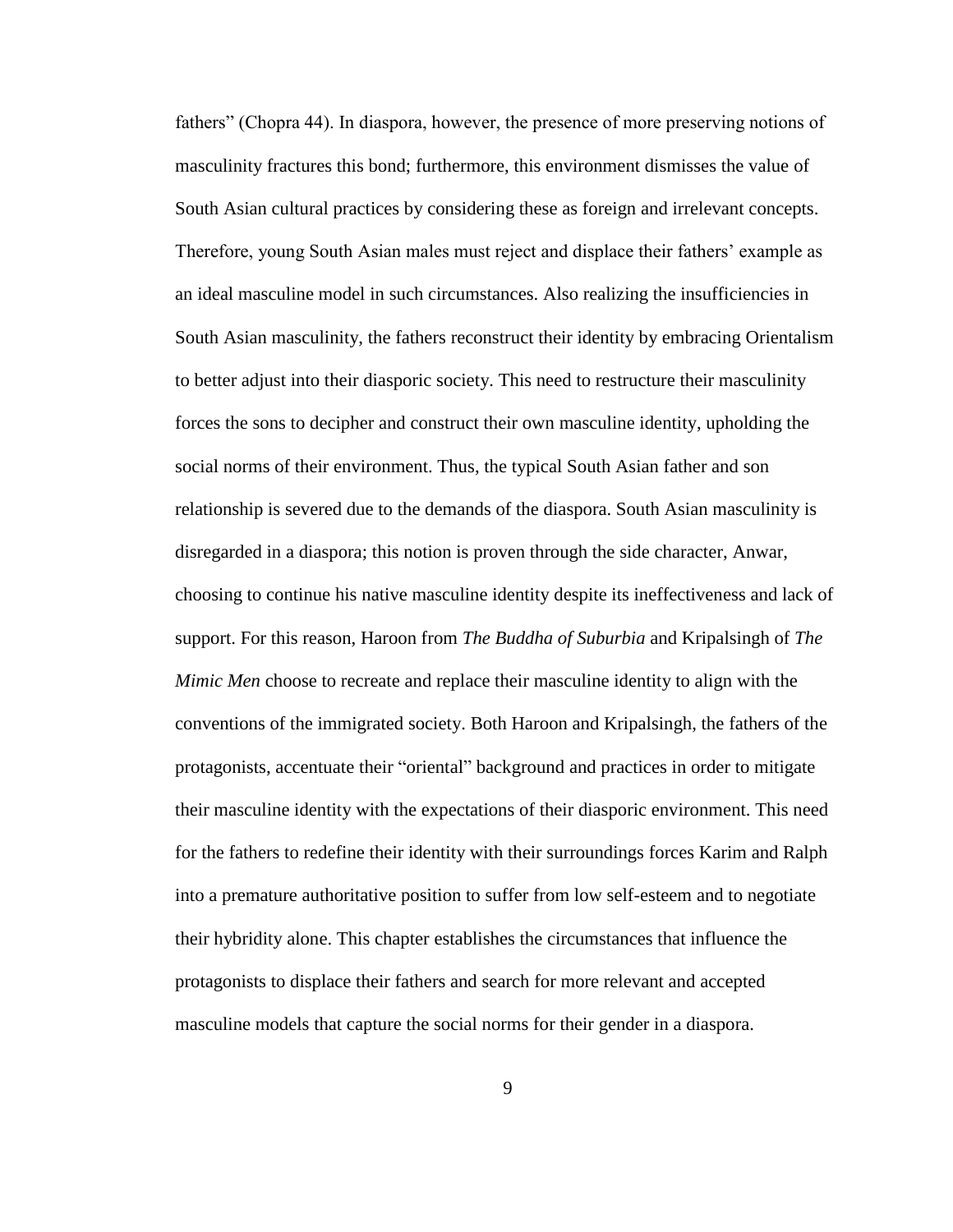## **South Asian Masculinity**

South Asian masculinity is irrelevant in a diasporic environment such as London. This is demonstrated through Haroon's childhood friend and side character, Anwar. Both Anwar and Haroon come from wealthy families in Bombay, and they were sent to London to continue their education. These seemingly similar characters' histories diverge when Haroon marries a native British woman, but Anwar fulfills his role as a South Asian male by upholding his arranged marriage to Jeeta, his Pakistani wife. Anwar's partaking in the traditional South Asian cultural practice of arranged marriage and his later deciding that she will join him in his diaspora depicts Anwar as an embodiment of South Asian masculinity. Anwar's need to equate a strong masculine identity with professional success and the ability to provide for his family further supports Anwar as representative of South Asian masculinity in a diaspora. For instance, Anwar belittles Haroon's early interest in mysticism during a conversation bewteen the two: "'I haven't got the time to dream!' interrupted Anwar. 'Nor should you be dreaming. Wake up! What about getting some promotion so Margaret can wear some nice clothes…" (Kureishi 27). Anwar's valuation of gaining professional success and being able to support his wife's desires displays the ideals of South Asian masculinity. Sociologist Radhika Chopra reports the importance of work for South Asian masculinity: "[work is] 'the crucible out of which male identities are forged or through which they are given shape and meaning'...*Pesha* is a presentation of self to the public gaze…which reflects belonging to a group, a life style and a status" (43). Anwar perceives Haroon's disinterest in his profession and his inability to provide his wife with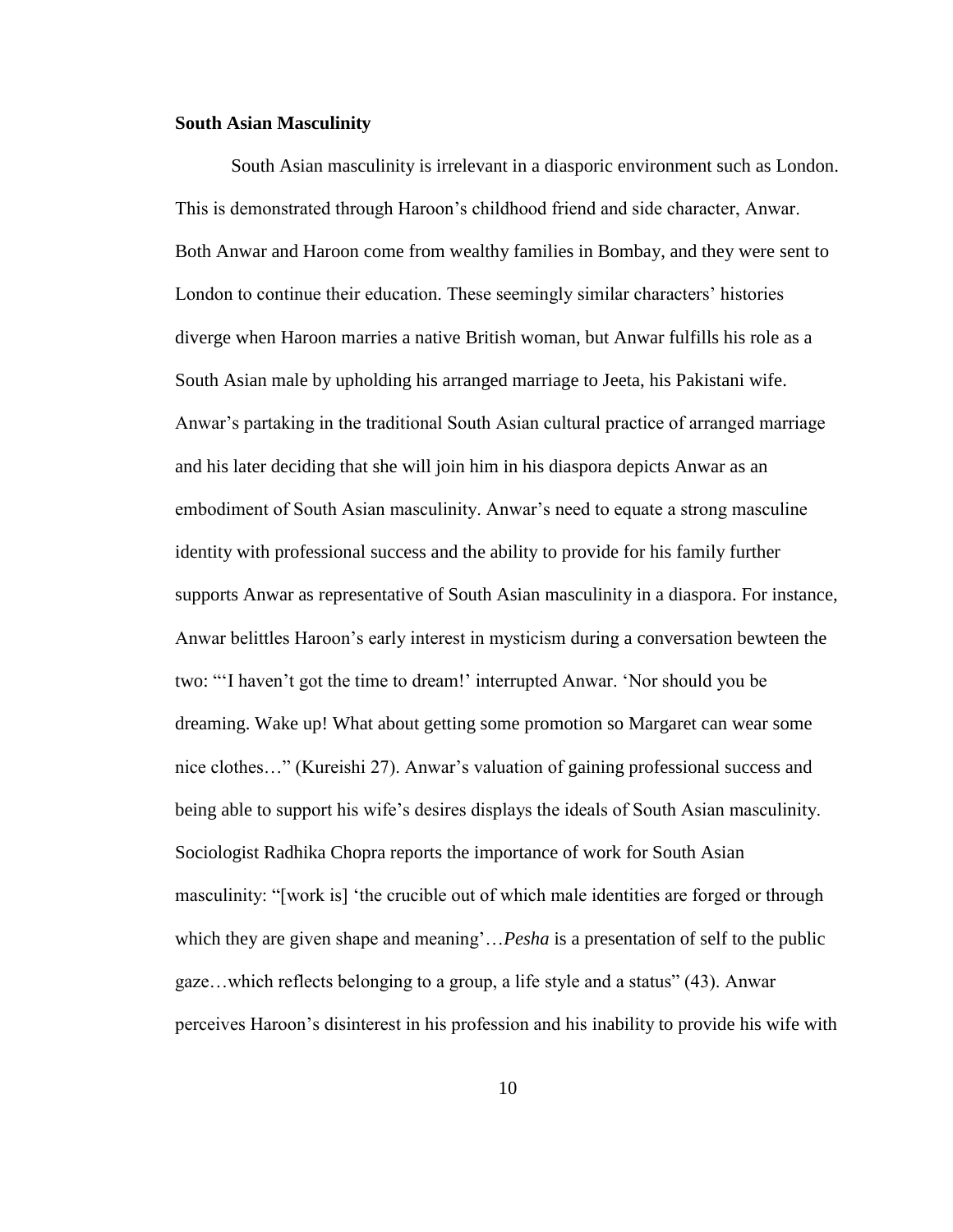more luxurious possessions as a rejection of South Asian masculine identity through discrediting the value and social status work provides for men. This perception signifies Anwar as a character that represents standard notions of masculinity that align with South Asian culture.

## **Inaptitude of South Asian Masculinity in a Diaspora**

South Asian masculinity, however, has little relevance in a diaspora, because the absolute authority associated with South Asian male identity is under scrutiny and dismissed in the diaspora. This concept is supported when Anwar decides to arrange his daughter's marriage with a man from Pakistan and he is confronted with unbending resistance from his daughter. Judith Butler notes, "trouble became a scandal with the sudden intrusion, the unanticipated agency, of a female 'object' who inexplicably returns the glance, reverses the gaze, and contests the place and authority of the masculine position" (preface). Butler observes the detrimental blow to absolute masculine authority when a female with agency, such as Anwar's daughter, questions male authority. Anwar in retaliation decides to go on a hunger strike: "'I won't eat. I will die. If Gandhi could shove out the English from India by not eating, I can get my family to obey me by exactly the same.'…'She must do what I say or I will die. She will kill me'" (Kureishi 60). Anwar going on a hunger strike to force his daughter to obey him displays the ineptitude of South Asian masculine identity in a diaspora. Anwar perceives his decision to go on a hunger strike to make his daughter, Jamilla, "obey" him to be equal to Gandhi's efforts to remove the British colonial rule. This statement regarding his protest is ironic, because Gandhi strove to end the British's absolute rule, whereas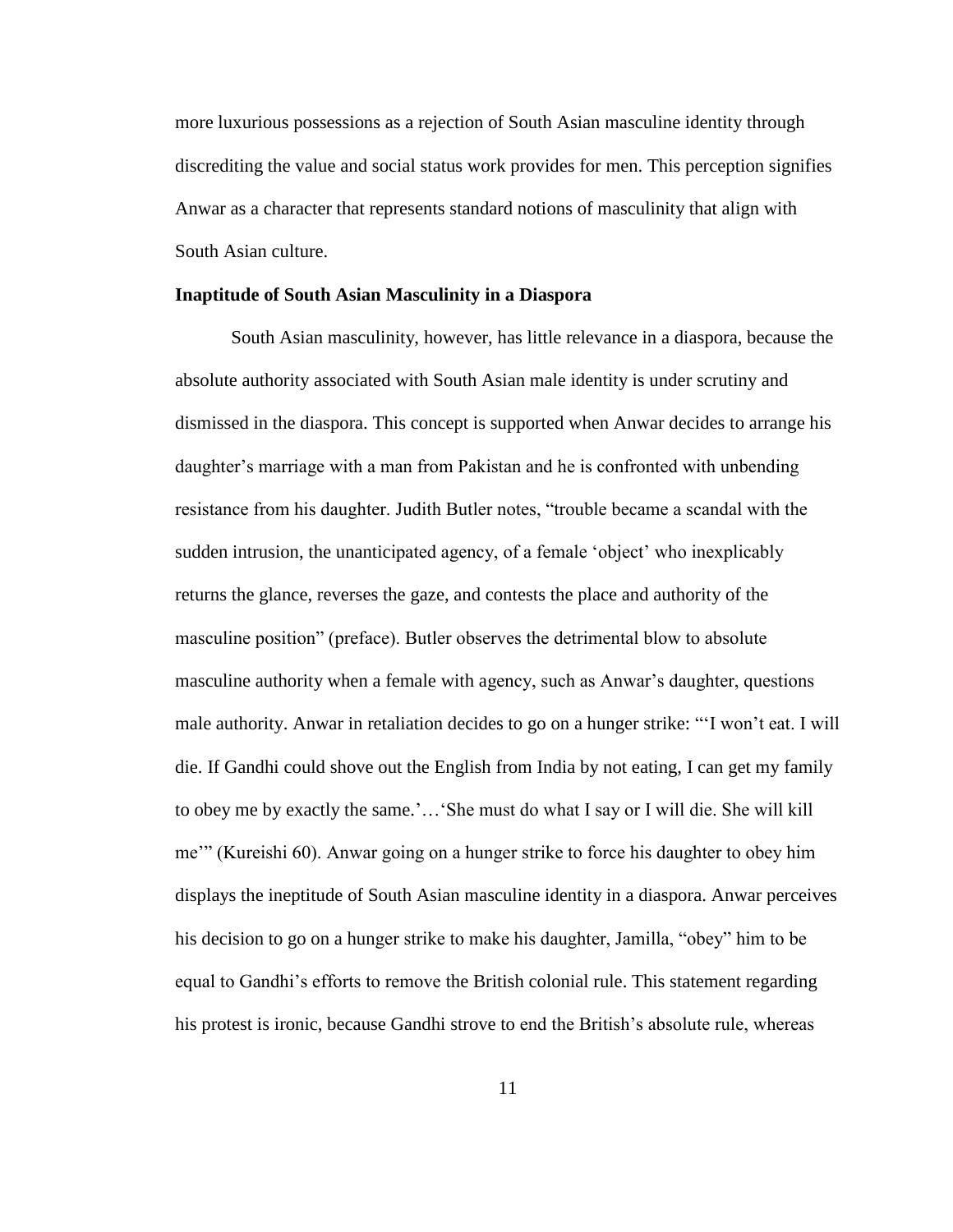Anwar is doing so in hopes of suppressing his daughter. Anwar's remark demonstrates the inappropriateness of South Asian masculinity in a diaspora by appropriating Gandhi's nonviolent protest in the hopes of removing his daughter's agency.

P.K. Vuayan observes the significances of authority residing in the collective decision of the family for South Asian cultures: "in India… men and women [believe] that individual rights must be strengthened not by pitching yourself against or isolating yourself from family and community, but rather by having your rights recognized within it" (369). Therefore, Jamilla's act of rebellion challenges Anwar's South Asian masculinity, which forces him to misappropriate Gandhi's nonviolent protest to regain his masculine authority within his family. Stuart Hall states, "the question of diaspora is posed here primarily because of the light that it throws on the complexities, not simply of building, but of imagining…nationhood and identity, in an era of intensifying globalization" (543). Hall notes that the diaspora becomes a realm in which the intricacies of the inhabitants, both native and immigrated, can come into question without the promise of a solution, particularly in an increasingly diverse society. Thus, Jamilla can question Anwar's continuing practice of South Asian masculinity, especially his need to have absolute authority within the family, and thereby deny him the ability to mitigate his identity with his surrounding. For this reason, South Asian masculinity is unimportant in a diaspora because it is scrutinized, does not follow the conventions of the immigrated society, and lacks prevalence and support.

### **Reinventing South Asian Masculinity**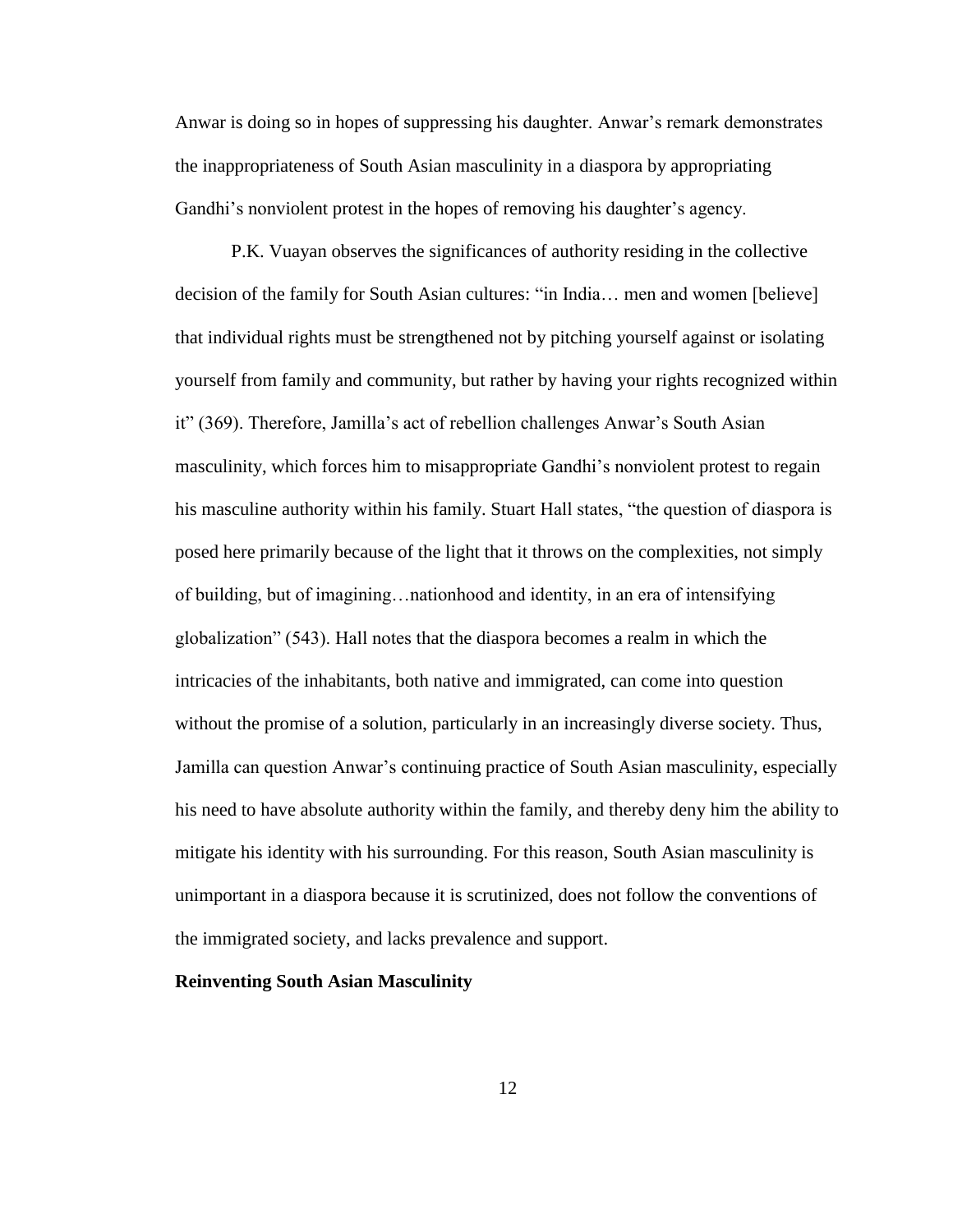In contrast, realizing the ineffectiveness of South Asian masculine identity, Haroon chooses to fabricate his Oriental background as a means of diluting his native South Asian masculinity with that of the fragmented understanding of Asian practices in the diaspora. Early in the novel, Haroon participates in a more socially acceptable male role for a South Asian male by abandoning his previous notion of South Asian masculinity in order to better align with the expectations of his environment. This idea takes form when Haroon receives an invitation from a wealthy British woman named Eva Kay to speak and enlighten her guests about Asian mystical philosophy. Haroon accepts and undertakes this position as an enlightened Asian mystic as a means of reducing his South Asian identity to include the demands of his diaspora. Karim scrutinizes Haroon's reconstructed identity taking shape within the realm of his new surroundings:

I (Karim) ran and fetched Dad's preferred yoga book – *Yoga for Women*, with pictures of healthy women in black leotards – from among his other books on Buddhism, Sufism, Confucianism, and Zen which he had bought at the Oriental bookshop in Cecil Court, off Charing Cross Road…. (Kureishi 5).

In this passage, Haroon embraces Asian mysticism in order to meet the perception of Western societies' understanding of Asians. Karim begins by critiquing the origins of Haroon's mystical insight as being attributed to a yoga book which he mockingly notes is intended for women. Karim then specifies that Haroon purchased this book from an "Oriental bookshop in Cecil Court, off Charing Cross Road" to emphasize that Haroon fostered this identity while living in London. Haroon accentuating his Asian background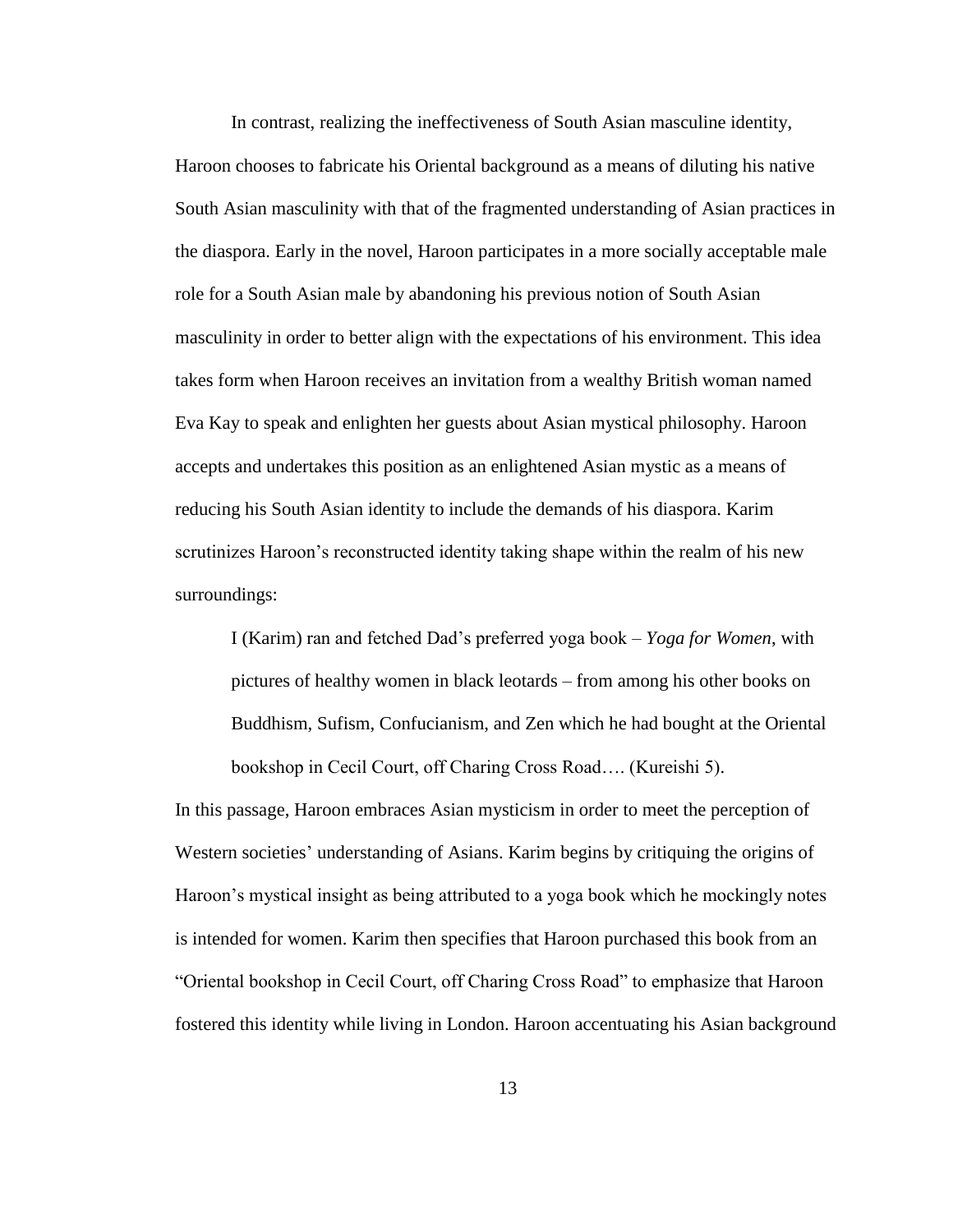to include various religious notions of mysticism founded in Asia is an example of Orientalism. Postcolonial theorist Edward Said states, "the orient was almost a European invention, and had been since antiquity a place of romance, exotic beings, haunting memories and landscapes, remarkable experience" (71). Said argues that Western societies created an encompassing narrative about Eastern nations' practices and their people being mysterious, ancient, and romanticized ideals. For example, Eva Kay's falsified perception of Haroon knowing Asian mystic philosophy shows a Western romanticized view of individuals from Asia; furthermore, Haroon's undertaking this role demonstrates Said's theory of Orientalism. In fact, academic scholar Şermin Sezer contends that Haroon does not have any real connection to Oriental philosophy:

> he [Haroon] starts to impersonate a Buddhist and he becomes a "Muslim commodifying himself for white suburbanites searching for the 'inner room' as an Oriental-Hindu 'Buddhist' guru"… in fact, he was born as a Muslim and was never interested in Buddhism when he lived in India so he can relate himself to Buddhism only as much as any other Englishman. (3)

Sezer asserts that Haroon coming from a Muslim background has little connection with Buddhist practices. He also states that Haroon's efforts to create a link between such teachings should be considered a similar distortion as that of a native British person embracing these foreign ideologies and theologies. Sezer's statement reveals Haroon utilizing Orientalism to dilute his identity as a South Asian man with a more peaceful and passive personality ascribed to him by the lingering narrative of the colonizer's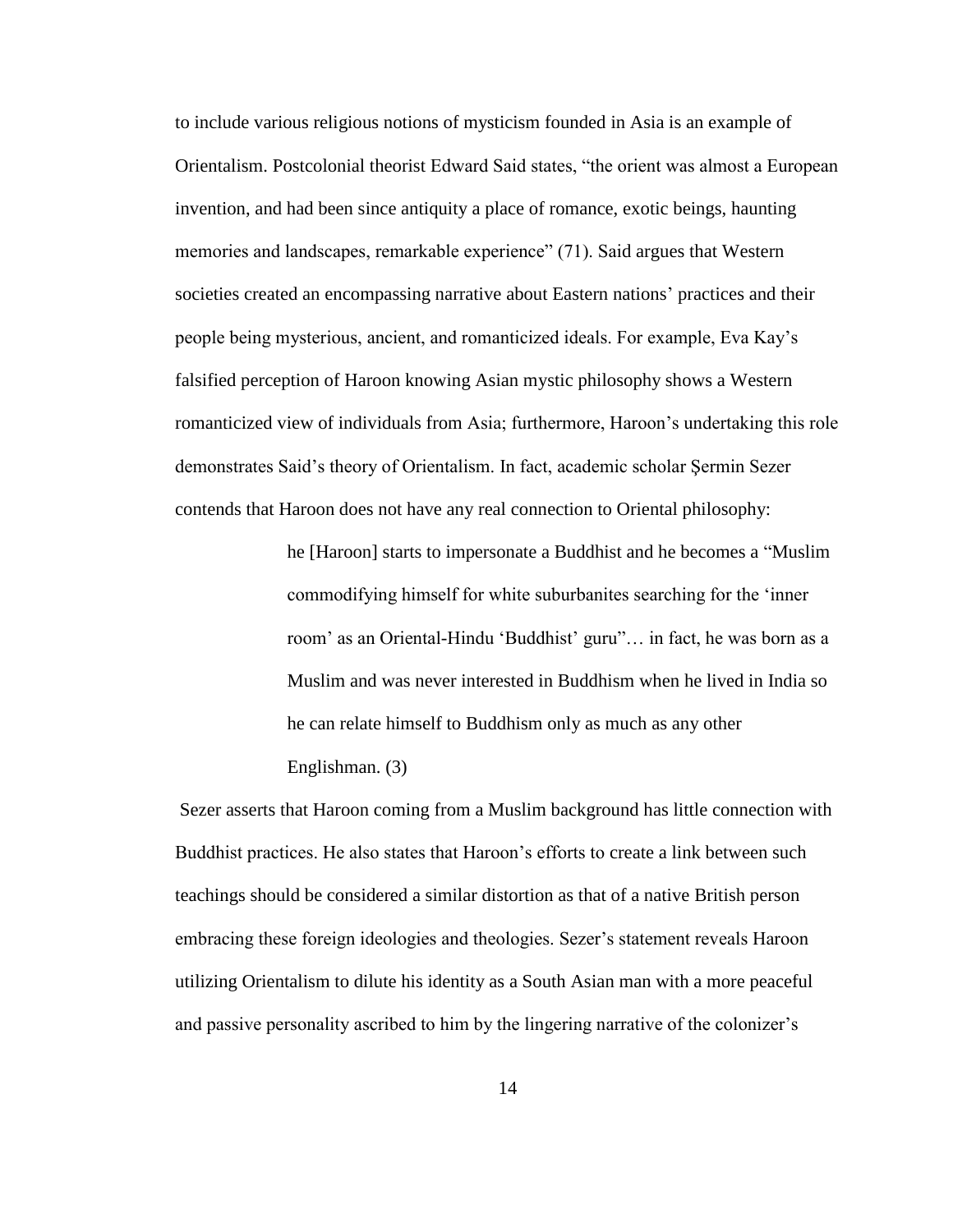romanticized perception of Asian mysticism still residing in the diaspora. By doing so, Haroon rejects his native South Asian masculine identity and appropriates Orientalism as a way to reconstruct himself as a South Asian male within the social conventions of the diaspora.

## **South Asian Masculinity in a Diaspora**

Haroon extends his use of Orientalism as his newly adulterated South Asian masculine identity through embellishing his accent to support the expectations and social conventions of the diaspora. He receives positive reinforcement from Eva and her guests as the party's personal spiritual guru, which further encourages Haroon to remodel his identity to better match the social expectations for South Asian immigrants by accentuating his Indian accent. Karim observes:

> The other thing happened, the thing that made me realize that "God," as I now called Dad, was seriously scheming, was the queer sound I heard coming from his room as I was going up to bed. I put my ear against the white paintwork of the door. Yes, God was talking to himself, but not intimately. He was speaking slowly in a deeper voice than usual, as if he were addressing a crowd. He was hissing his s's and exaggerating his Indian accent. He'd spent years trying to be more of an Englishman, to be less risibly conspicuous and now he was putting it back in spadeloads. Why? (Kureishi 21)

Haroon authenticates his diaspora-influenced South Asian masculine identity through amplifying his Indian dialect. Karim initially detects Haroon cunningly planning and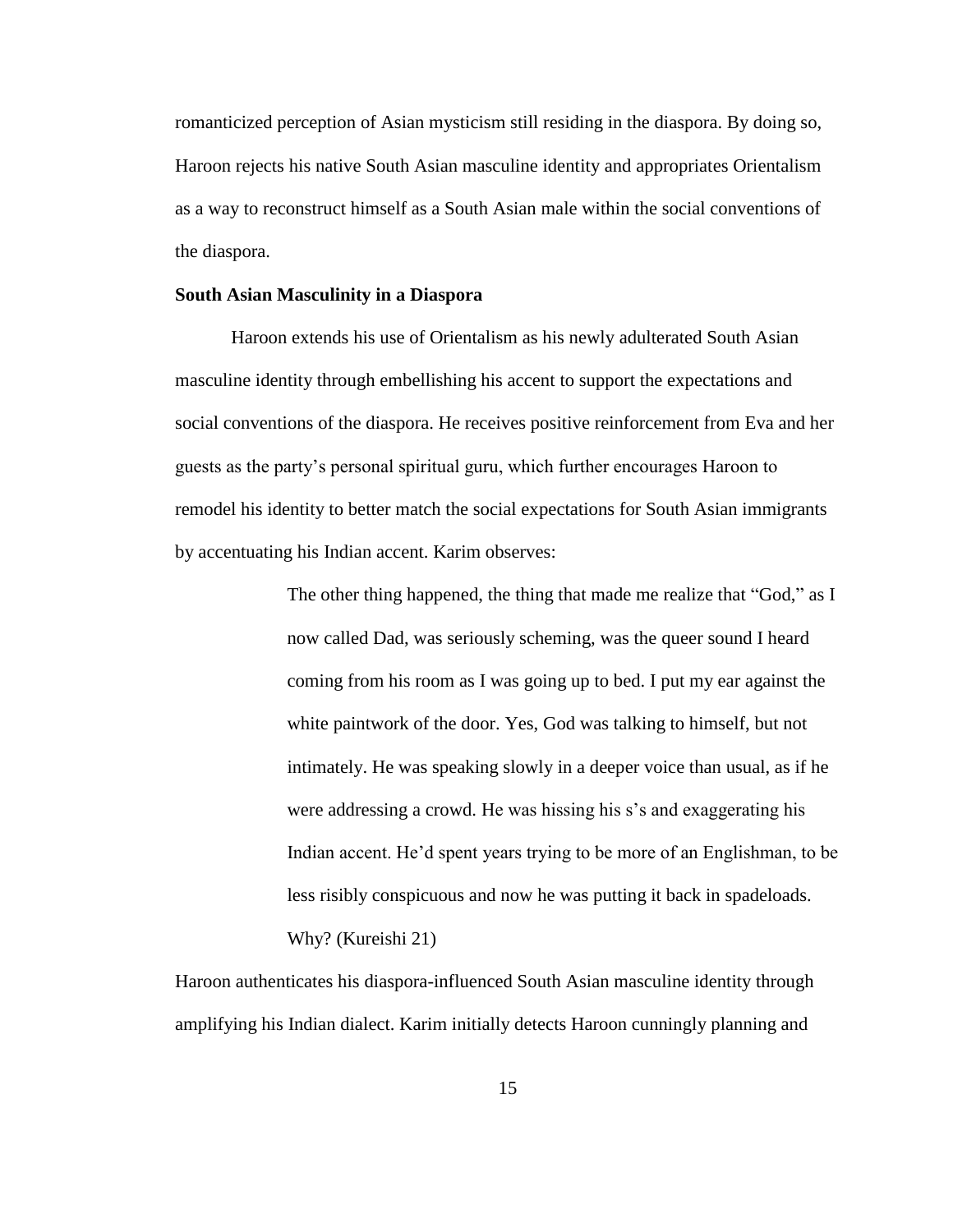practicing for his next public appearance. Karim then realizes that Haroon is speaking to himself; however, he is not doing so "intimately" or in a reflective manner. Karim deduces that Haroon's manner of speech imitates that of an individual "addressing a crowd." Karim determines that Haroon is linguistically "hissing his s's" and "exaggerating his Indian accent." This alternation of his dialect illustrates Haroon's need to endorse his newly-constructed Oriental South Asian identity through language to make his connection to India more reputable and prominent. Said describes this: "Orientalism, a way of coming to terms with the Orient that is based on the Orient's special place in European Western experience" (71). For Haroon, the purpose of fabricating his Indian accent functions as an affirmation of Western familiarity with South Asian immigrants being audibly different from native British speakers. By doing so, Haroon is indirectly acknowledging that he is not able to assimilate to his surroundings and his only means of connection to his diaspora is reinforcing his position as an outsider. Hall observes, "the closed conception of diaspora rest[s] on a binary conception of difference…[it] depends on the construction of an 'Other' and a fixed opposition between inside and outside" (548). Concluding the passage, Karim distinguishes that Haroon dedicated many years to masking his accent by attempting to be "more of an Englishman." According to Şermin Sezer, "[Haroon's] previous desire to become racially invisible is now replaced by a desire to be culturally visible…'he has found a way to be accepted by the white English'" (5). Haroon uses Orientalism to redefine his identity as a South Asian male to align with the expectations of the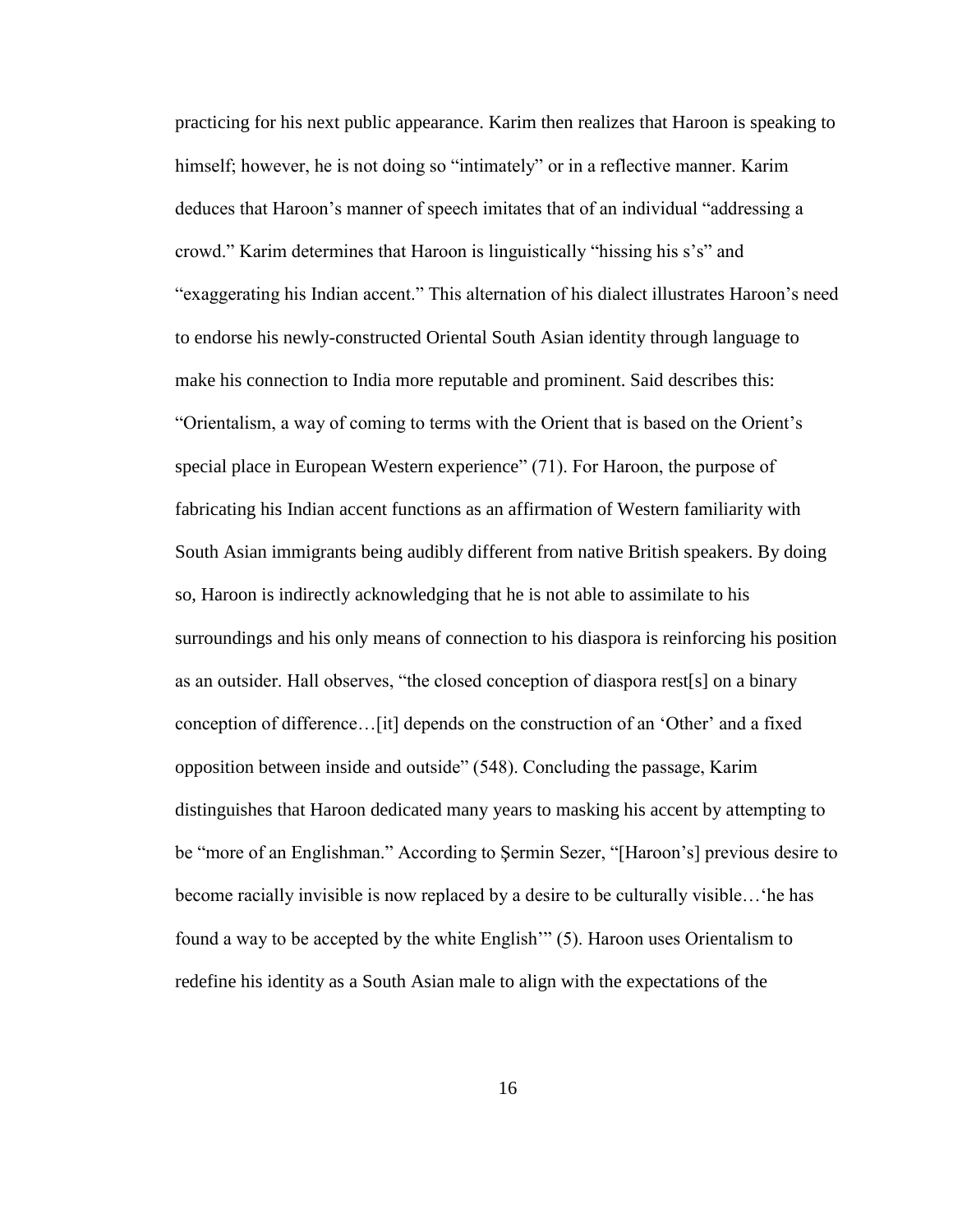diaspora; however, by accentuating his differences, Haroon further impedes himself from being able to completely integrate into his surroundings.

Unlike Haroon, *The Mimic Men*'s Kripalsingh must adopt Orientalism in his diasporic setting because he has no means of accessing South Asian notions of masculinity or Caribbean masculinity due to his displacement in both societies. Kripalsingh lineage as an indentured servant on the Caribbean island of Isabella prevents him from understanding and practicing South Asian masculinity by fractures his connection with South Asian traditions. Kripalsingh also cannot construct his identity with the prominent Caribbean concept of masculinity, due to his ethnic background. His inability to claim a cultural or ethnic masculine identity is further agitated by his inadequacies in his family and social status. For Kripalsingh, his sense of manhood is contested by his lack of importance in his family, community, and employment. Frustrated with his lack of agency in his life, he seeks comfort by sharing his sorrows with the Isabellian dockworkers. Upon hearing of his defeat, the dockworkers rally behind Kripalsingh and encourage him to begin a political movement as their leader, renamed Gurudev. A transport contractor's widow attends his speech to the dockworkers and interprets his actions and movement as one that mirrors a person searching for Hindu spiritual enlightenment. Ralph reflects:

> The mystery of the widow of the transport contractor who saw in my father a deep distress and sincerity and, from that first day, offered him her Aryan ancestors. He had ceased to be a householder and man of affairs; she saw him entering the stage of mediation before the final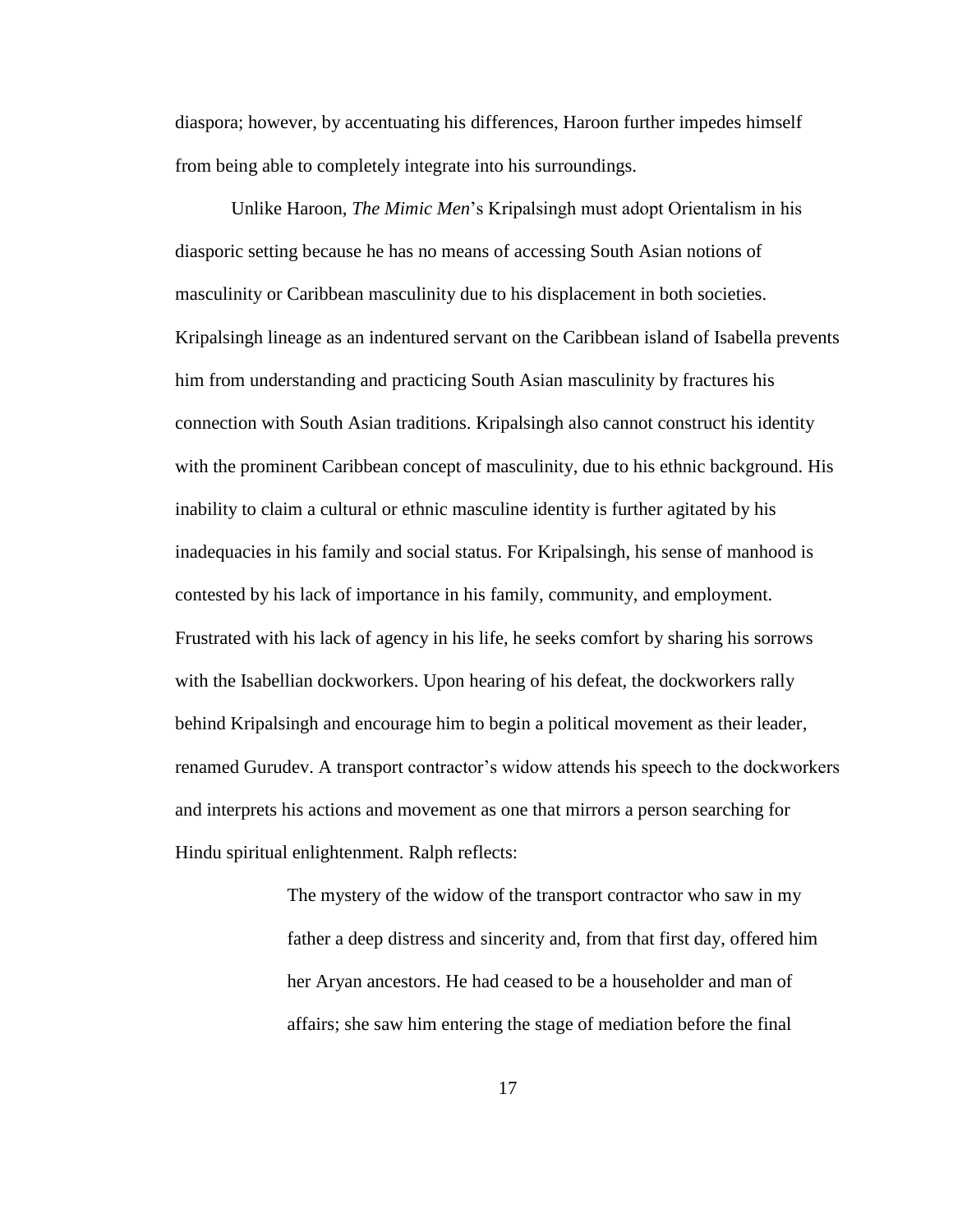renunciation. It was an idea which in its essence he lived out with her. (Naipaul 153)

In an attempt to reclaim his agency, Kripalsingh is encouraged to accept Orientalism as his Caribbean-influenced South Asian identity through the demands of both the dockworkers and the transport contractor's widow restructuring his role in this society as a spiritual leader. Initially, Ralph refers to the widow as if she was a fable: "the mystery of the widow." Ralph then attempts to illustrate the widow's perception of his father by drawing a connection to his "Aryan ancestors." By doing so, the widow is redefining Kripalsingh to have a stronger link to his ethnically Indian background without the necessity of being either raised or living there. Ralph follows with listing the steps the widow believes Kripalsingh is taking to become a Sadhu<sup>1</sup>, which are: leaving family, social activism, and retiring into an isolated place to further mediate. Ralph perceives the widow's understanding of Kripalsingh as a self-fulfilling prophecy, which he claims that his father acts upon because of her: "its essence he lived out with her." The dockworkers renaming him Gurudev, spiritual light, and the widow interpreting him as a Sadhu demonstrate the expectations of the diasporic society for South Asian males to continue to be recognized as immigrants within this environment.

According to Pal Ahluwalia, "[the] provocative question of when does a settler become a native is one that is problematized…It questions the efficacy of delineating fixed categories such as settler and native which were a product of colonialism" (510). Ahluwalia questions the effectiveness and relevance of permanent labels such as

 $\overline{a}$ 

 $<sup>1</sup>$  A Sadhu is an individual who removes themselves of worldly and materialistic interests and</sup> chooses a life of devotion and isolation.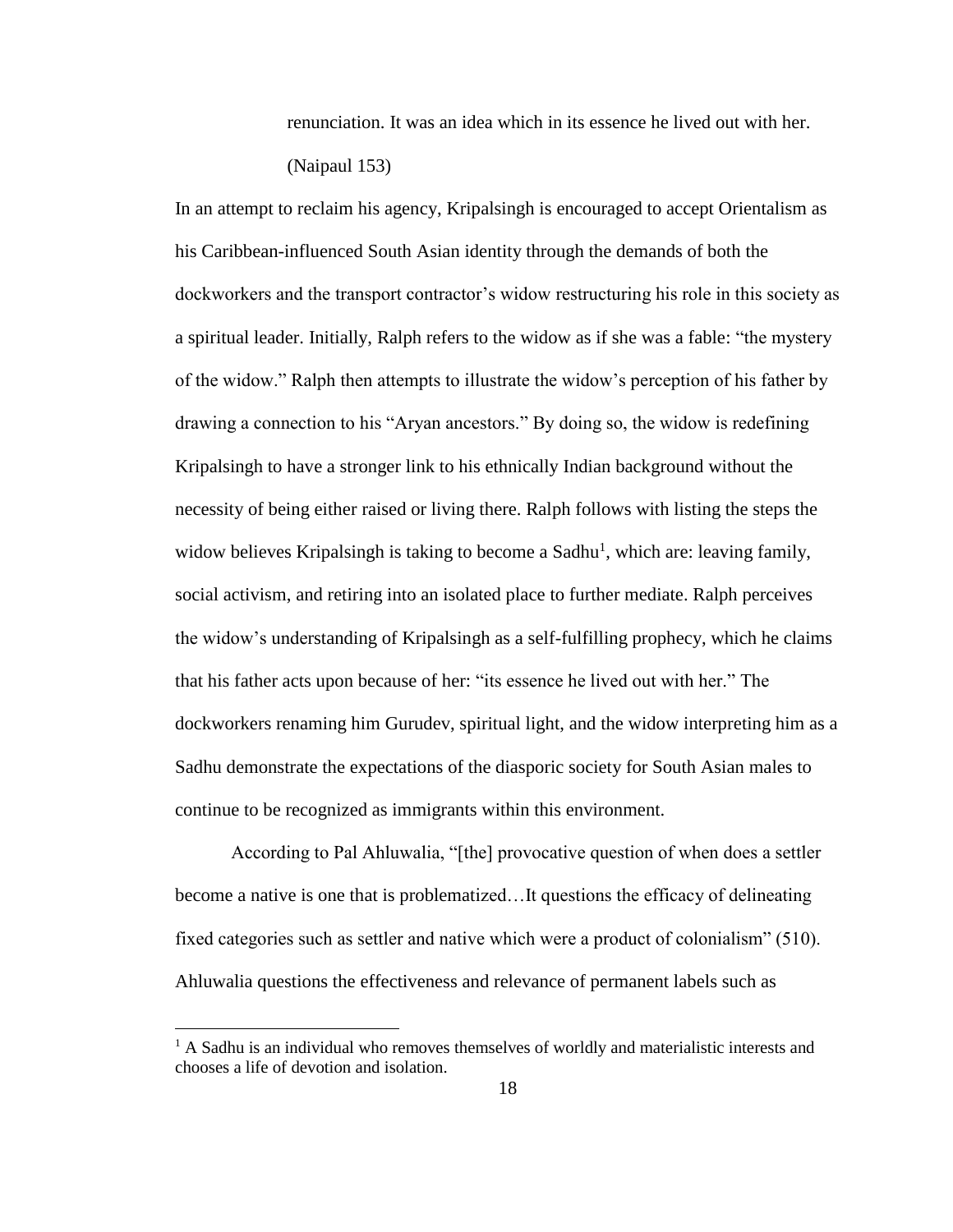"native" and "settler" as an old method of classification for the colonizing empire's continued existence in the modern diaspora. In particular, the dockworkers' and the widow's need to reconstruct Kripalsingh with a more prominent and Oriental claim to South Asian masculinity is indicative of reinforcing the diaspora's perception of Kripalsingh as an immigrant, when in fact, Kripalsingh's family has been on Isabella for at least two generations before him and his tie to his "Aryan ancestors" is far removed. Disregarding his generational displacement, Kripalsingh's diasporic environment forces him to utilize Orientalism as the only masculine identity available to him because of his ethnic background, which discounts his cultural upbringing on the island.

Kripalsingh passively accepts Orientalism as his South Asian identity ascribed to him by his diaspora by recreating his narrative with the ideals of Hindu spirituality. Later in the novel, after the decline of his political movement, Kripalsingh continues to live in the forest with the transport contractor's widow. Before leaving the island to pursue his education in London, Ralph resolves to visit his father in the forest; there he has a brief interaction with the widow:

> She spoke to me in Hindi: "Have you come then for a sight of him?" She used a word with strong religious associations: *darshan*…She said: "It is his day of silence. He has given up the world. He has become a true Sanyasi"…Sanyasi, a yellowed-robed, among woods! Woods hymned endlessly in Aryan chants and found here on an island surrounded by a brown-green sea. It was his day of silence. (Naipaul 211)

> > 19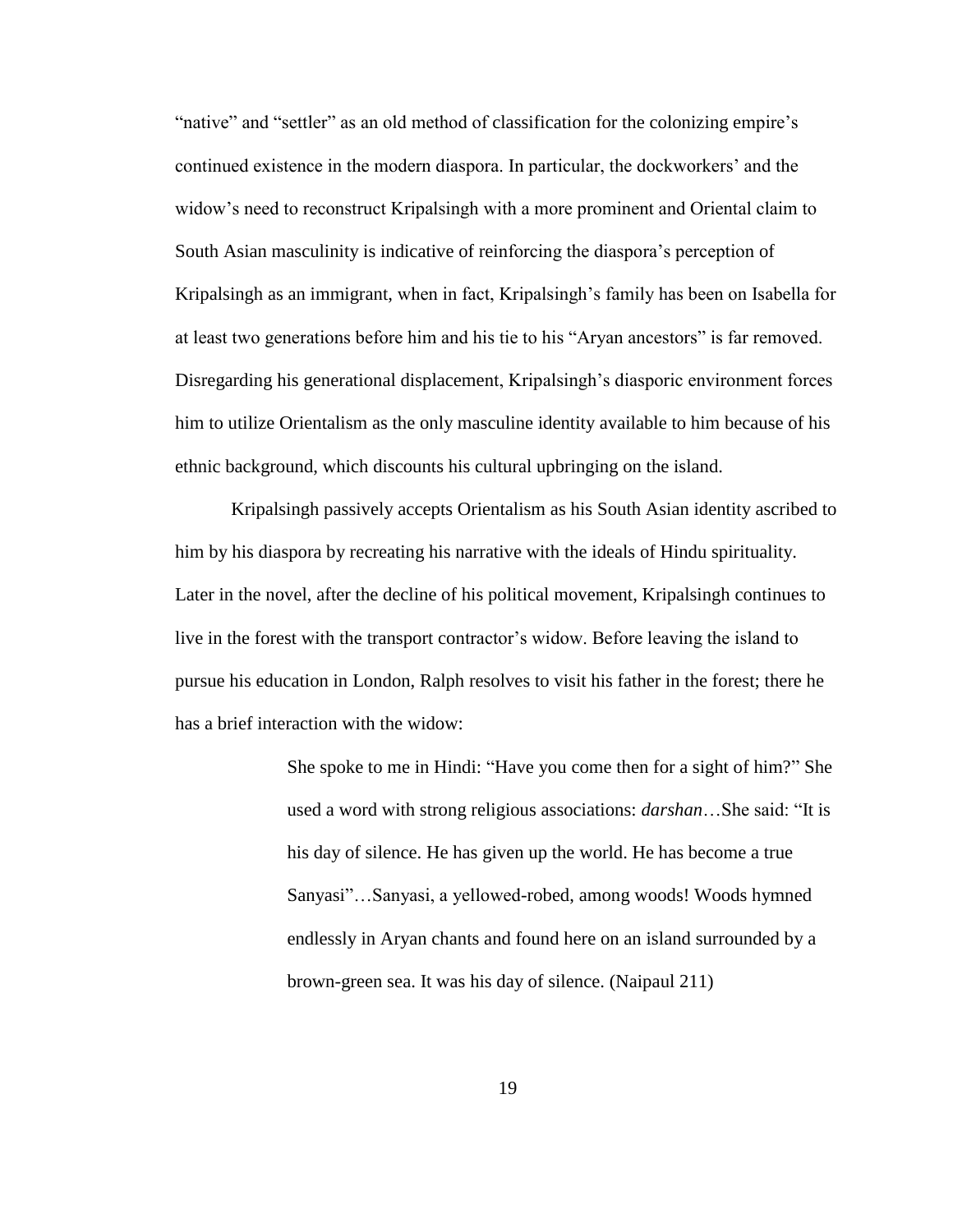Kripalsingh embraces Orientalism as his South Asian identity, which is recognized by his diaspora, through allowing the widow to reconstruct the language surrounding him to be influenced with native South Asian ideals. Ralph's initial recollection of his interaction with the widow is that she is speaking to him in Hindi. This use of Hindi not only linguistically highlights the displacement of such practices, but also forces others to only interact with Kripalsingh in this manner. Ralph then stresses the widow's use of the word "darshan," in order to further emphasize Kripalsingh's diaspora influenced South Asian identity. The widow follows by casually stating that today is "his day of silence," which implies that Kripalsingh is far too involved with his spiritual meditation to be disturbed. She informs Ralph that "he has given up the world" and "he has become a true Sanyasi." By doing so, the widow is able to restructure Kripalsingh's narrative to be more aligned with the diaspora's expectation for him as a South Asian man by speaking Hindi and using religiously-connected vocabulary.

Said notes the importance of language and organizations such as religion: "Orientalism expresses and represents that part culturally and even ideologically as a mode of discourse with supporting institutions, vocabulary, scholarship, imagery, doctrine…" (71-72). Said identifies Orientalism as exploiting cultural and philosophical practices to accentuate the differences, with little regard to the correct application, between Eastern and Western societies. For the widow, Kripalsingh meditating in the forest proves his role as Gurudev, whereas Ralph perceives his father's newfound spirituality as a Sanyasi as absurd. Ralph critiques the manner of Kripalsingh's role as a Sanyasi as lacking true depth by listing his clothing, location, and Aryan chants, in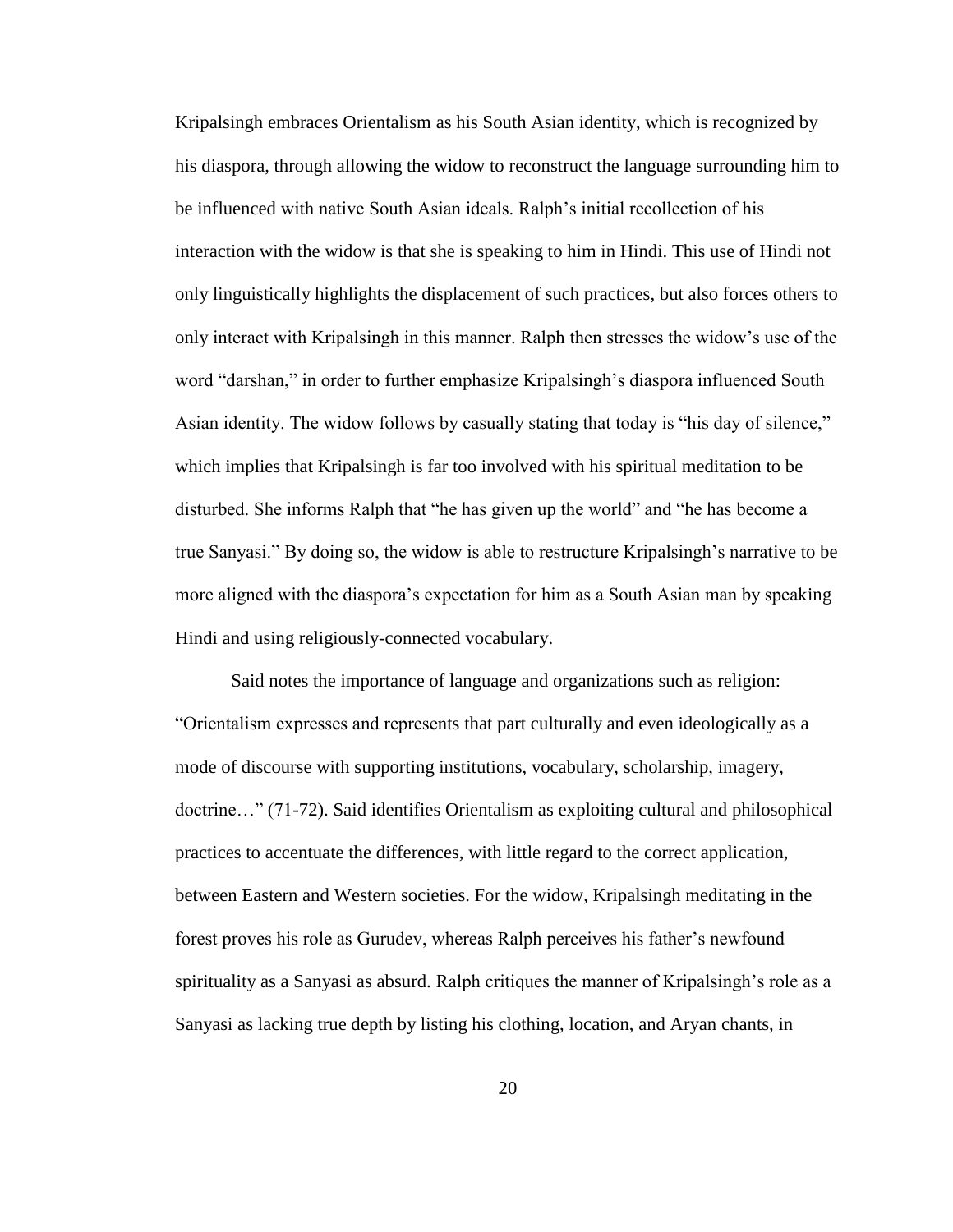relation to his actual place on an island, in his diaspora, as being far away from India and holy Hindu sites like the Ganges River. Ralph's final remark sarcastically repeats the widow's statement about Kripalsingh performing as a Sanyasi without guidance and far removed from holy sites demonstrating him redefining his identity and purpose in connection to his surroundings. Through reconstructing his narrative as a Sanyasi and including Hindi in his vernacular, Kripalsingh is allowing Orientalism to define him as a South Asian man and displaying his willingness to distort religious ideals to correlate with the expectations of his diaspora.

Both Haroon and Kripalsingh adopt Orientalism by exaggerating their characteristics and understanding of theological practices in an attempt to redefine their identity according to their environment, because South Asian masculinity lacks value and reinforcements in the diaspora. These characters receive support, acknowledgement, and encouragement to adopt this oriental performance because it validates romanticized– colonial narratives about the colonized nations and their citizens. This manner of performing inadvertently distracts these characters temporarily from their true, natural state of being displaced. In their diasporic setting, Haroon and Kripalsingh are displaced because they do not belong in their diasporic environment or in India. Thus, Haroon and Kripalsingh, by attempting to find their identity and purpose, are—in actuality distancing themselves from negotiating their displacement. According to Sanjay Srivastava, spiritual leaders or gurus seek isolation as a means of purification and simplifying themselves. This concept of purification and simplifying oneself is significant because both Haroon and Kripalsingh seek spirituality to complicate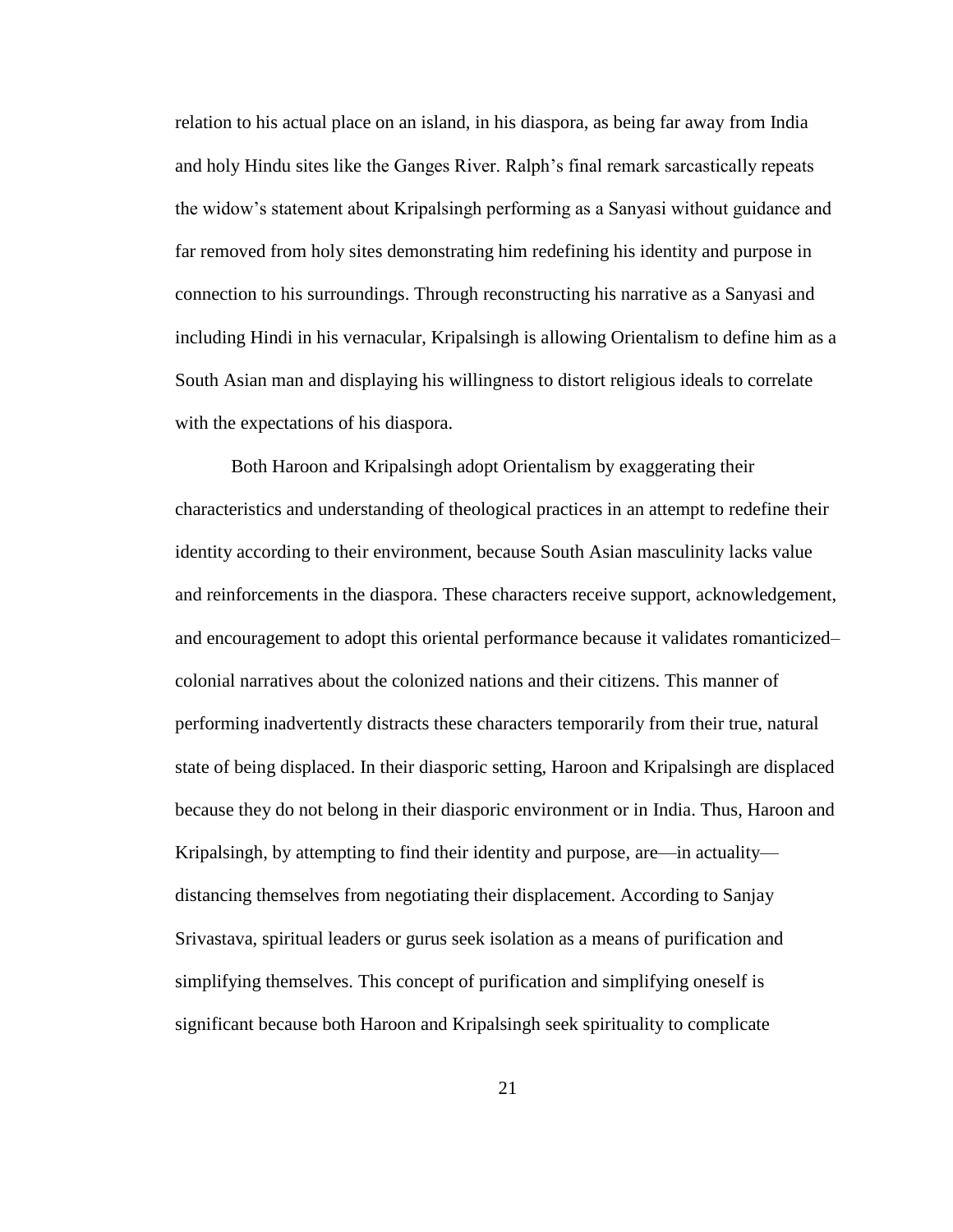themselves and gain agency. In an attempt to redefine themselves, Haroon and Kripalsingh fail to provide their sons with an appropriate model of a secure masculinity; therefore, both Karim and Ralph must decipher their South Asian masculinity alone, with no means of accessing their fathers' Oriental-influenced identities, and they are ethnically differentiated from their peers that are considered native by the diaspora's social norms. These factors contribute to both young men developing low self-esteem in this diasporic setting.

Karim develops low self-worth because his ethnicity as a mixed South Asian and British male prevents him from embracing the only society and home he knows; this is due to the diaspora's nature to categorize its inhabitants as either native or settler. At the beginning of the book, Karim asserts that he welcomes any type of situation, movement, or interest as a means of changing the current state of his family. Karim states,

Anyway, I was looking for trouble, any kind of movement, action and sexual interest I could find because things were so gloomy, so slow and heavy, in our family, I don't know why. Quite frankly, it was all getting me down and I was ready for anything. (Kureishi 3)

Karim suffers from low self-esteem through his passive tone and inability to alter his situation at home. This passage begins with the word "anyway," which implies that he is reorganizing his thoughts. He proceeds with emphasizing his desire to find some sort of experience or belief. This longing and searching for an experience or movement indicates Karim's low self-esteem by placing a greater value upon external events or involvements to act as the catalyst for change. Following this, Karim explains that the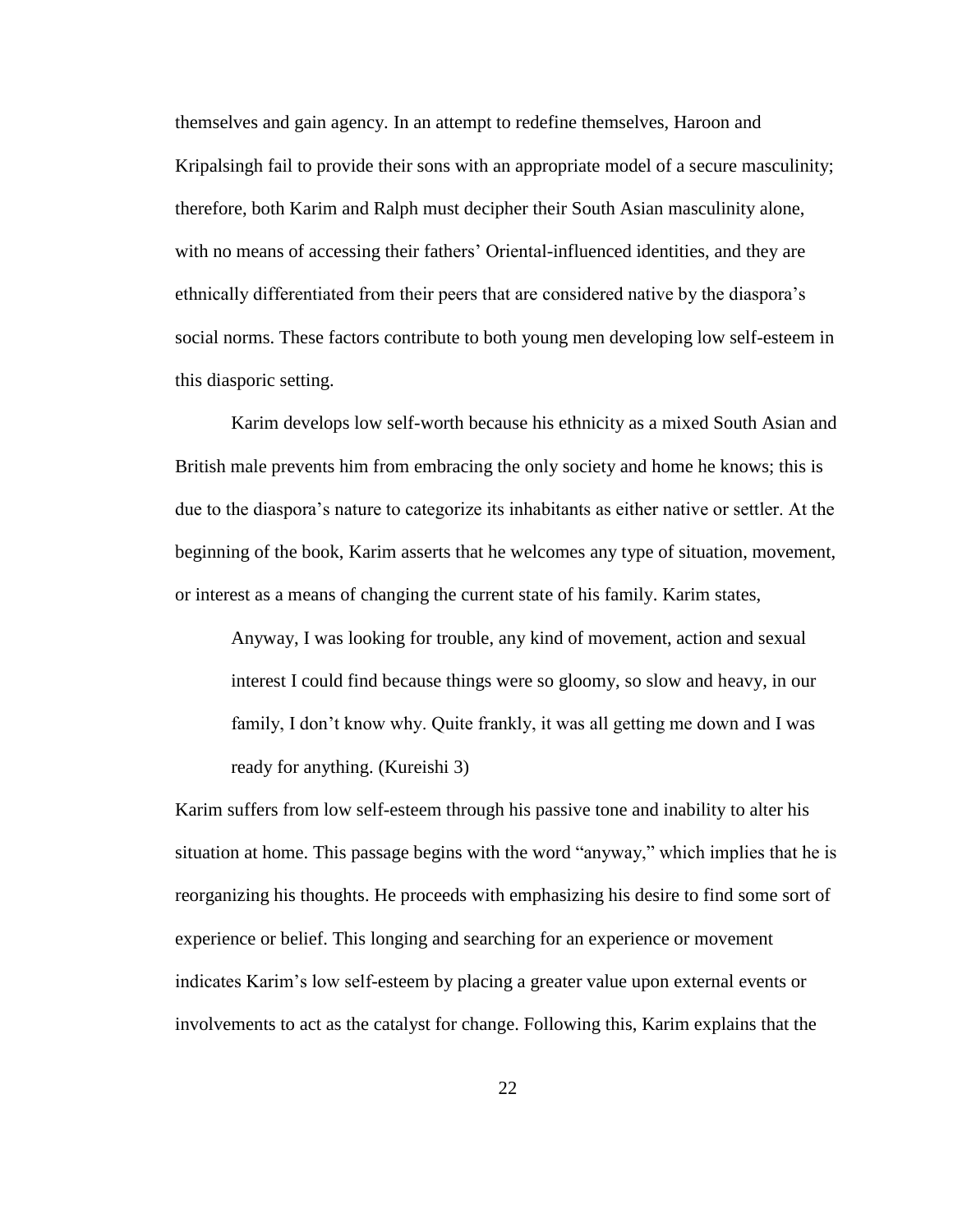source of his desire for change is his family. He uses vague adjectives to describe the atmosphere at home such as "gloomy," "slow," and "heavy." This use of vague adjectives illustrates Karim's use of passive tone by his inability to articulate the problem at home with his family. Karim affirms that he is unable to verbalize the concern at home by saying, "I don't know." Karim finally reflects upon his current emotional state as an immediate reaction of discussing his family by declaring, "it was all getting me down." This reaction represents Karim feeling vulnerable through his inability to control his emotions, even when talking about the situation. His last remark reiterates that he is anticipating an outside influence to intervene. Karim's dependency on external forces suggests that his diasporic environment denies him the ability to claim an identity as a British South Asian male and nationhood as British. Early postcolonial scholar Frantz Fanon sought to understand the psychological impact of colonization in Africa, with a particular interest in concepts of nationhood and identity for colonized individuals. Although Fanon's theory of self-esteem is very specifically focused on observation of French colonized African nations, this portion of his theory applies to second-generation South Asian men such as Karim and Ralph, due to their inability to claim nationhood and pressure to construct their identities according to the only environment they know. Furthermore, Fanon's theory lends itself to more contemporary attempts to understand cultural autonomy, especially when the legitimacy of its inhabitants is questioned. Fanon states, "the lack of self-esteem…is virtually total, resulting in an overwhelming feeling of helplessness toward life and people as well as a complete rejection of any feeling of responsibility...it is only from these others that he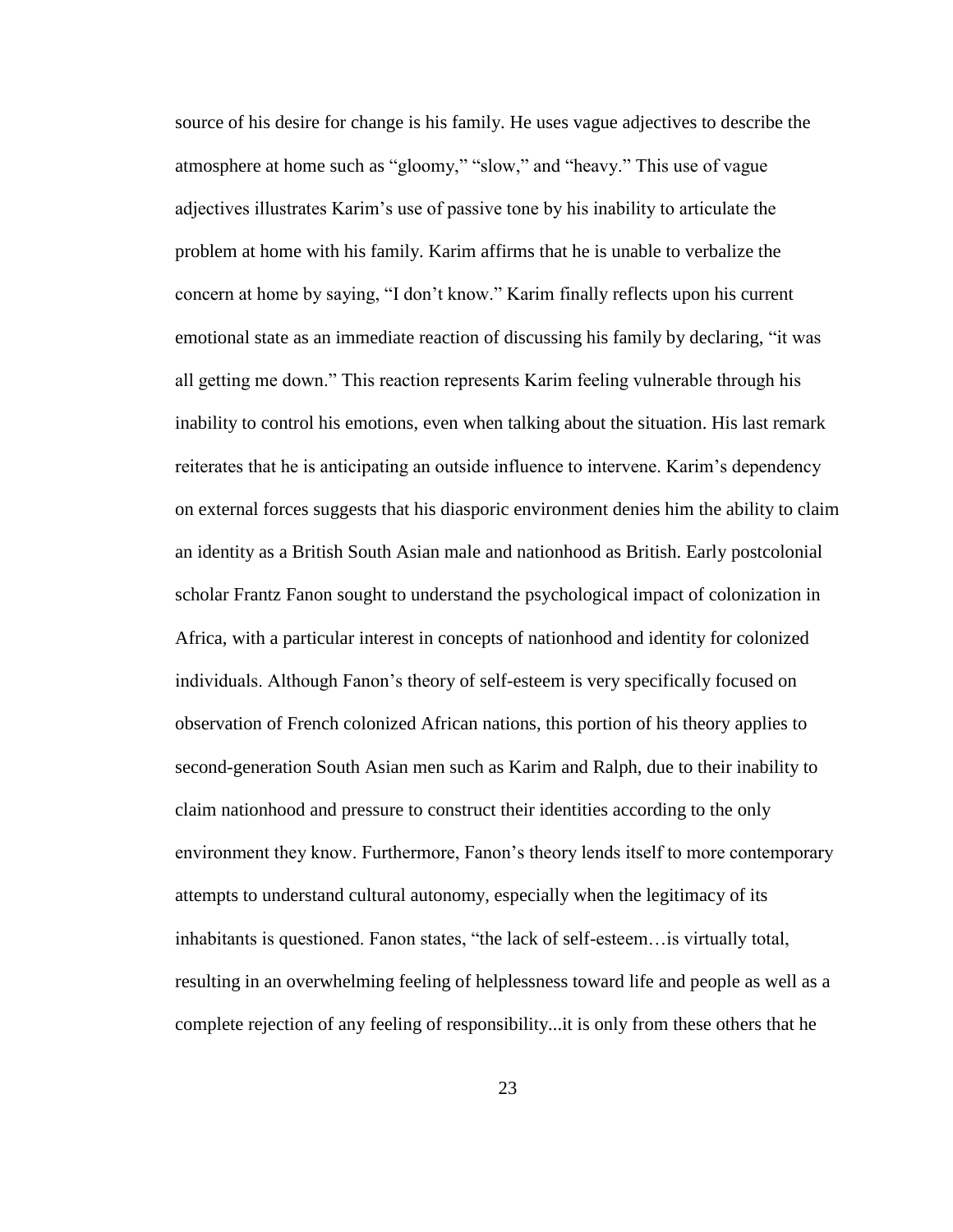expects any improvement of his lot" (55). Karim's dependence upon external factors symbolizes Fanon's claim about the psychological impact of being denied a strong identity connected to his environment.

Pal Ahluwalia later inquired about the efficiency of labels such as "native" and "settler", and he later reveals the complexities of the diaspora's need to categorize its inhabitants by exploring the significances of citizenship: "citizen identities are the defining elements which shape the character of communities. Such identities can be socially cohesive. However, when they are found to be lacking, legitimacy itself becomes problematic" (505). Ahluwalia notes that the diasporic environment can provide residents the ability to be communal, while questioning the validity of others. Karim is unable to be completely immersed within his native British society due to his ethnicity as a mixed South Asian and British male. Berthold Schoene argues that "Kureishi's novel repudiates multiculturalist discourse which defines difference in order to ensure its preservation, causing individuals of minoritarian origin to suffer a categorical allocation of cultural belonging" (117). Karim reinforces his dependency upon a form of "movement," "action," or "interest," which demonstrates his lack of agency with his inability to alter his immediate environment. This lack of agency is due to the diasporic society's need to categorize its inhabitants by their ethnic background with little consideration of citizenship and origins.

Furthermore, the diasporic environment's inclination to create binaries contributes to Karim's lack of confidence because he considers himself as an Other.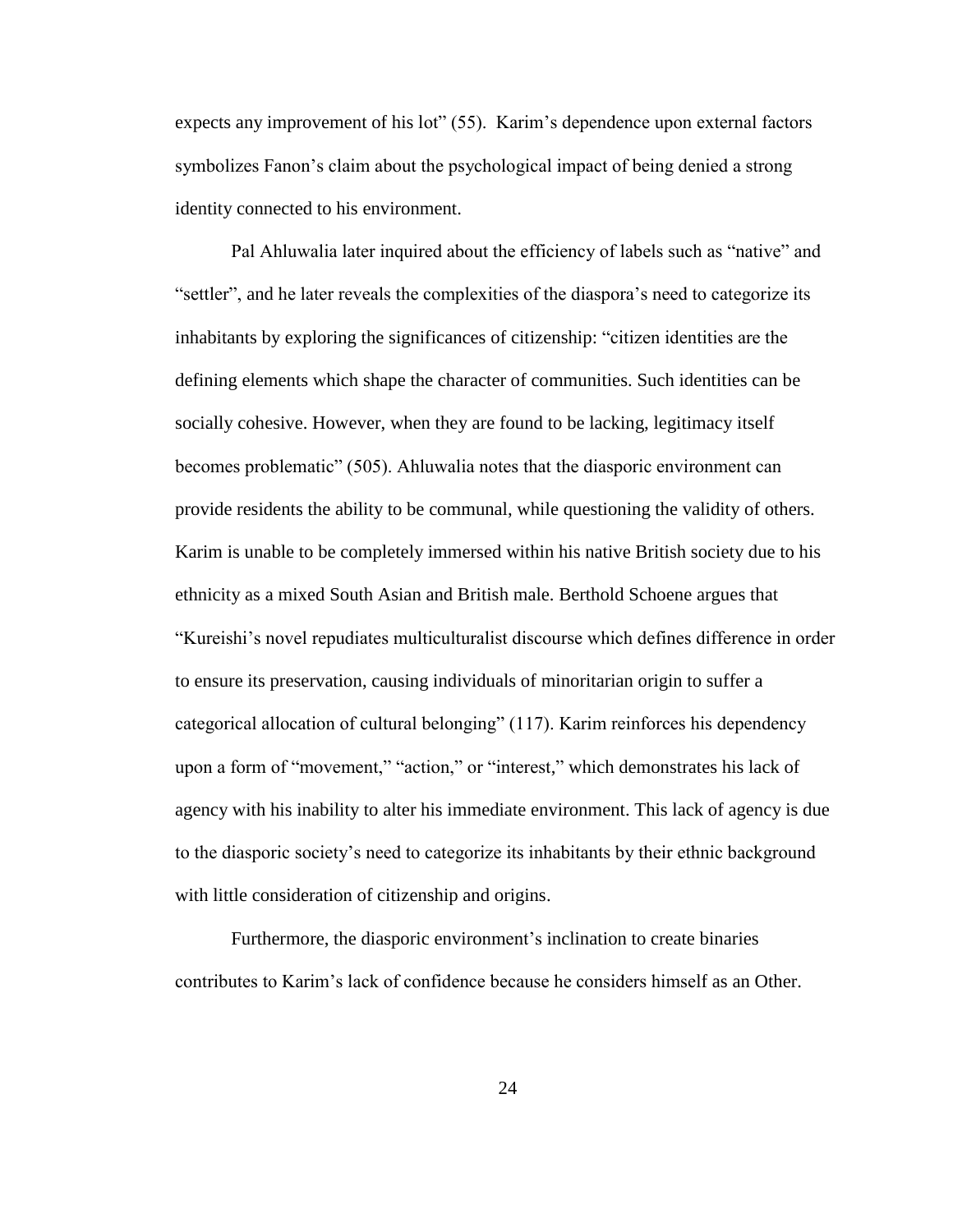Karim describes early in the novel the difference between the way boys his age dressed when in and outside of school. Karim observes:

Most of the boys, so nondescript during the day, now wore cataracts of velvet and satin, and bright colours; some were in bedspreads and curtains. The little groovers talked esoterically of Syd Barrett… I had to study the Melody Maker and New Musical Express to keep up. (Kureishi 8)

Karim embodies the characteristics of an Other through his use of syntax and fear of being excluded. While describing his peers, Karim uses vivid language with words such as "nondescript," "cataracts," and "esoterically." By doing so, Karim is using language to emphasize their creativity and individuality through descriptive diction. Then, he transitions into a more informative and direct use of language when speaking about himself: "I had to study." This shift from a creative to a more direct tone signifies Karim considering himself an Other; by separating his language from describing himself and his peers. Fanon highlights the term "the Other" as being a motif in the apprehensive narrative of the former colonized individual. Fanon builds upon this term: "To be 'the Other' is to always feel in an uncomfortable position, to be on one's guard, to be prepared to be rejected and …unconsciously do everything that's needed to bring about the anticipated catastrophe" (57). He defines the Other as being an individual overcome by discomfort, defensive, and attempting to prepare themselves for rejection. Rita Felski claims that "Kureishi's hero is constantly confronted with the differences between his background and that of his new friends" (38). In his final remark, Karim asserts that he puts a great deal of effort just to emulate his peers, and Karim's determination to match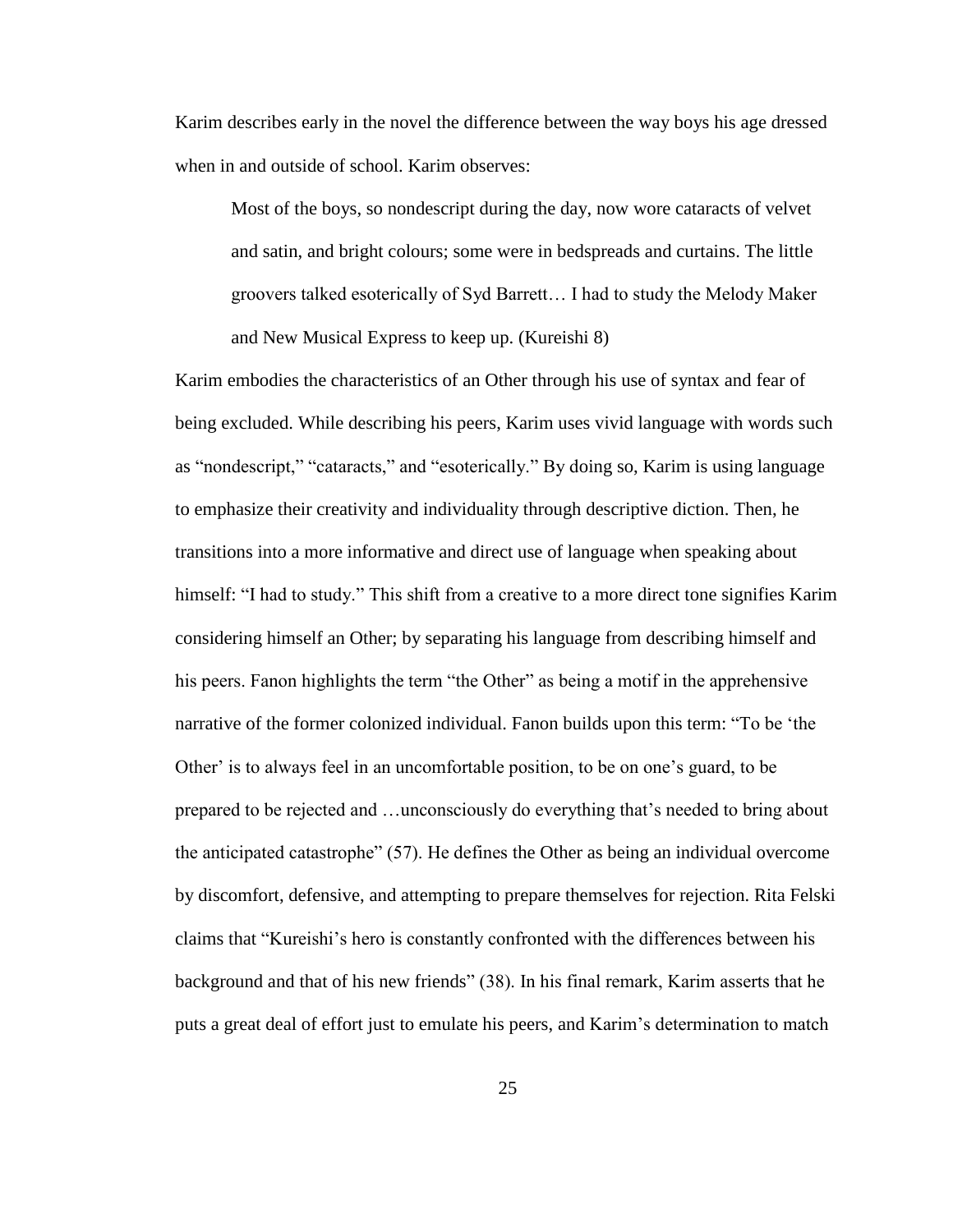his peers reveals his fear about being excluded. The binaries the diaspora fosters within its society forces Karim to constantly reevaluate himself as an Other when compared to his peers.

This need to reflect upon his place in the diasporic society as an Other influences his language by being defensive and attempting to anticipate his failures. While attending a party with his father at Eva's house, Karim sees a male classmate that he greatly admires. Immediately after seeing him, Karim is overwhelmed with grief and discomfort. Karim reflects, "To be honest, I felt like a fool. I needed a fast dose of God's head-medicine right now…why had he gone silver? Were we entering a new hair era that I'd completely failed to notice? I forced myself back into the living room" (Kureishi 37). Karim's use of defensive language and his manner of expecting rejection illustrate that he is an Other. The passage starts with Karim sharing a sincere emotion of feeling ridiculous. Next, he switches into a more comical tone with saying he needs a "dose of God's head-medicine." This quick change from a vulnerable state to a comedic tone represents Karim's defensive use of language with his inability to further verbalize his discomfort. Fanon examines this concept: "This lack of affective self-esteem always leads…to an extremely painful and obsessional feeling of exclusion, to never fitting in, and to feeling out of place, affectively speaking…Being 'the Other'…" (57). Fanon denotes that the lack of self-esteem contributes the feeling of uncertainty of whether or not you are accepted. Following this, Karim attempts to understand his peer's motivation behind changing his hair color. He then contemplates whether or not there is a "new hair era" that he was not informed about. According to R.W. Connell and James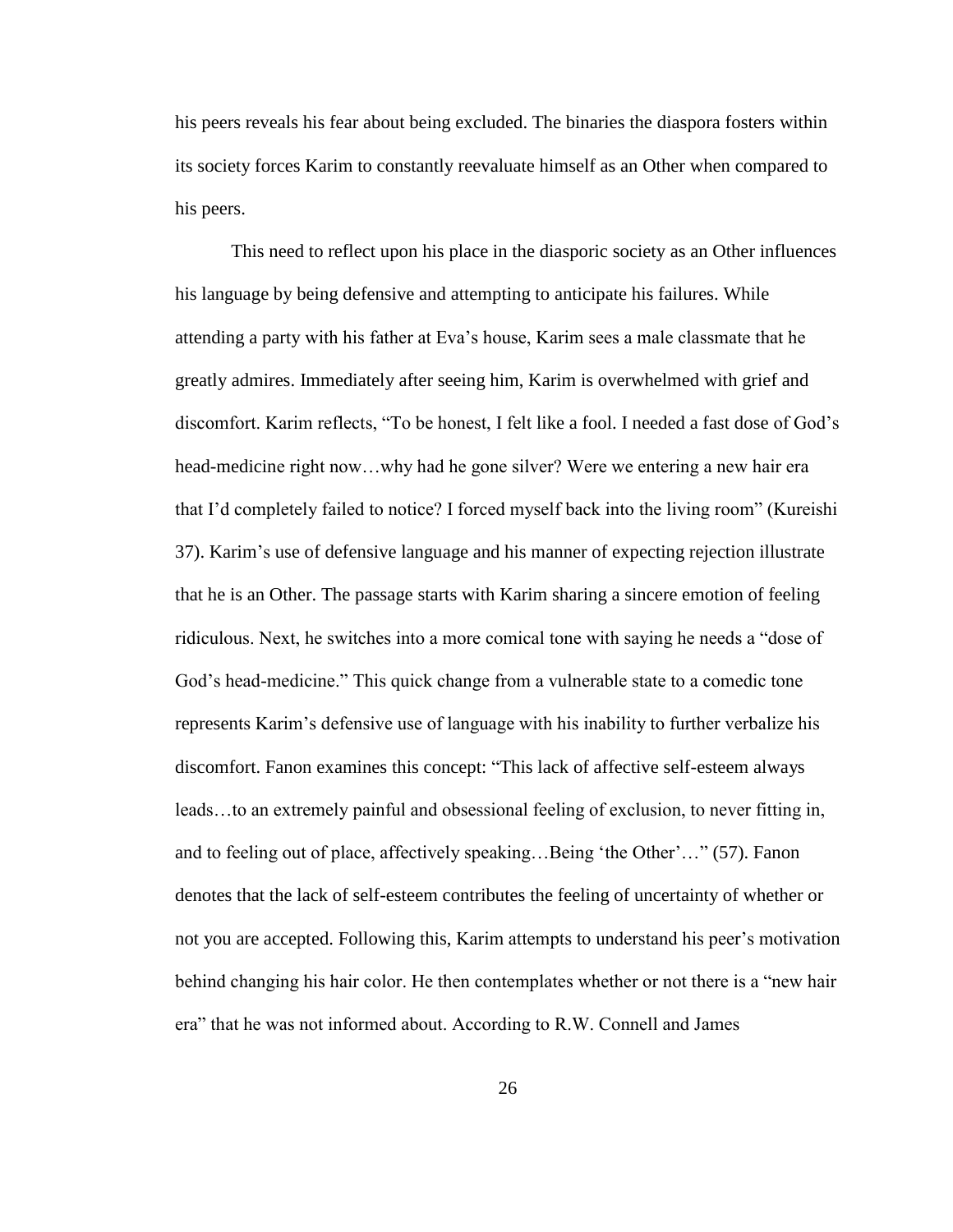Messerschmidt, "masculinity is not a fixed entity embedded in the body or personality traits of individuals. Masculinities are configurations of practice that are accomplished in social action…" (836). By doubting his understanding of the latest style trends, Karim is subconsciously preparing himself for rejection. Karim, in his last comment, completely dismisses his thought by refocusing upon his current emotional state: "I forced myself back." Rita Felski states that the protagonist occupies a third space in the article, "Nothing to Declare: Identity, Shame, and the Lower Middle Class." She writes: "Kureishi's hero is confronted with the differences between his background and that of his new friends" (38). This recentering on his emotions demonstrates his use of defensive language with his implied desire to withdraw. Due to the diaspora's need to differentiate between its citizens, Karim suffers from low self-esteem because he is forced to perceive himself as an Other in his native society.

Similarly, Ralph develops low self-worth with feeling inadequate and anticipating rejection because he is unsure of his connection to his native yet diasporic environment. While recalling his childhood experience, Ralph emphasizes the difference between his peer, Cecil, and himself. Ralph states, "It was different with me. I could scarcely wait for my childhood to be over and done with. I have no especial hardship or deprivation to record. But childhood was for me a period of incompetence, bewilderment, solitude…" (Naipaul 109). Ralph's low self-esteem is demonstrated through his language. Ralph begins with underlining the difference between his childhood and Cecil's. He then proceeds to stress his discontent with his childhood by asserting that he waited for it to end. Following this remark, Ralph explains that he had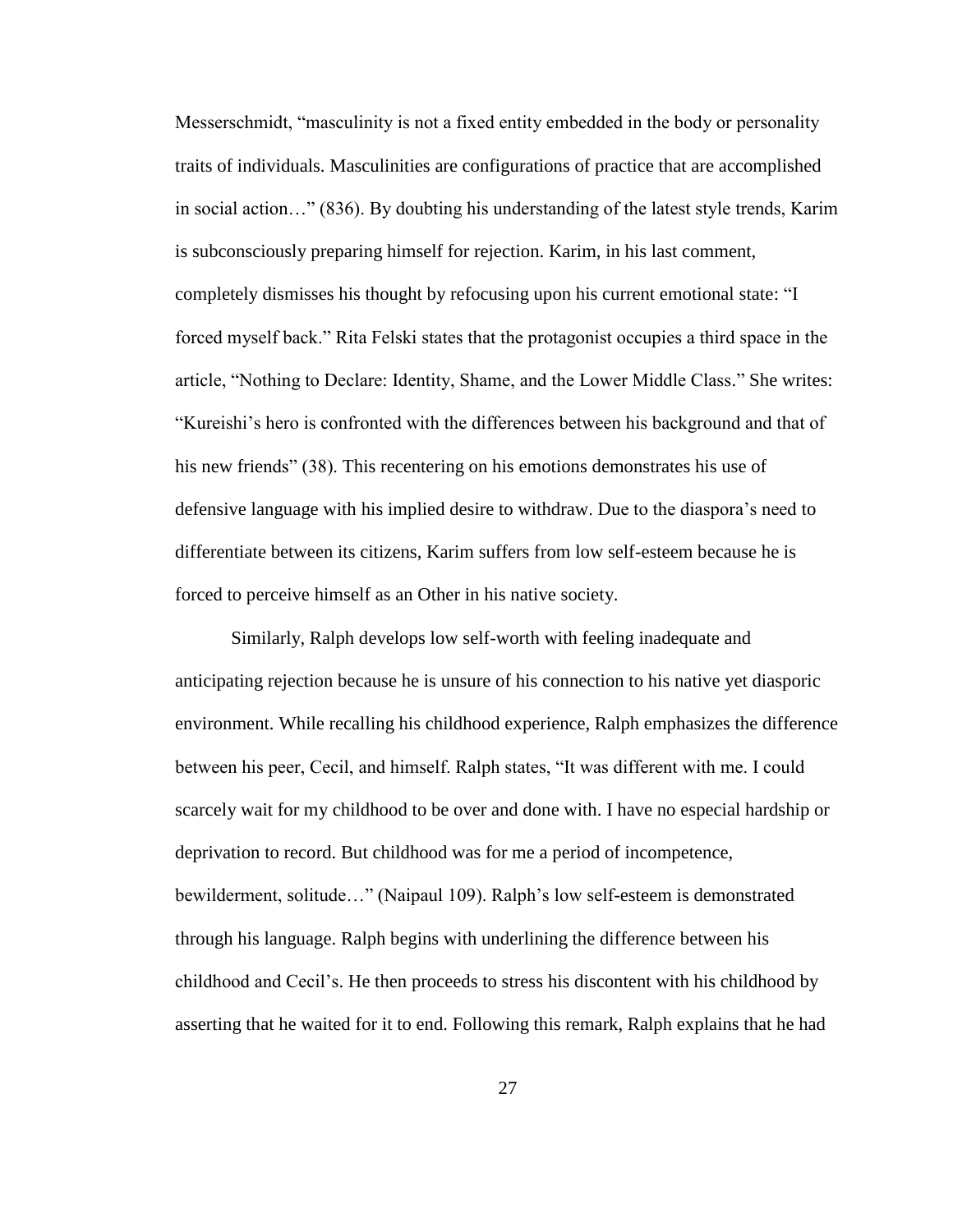no specific "hardship" or "deprivation." Ralph's sentiment about his childhood reinforces Fanon's understanding of low self-esteem with his feeling of being inadequate, uncertain of himself, and alone. Continuing from this, Ralph notes his anticipation of rejection through his need to condense his memories. Ralph reflects, "A complying memory has obliterated many of them and edited my childhood down to a brief cinematic blur. Even this is quite sufficiently painful" (Naipaul 109). Ralph's desire to filter his childhood memory demonstrates his anticipation of rejection by reducing it to a short, movie-like haze. The passage starts with Ralph focusing on the act of abridging his memories. Afterwards, he expresses that the act of recalling his childhood memories in itself encourages him to "obliterate many of them." Ralph places blame upon the act of remembering his childhood as his motivation to eliminate several of his early memories.

This need to screen his memories indicates his expecting rejection from his audience by defensively choosing to eliminate some as a precaution. Following this comment, Ralph states his longing to reduce it into a more impersonal distortion, in the passage above, "a brief cinematic blur." His wish to turn his childhood memories into a movie-like scene displays his anticipation of rejection through distancing himself from his own experience. Accordingly, Ghisalberti comments, "he [Ralph] realizes that a narrative sequence would have perpetuated the 'disturbance' he felt his childhood, with all its accumulated experience of disorder, the episode that had led to this 'shipwreck' not as a single event, but as a permanent and always compromised self-understanding" (73). Ghisalberti analyzes Ralph's narrative style as a symbolic gesture attempting to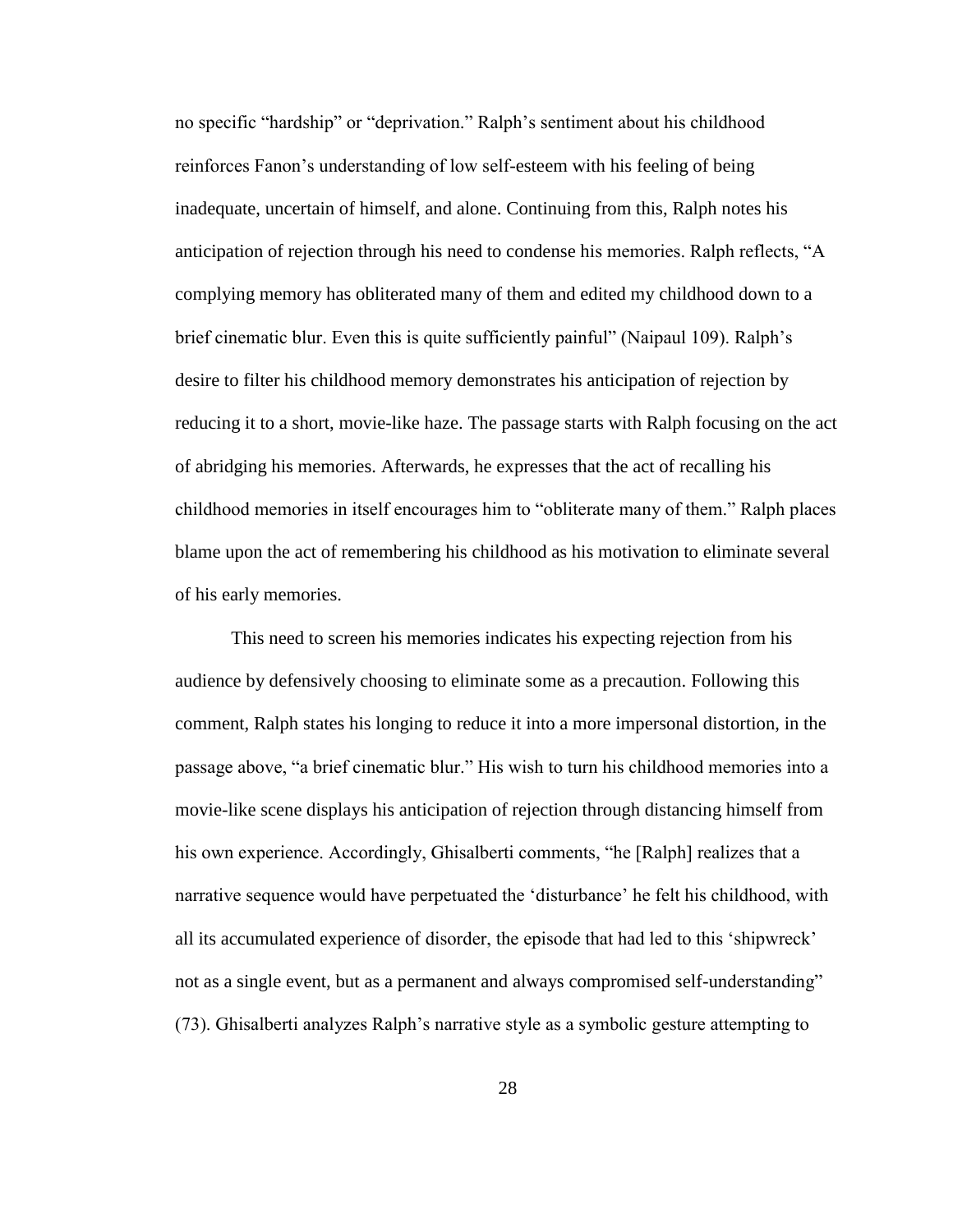reflect upon his deficiencies and constantly seeking a better understanding of himself. By focusing solely on the 'disturbance' of Ralph's childhood, Ghisalberti overlooks the motif of shipwreck in the novel representing his capricious connection to his diaspora as being incidental and imagines himself as an outlander. Ralph's ambiguous position and connection to his environment as a child fuels his feeling of inadequacy and expecting rejection, because the nature of the diaspora considers Ralph as an outsider.

As a result of the uncertainty of his place in the diasporic society, Ralph perceives himself as an Other in his native surroundings. He reminisces about visiting his friend Champ Deschampsneufs and his family before leaving for London to continue his education. Ralph recollects:

> Not a pleasant memory for me, that afternoon tea at the Deschampsneufs', when I thought I was saying goodbye to the island; and Wendy grown up revived all my embarrassment. I had never questioned the family's credentials, but I had never felt they were of interest to me. The descendant of the slave-owner could sooth the descendant of the slave with a private patois. I was the late intruder, the picturesque Asiatic, linked to neither. (Naipaul 93)

Ralph's perception of himself as an Other is apparent through his opinion of himself as a late trespasser. The excerpt starts with Ralph recalling the discomforting nature of his farewell meeting with the Deschampsneufs. He resumes with accusing an adult Wendy Deschampsneufs of carelessly restoring his humiliation. Deluding from his memory, Ralph defensively asserts that he never suspected the Deschampsneufs' qualifications,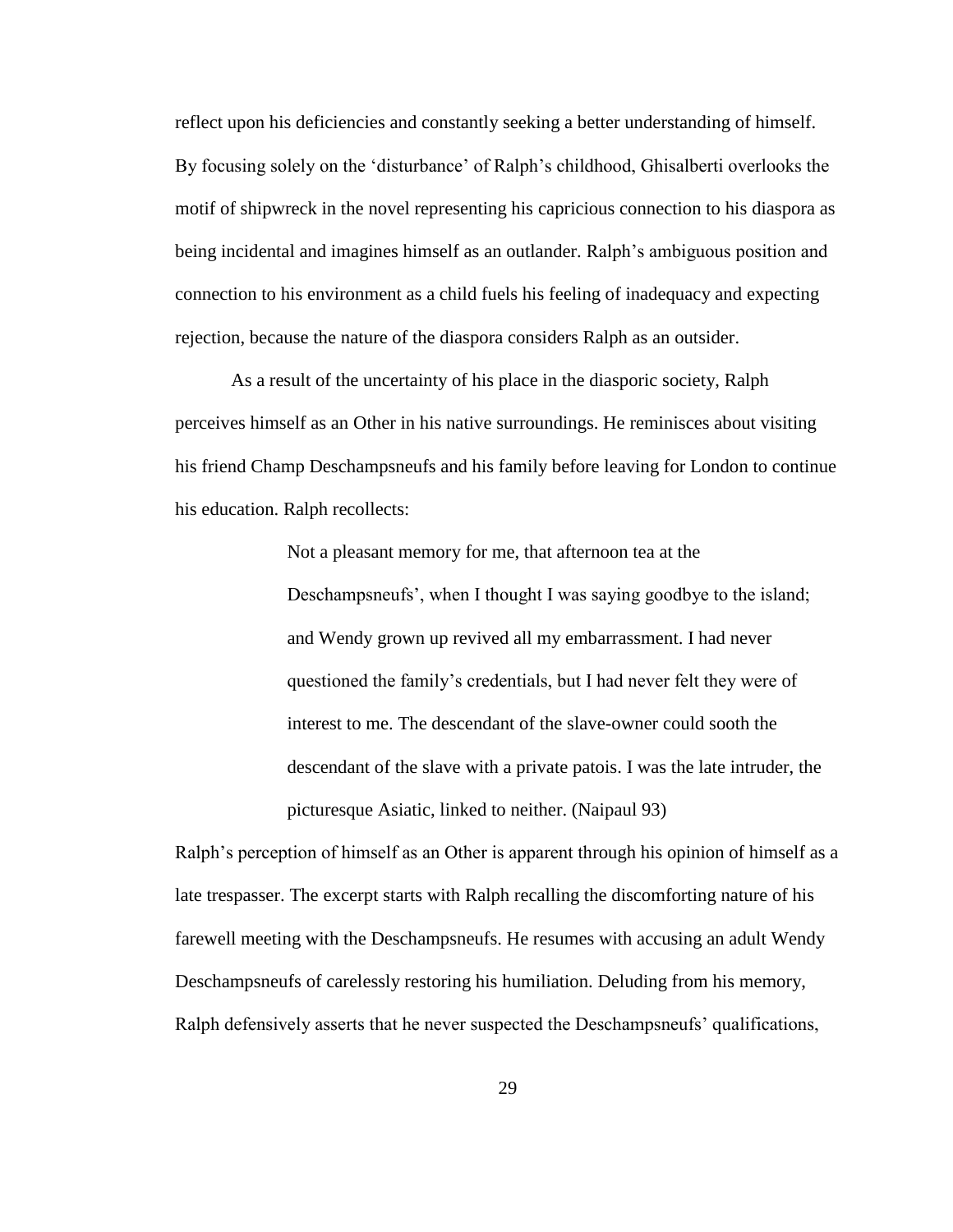which implies that Wendy asked about his family's credentials. Building on this notion, Ralph reflects that their past was of little significance to him. He then generalizes the historical and present relationship between the island's former slave-owners and slaves being of importance. In contrast to the relationship between former slaves and owners, Ralph declares that he was a later intruder that shared no connection to either. By doing so, Ralph's perception of himself arriving afterwards and not belonging to either group of descendants found on the island reflects the isolating nature of the diaspora by granting a select few the right to claim origins and purpose within it.

Both Karim and Ralph lack agency and perceive themselves as an Other due to the isolating characteristics of the diaspora. For Karim, the act of being vulnerable or verbalizing his distress is one he cannot endure; whereas Ralph, being an older man, is able to vocalize his sorrow. Since both characters suffer from a lack of self-esteem, they are unable to negotiate their hybridity while living in their diasporic environment. By being seen as an Other in the only society they know, both Karim and Ralph try to distance themselves from the part of their identity connected to being South Asian because they believe that portion of themselves prevents them from blending within the diasporic society.

Karim struggles with his hybridity because he believes the South Asian aspect of his identity prevents him from assimilating into his native environment. Karim's impression of himself and his parentage demonstrates Homi Bhabha's concept of hybridity. At the beginning of the novel, Karim introduces himself as British: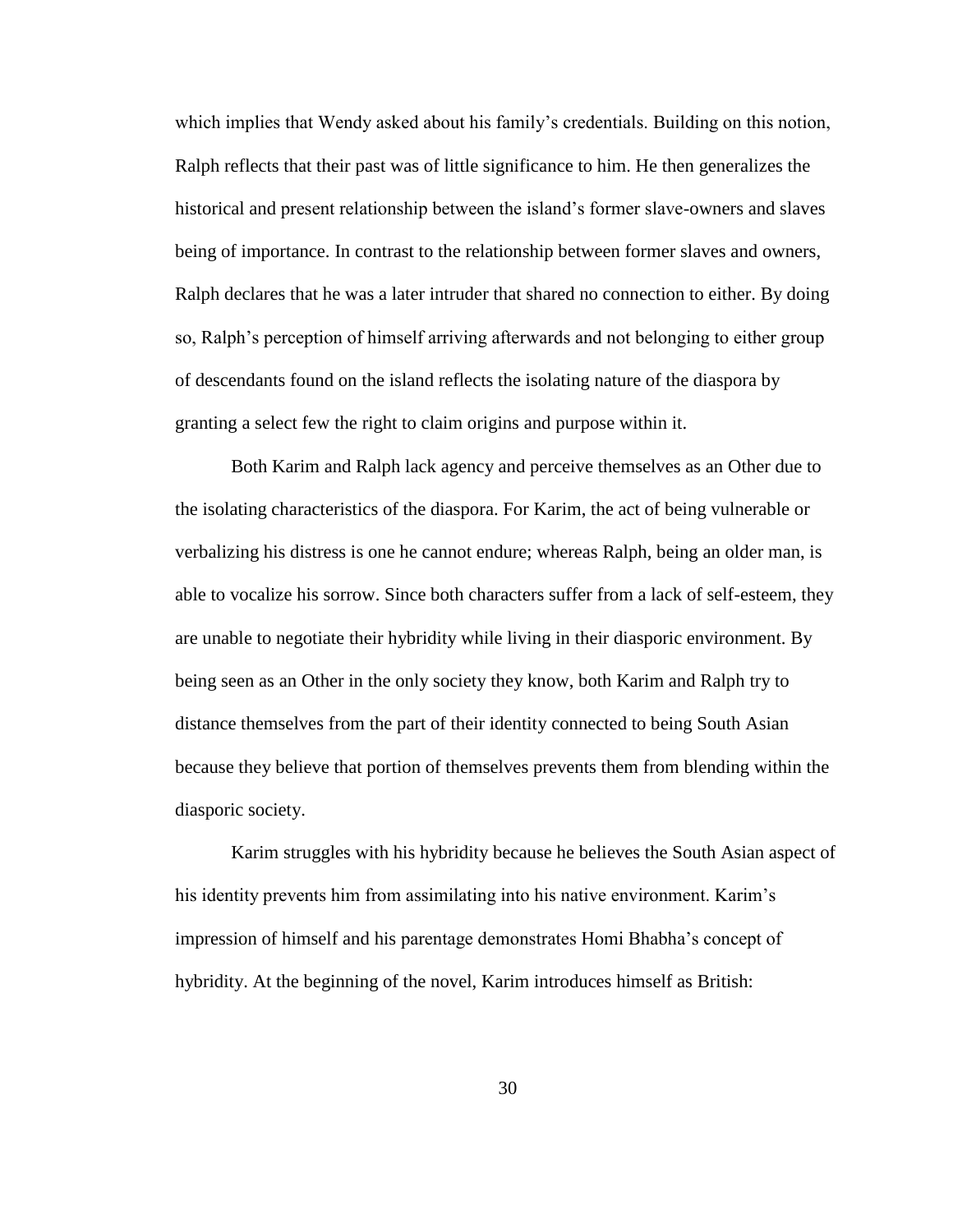I am Englishman born and bred, almost. I am often considered to be a funny kind of Englishman, a new breed as it were, having emerged from two old histories. But I don't care – Englishman I am…Perhaps it is the odd mixture of continents and blood, of here and there, of belonging and not, that makes me restless and easily bored. (Kureishi 3)

Karim's hybridity is proven through his image of himself and his origin. He begins the excerpt with asserting that he is an "Englishman." Afterwards, he supports his statement by claiming that he is "born and bred," to which he quickly interjects, "almost." Continuing, he causally remarks that he is an unusual type of Englishman and considers himself a "new breed." This perception of himself as a strange and uncommon type of Englishman signifies Karim as a hybrid. Karim explicitly recognizes his hybridity by acknowledging that he "emerged from two old histories." Shortly after, Karim disregards his hybridity by saying "but I don't care." Karim's attempt to dismiss his hybridity further validates Bhabha's concept of hybridity being susceptible to a split of identity through his inability to recognize himself as more than just an "Englishman." Bhabha builds on this notion of hybridity: "displacement from symbol to sign creates a crisis for any concept of authority based on a system of recognition: colonial specularity, double inscribed, does not produce a mirror where the self apprehends itself; it is always the split screen of the self and its doubling, the hybrid" (162).

Bhabha identifies hybridity as generating a dilemma within the hybrid—of being uncertain of themselves. Karim then revisits the idea of being a hybrid by reflecting on his unusual parentage and his feeling a sense of "belonging and not." Accordingly,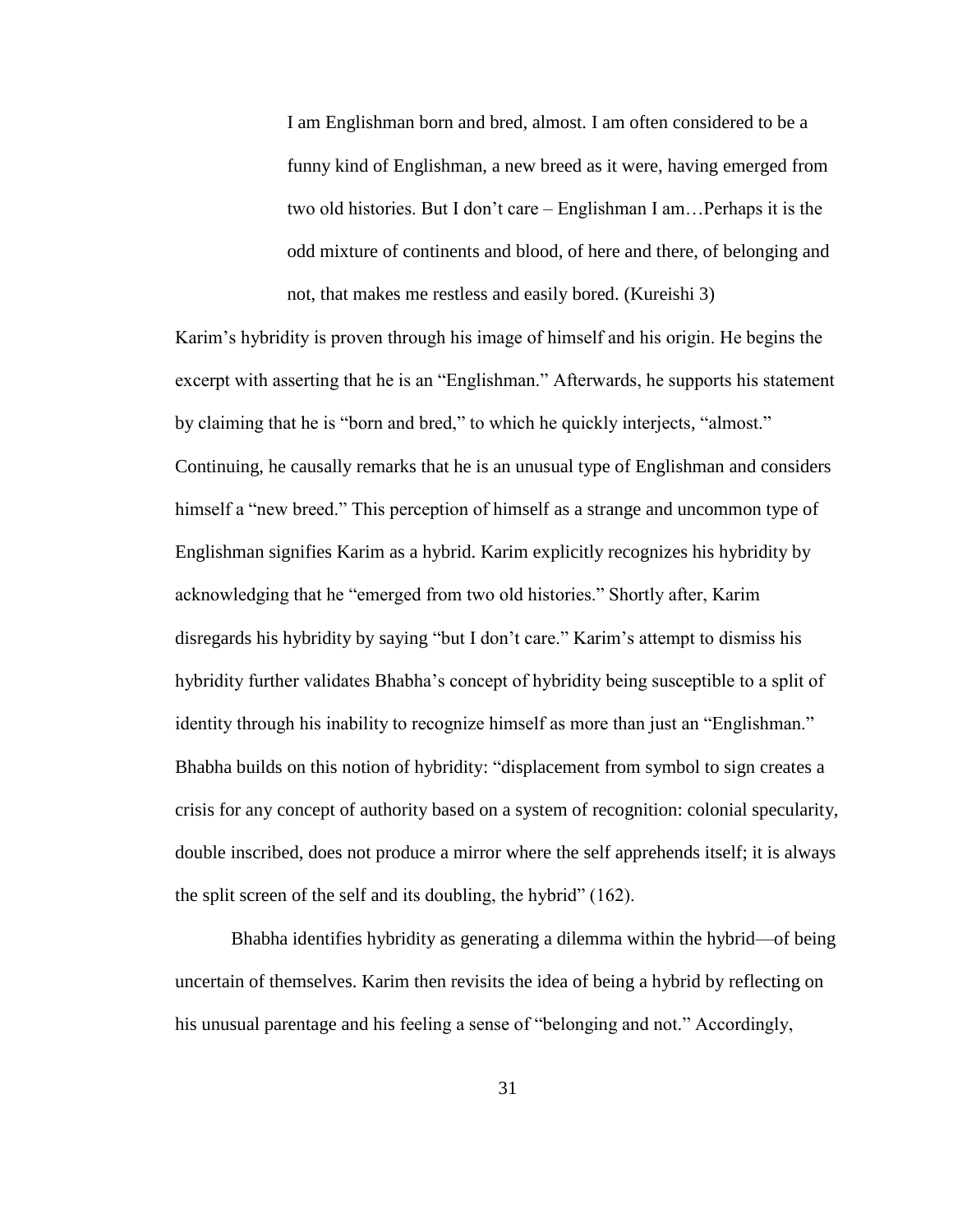Selime Onmus comments, "right from the beginning of the story we feel Karim's hybridity, how his sense of identity fluctuates." Resuming, Onmus critiques, "he calls himself English and mostly feels English but sometimes accepts his Indianess…" (22). By recognizing his background and partially introducing himself, Karim indirectly emphasizes his hybridity through his need to fragment his identity. With splitting his identity, Karim is unable to negotiate his hybridity and he is forced to display one while suppressing the other in hopes of better integrating within the diasporic society.

Due to the isolating nature of his environment, Karim can only reveal the South Asian portion of his identity in the secluded presences of another hybrid such as himself. During a conversation with his family friend Jamilla, another first-generation immigrant from Pakistan, Karim is able to reflect upon his hybridity, which aligns with the ideals of the colonized in the diaspora. He detects, "the thing was we were supposed to be English, but to the English we were always wogs and nigs and Pakis and the rest of it" (Kureishi 53). Karim displays his hybridity through fragmenting his identity to align the principles of the colonized. The passage starts with Karim reflecting that both Jamilla and he are theoretically British, because they were raised in South London. However, he realizes that to natives, they are consistently seen as outsiders. Appropriately, Bhabha states, "To see the culture not as the *source* of conflict – *different* cultures – but as the *effect* of discriminatory practices – the production of cultural *differentiation* as signs of authority – changes its value and its rules of recognition" (163). Bhabha expresses the difficulty and challenges first-generation immigrants' children face while being raised in diasporic setting. According to Meinhard Winkgens,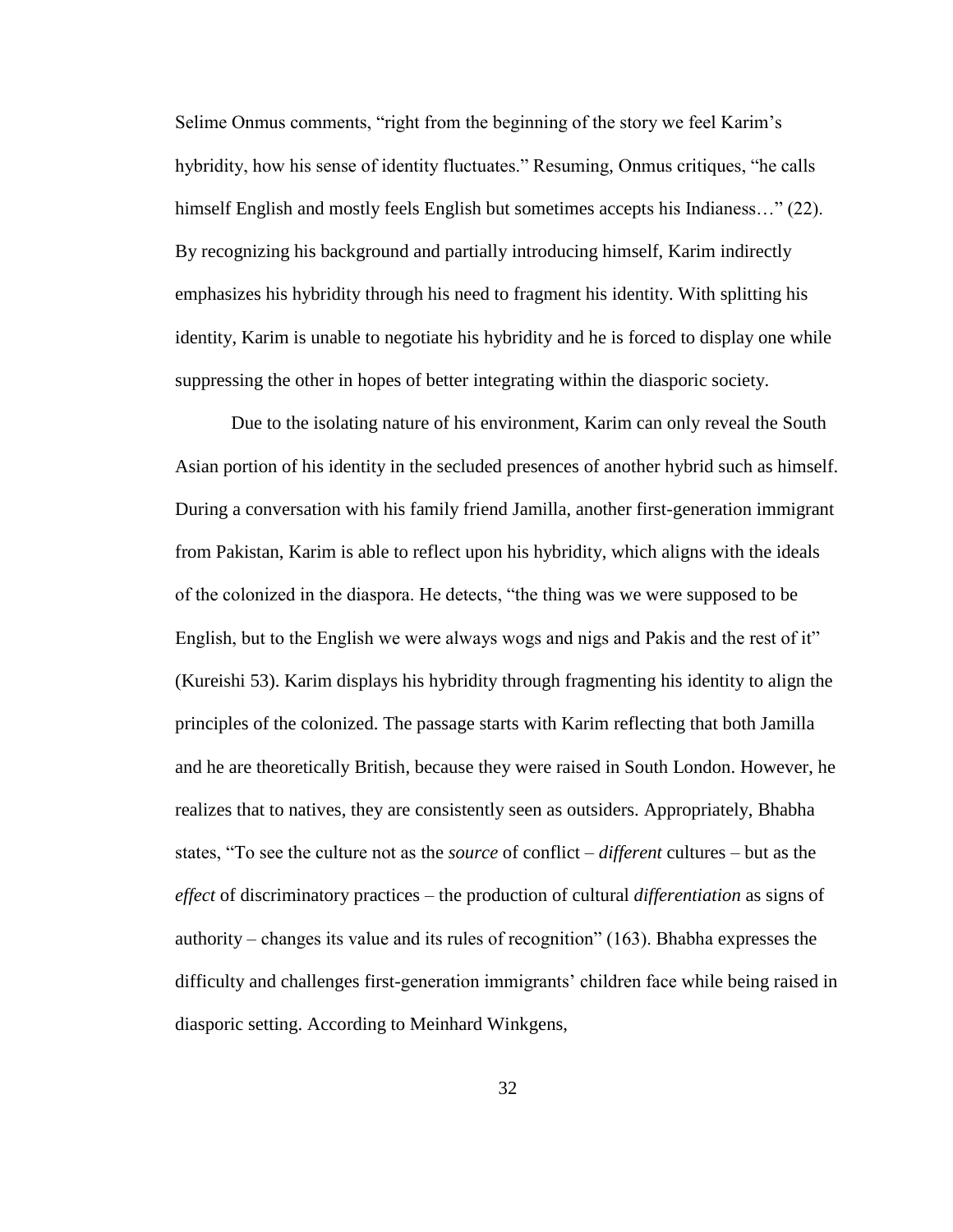Kureishi's immigrant protagonists–torn between the prescribed binary subject positions of cultural assimilation and diasporic isolation–are primarily concerned with trying to locate themselves, to make sense of their 'in-between-ness' and to sort out the concrete options of their potential for cultural and ethnic hybridity. (230)

Winkgens perceives Karim's position as a hybrid as granting him the ability to cross economical boundaries instilled by societal need for financially-driven class structures. In the hopes of truly integrating into his society, Karim publicly denies the South Asian part of his hybridity and only recognizes it in private settings with other hybrids such as himself.

In contrast, Ralph attempts to make his hybridity more apparent by changing his name in order to make his connection to the diasporic environment noticeable. While remembering his childhood, Ralph recalls his early desire to change his name. He reflects:

> My reaction to my incompetence and inadequacy had been not to simplify but to complicate. For instance, I gave myself a new name. We were Singhs. My father's father's name was Kripal. My father, for purpose of official identification, necessary in that new world he adorned with his aboriginal costume, ran these names together to give himself the surname of Kripalsingh…I broke Kripalsingh into two correctly reviving an ancient fracture, as I felt gave myself the further name of Ralph… (Naipaul 112-113)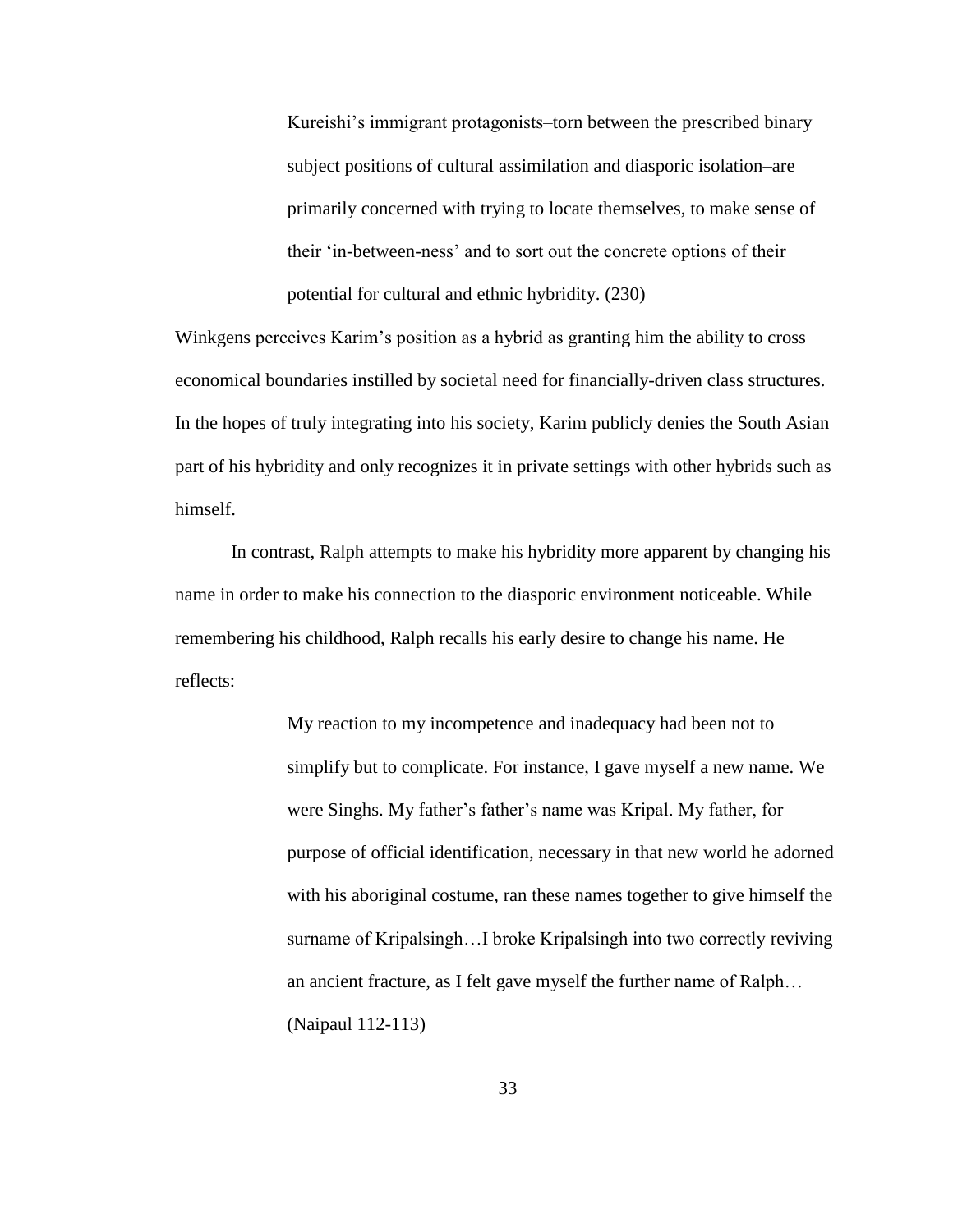Making his hybridity more tangible, Ralph's decision to alter his name symbolizes his fragmented identity in a diaspora. Ralph begins the quote by recognizing his lack of selfworth and sentiment about being an Other as his motivation to not "simplify but to complicate." Accordingly, Bhabha states:

> The revaluation of the assumption of colonial identity through the repetition of discriminatory identity effects. It displays the necessary deformation and displacement of all sites of discrimination and domination. It unsettles the mimetic or narcissistic demands of colonial power but reimplicates it. (159)

Bhabha explains hybridity as the combination of both the ideals of the colonizer and the colonized. Ralph's desire to make his hybridity more apparent and obscure others' perception of him symbolically represents his internal struggle with his split identity and displacement within society. As he progresses, Ralph distinguishes the origins of his surname and the manner in which it changed over time. Next, he informs the reader that his father, overcome with indigenous Indian roots, joined the two names together. Lastly, Ralph states that he divided the two names in order to revive "an ancient fracture." Continuing, he clarifies that he changed his name from Ranjit to Ralph. Ralph's inclination to restore an "ancient fracture" represents the portion of his identity that is attached to the former colonized nation. Comparatively, his preference to change Ranjit to Ralph shows the aspect of his identity that is connected to the former colonizer's nation. By changing his name, Ralph is attempting to create a verbal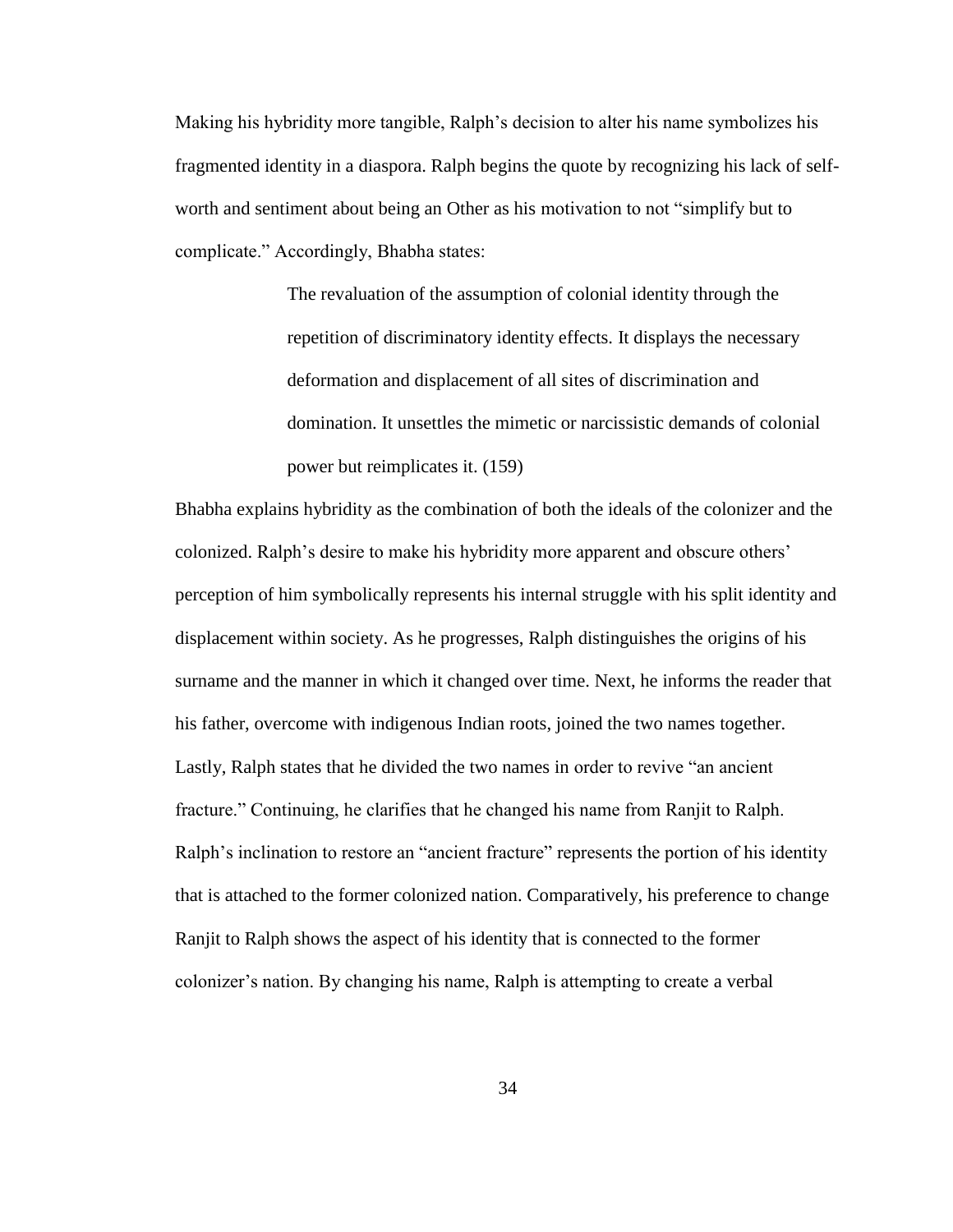connection with his environment through crediting the basis of his identity, his namesake, as a union of his ethnicity and diaspora.

Together both Karim and Ralph embody characteristics of Homi Bhabha's theory about hybridity; however, both characters differ in their approach and perception of being a hybrid in a diaspora. Being a teenager, Karim encounters great difficulty in attempting to negotiate his hybridity. Therefore, he chooses to simplify himself by displaying his identity in fragments based upon his surroundings. When he is with his peers, he displays ideals matching the colonizer. In the company of another hybrid, such as Jamilla, he is able to show those of his principles that align with the colonized. This manner of division is problematic because Karim is unable to accept the complexity within his identity and become self-confident. Ralph, in contrast, is an adult reflecting upon his life, and he is able to recognize his hybridity. For this reason, Ralph decides to "complicate" himself through changing his name to one that forces others to interact with his hybridity. By doing so, Ralph is ensuring that his "ancient fracture" and his current diasporic environment remain connected. However, Ralph's desire to force others to interact with his hybridity does not necessarily mean that Ralph is able to embrace his hybridity. In fact, Ralph is motivated to complicate his name as the result of his lack of self-esteem, which implies that he is unable to accept his hybridity through forcing others instead of himself to interact with it. Unfortunately, both Karim and Ralph's low self-esteem, because of the binaries their environment enforces, prevents them from being able to appropriately negotiate their hybridity.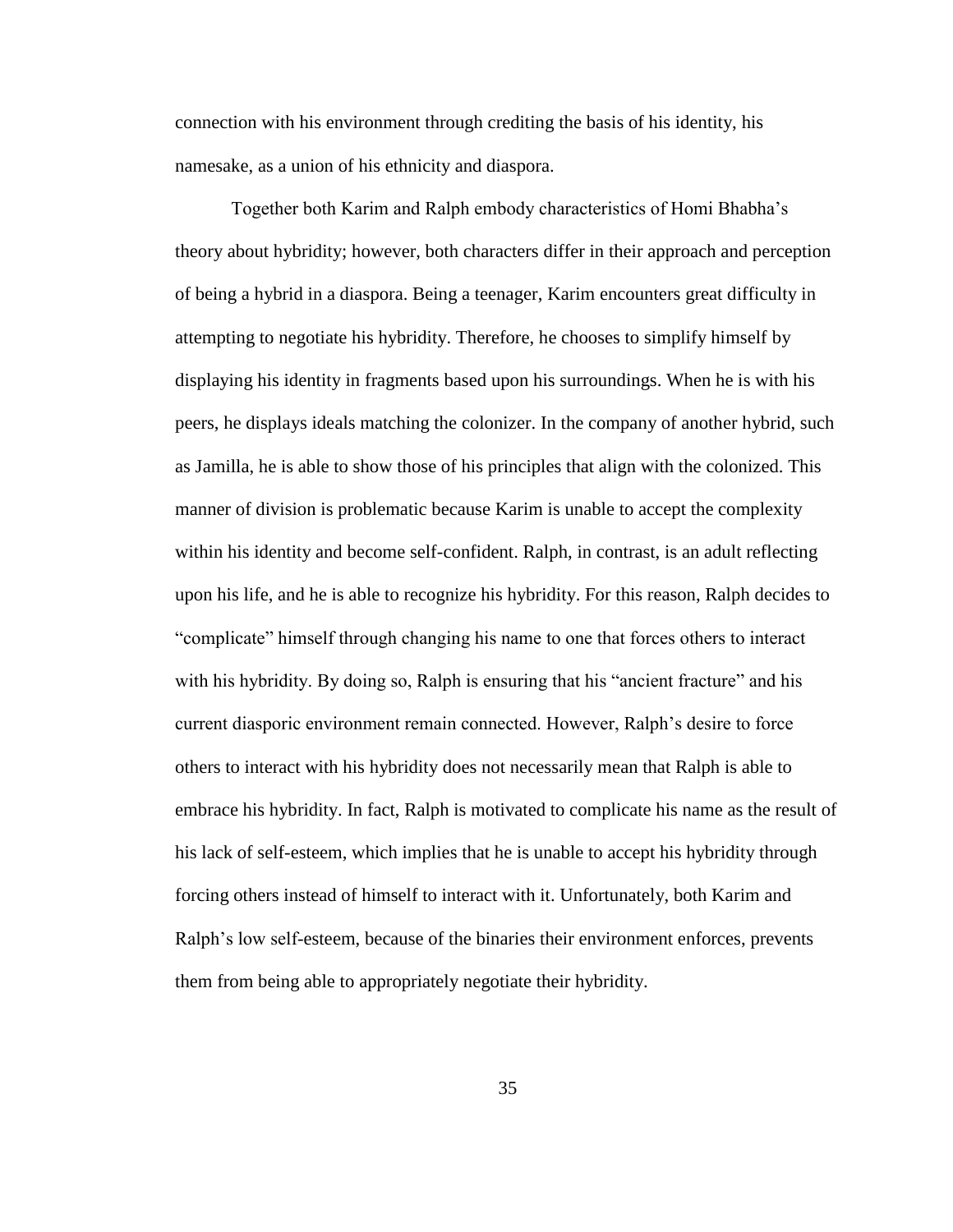# **Performing South Asian Masculinity in a Diaspora**

Due to the nature of the diaspora, Haroon and Kripalsingh are encouraged to embrace Orientalism as their new South Asian identity. Leaving both Karim and Ralph to interpret and construct their South Asian masculine identity alone. Sadly, Karim and Ralph are unable to do so because of the constrictive use of labeling residents according to their ethnicity in the diaspora. Therefore, both characters suffer from insecurities related to their inability to claim nationhood in their native environment. As a result, both Karim and Ralph fail to recognize and accept the complexity of their identity as male hybrids of both South Asian and diasporic norms. This failure influences their decision to choose a masculine model in the form of a peer or relative that captures socially dominant concepts of masculinity in the diaspora.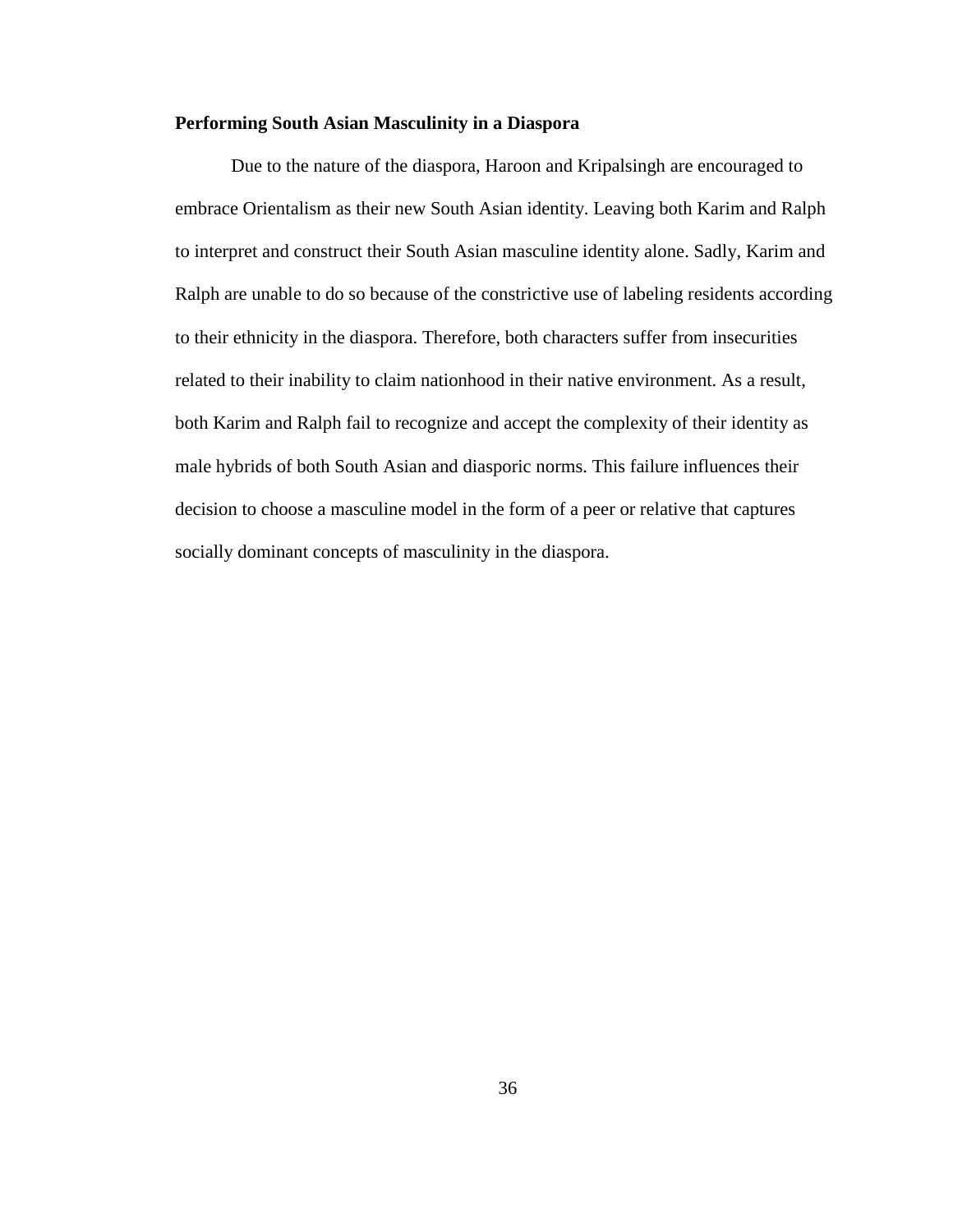Chapter 2: Transforming Male Communities as a Passage into Diasporic Society

The bond between a young South Asian male and his peer acts as a surrogate masculine relationship to take the place of a missing bond with the father. Given a diasporic environment, young South Asian males turn to a peer that embodies their idyllic masculine traits in accordance with their environment—hegemonic masculinity. This manner of surrogacy is problematic because it prevents South Asian young men from coming to terms with their hybridity within the diasporic environment. Since their peers are still developing a masculine identity, young South Asian men are not exposed to a secure masculine model. Therefore, South Asian youths are left mimicking behavior or certain traits they believe to be attached to an archetypal secure masculinity, but are not. As a result of this peer-influenced standard, young South Asian males are inclined to distort their connection with their peers. Both Karim and Ralph look for the guidance of their peers to develop a secure masculine identity; however, they find that they are only permitted to imitate certain behaviors. Due to their insecurity about their masculine identities, Karim and Ralph distort their relationship with their peers through falsely identifying the connection with them as affection and indifference. The challenges South Asian males like Karim and Ralph face when constructing their identity is the result of the lingering effect of colonization through the presence of hegemonic masculinity dominating other masculine forms and the perception of individuals from the formerly colonized nations as inferior men still existing in the diaspora.

### **Modeling British Masculinity**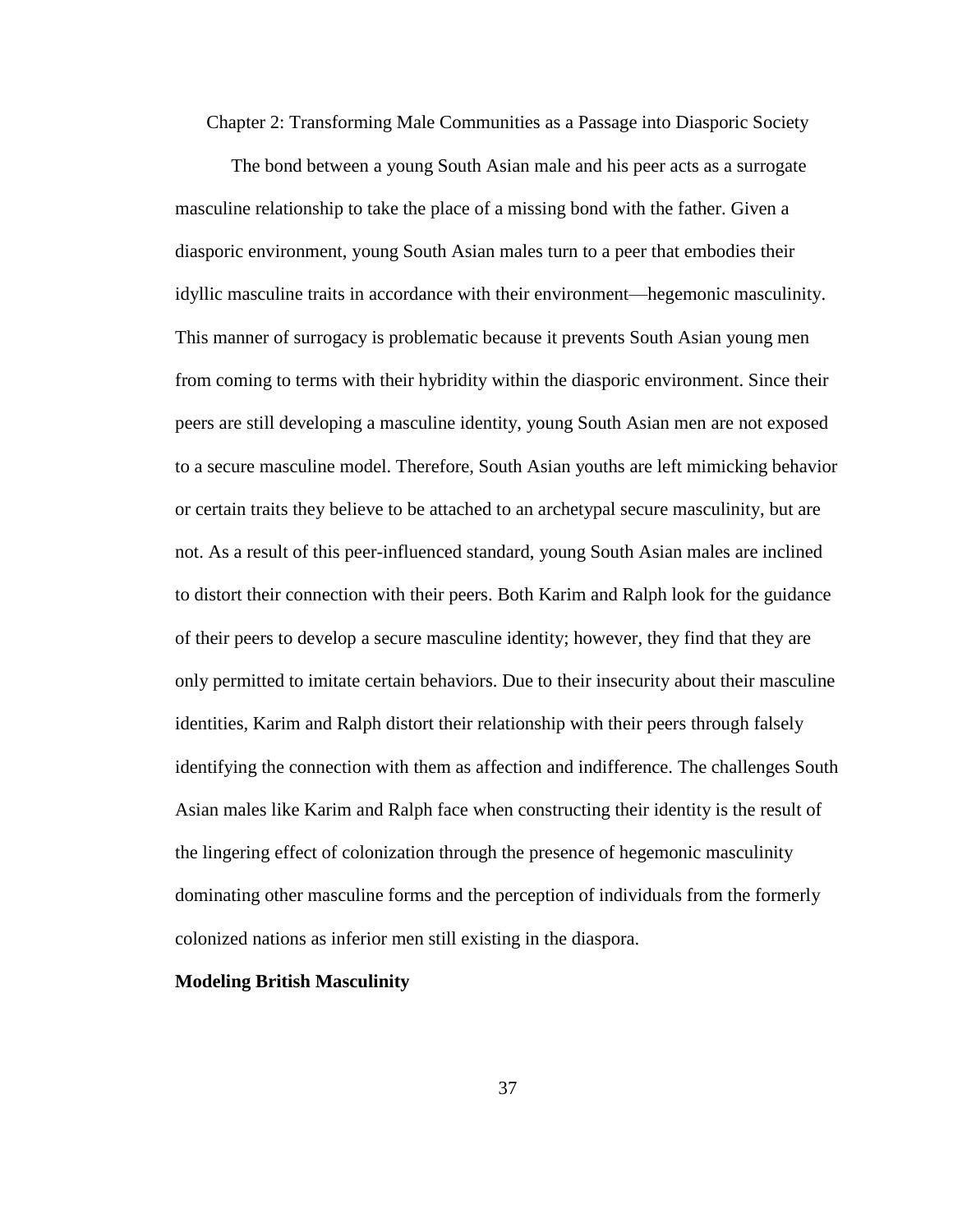In an attempt to construct his identity according to his native environment, Karim turns to Charlie, his peer, to model British masculinity. However, the remnant of colonial discourse recognizes Charlie as a hegemonic masculine figure and Karim as inferior. Karim selects Charlie as the ideal British masculine model due to the admiration he receives from his peers, his appearance, his inaccessibility. Karim observes, "He [Charlie] was a boy upon whom nature had breathed such beauty–his nose was so straight, his cheeks so hollow, his lips such rosebud–that people were afraid to approach him, and he was often alone" (Kureishi 9). Karim identifies Charlie's characteristics to establish him as the standard of British masculinity when in actuality, Charlie embodies traits connected to hegemonic masculinity. Karim begins with emphasizing Charlie's beauty as being attributed to his "straight nose, hollow cheeks, and rosebud lips." Karim's description of Charlie's features is significant because he notes attributes attached to individuals of a Caucasian background. By doing so, Karim is implicitly referring to the facial features that are ethnically prominent for South Asian as inferior. Following this remark, Karim begins to list and describe Charlie's attractive appearance. Afterwards, Karim mentions that others are intimidated by his appearance and for this reason he is often "alone." Accordingly, R.W. Connell and James Messerschmidt note, "hegemonic masculinity [differs] from other masculinities, especially subordinated masculinities…[and] was not assumed to be normal in the statistical sense; only a minority of men might enact it…It embodied the…most honored way of being a man, it required all other men to position themselves in relation to it…"(832). Hegemonic masculinity assesses the performance of other types of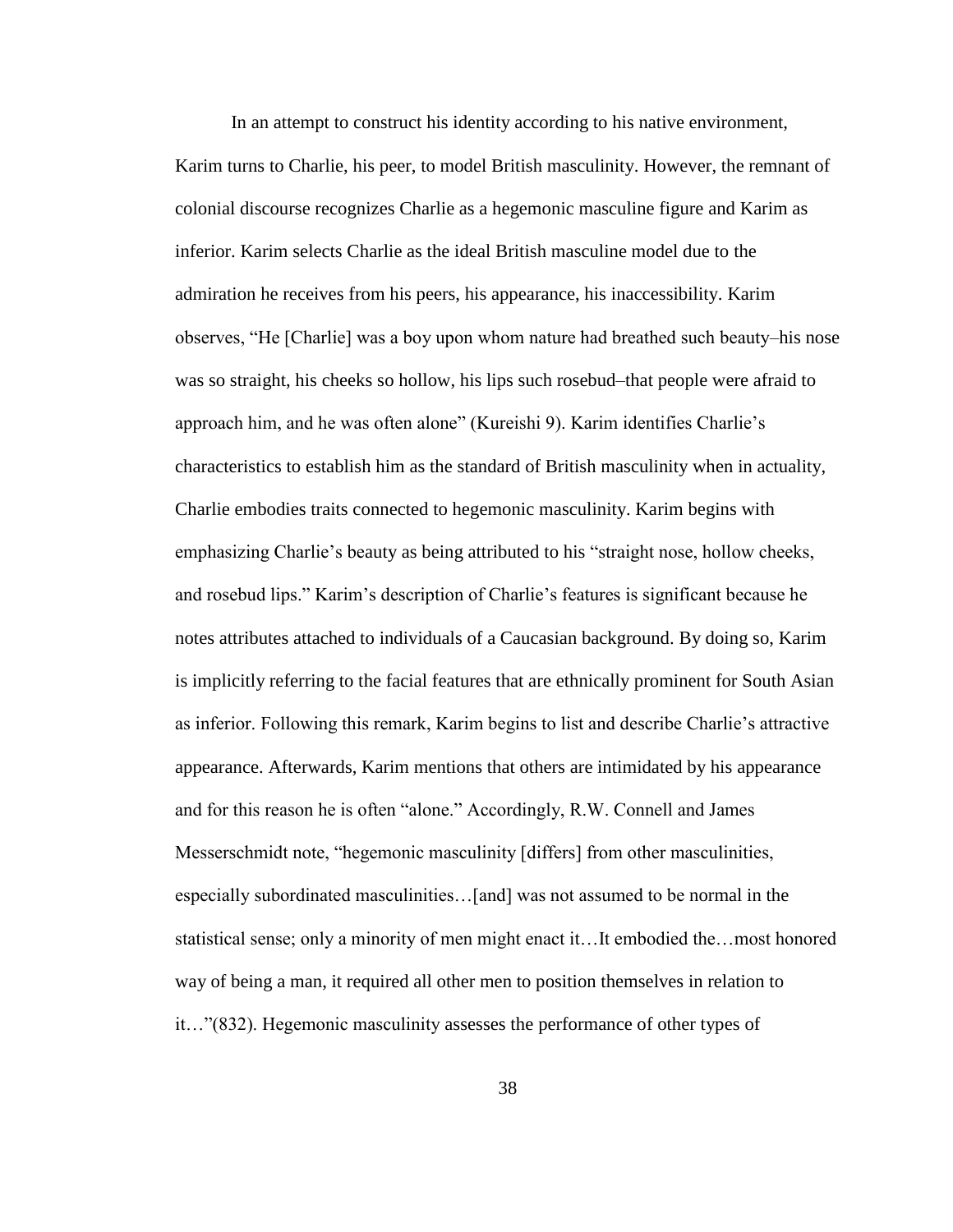masculinity. Additionally, hegemonic masculinity becomes the standard even though a select few are able to perform it. Similarly, the idea of hegemonic masculinity considers other performances to be placed in accordance with their dominance.

Thus, hegemonic masculinity characterizes the traits of colonization by categorizing a select few individuals as dominant and others as inferior by the implemented standard. The idea of others feeling intimidated by Charlie's appearance implies his hegemonic masculine identity through others evaluating themselves in relation to his performance. Moreover, Charlie's isolated state denotes the exclusivity of his masculine identity. For Karim, Charlie is an ideal masculine role model because his appearance encapsulates hegemony through highlighting and valuing Caucasian facial features. Hegemonic and inferior masculinity being tied to their appearance demonstrates the presence of colonial discourse which functions in the diaspora as a means of preventing Karim from becoming hegemonically masculine as an ethnically South Asian male.

Charlie's appearance grants him the ability to practice hegemonic masculinity methods of evaluating other masculine identities. Karim observes that Charlie's mannerism and style replicate that of influential people. He states:

> One of the boys was Charlie, who'd bothered to turn up to school for the first time in weeks. He stood out from the rest of the mob with his silver hair and stacked shoes. He looked less winsome and poetic now; his face was harder, with short hair, the cheekbones more pronounced. It was Bowie's influence, I knew it. (Kureishi 68)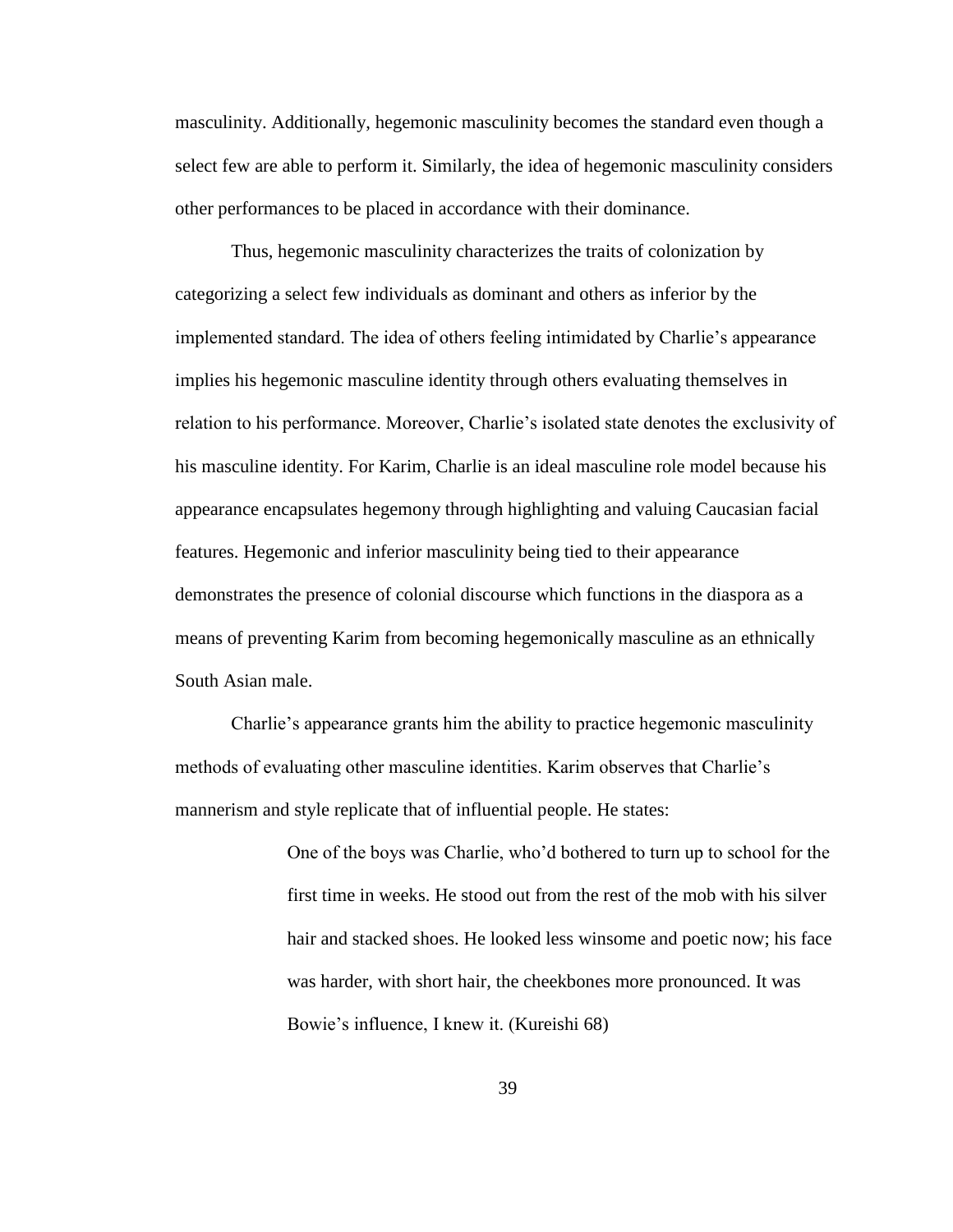Charlie's behavior and style demonstrate his having a hegemonic masculine identity by being able to imitate influential hegemonic masculinity figures. Karim starts the passage with generalizing Charlie's behavior as part of a typical pattern of some schoolboys attending classes sporadically. Dismissing his earlier statement, Karim notices Charlie's distinct and unique sense of style with having "silver hair" and "stacked shoes." Continuing, Karim realizes there is a transformation of his appearance of one from initially being "poetic" to "harder." Karim's final remark about Charlie's appearance credits his style as mirroring musician David Bowie. Charlie's replication of David Bowie is a layered performance because Bowie challenges traditional notions of masculinity. Philip Auslander states, "Bowie's performative treatment of gender and sexuality…I [argue] that Bowie's performance as Ziggy Stardust reflected a complex interplay of masculine and feminine gender codes enacted by male performer" (140). Karim assumes that Charlie's imitation of David Bowie fortifies his position as a hegemonic masculine figure because of the popularity among his peers. Connell and Messerschmidt perceive there is internal hegemony: "internal hegemony refers to the social ascendancy of one group of men over all other men…internal hegemony typically has been understood in an 'elitist' way" (844). Karim considers Charlie as a hegemonic masculine model through his ability to adopt and perform a well-known hegemonic masculine identity such as David Bowie without fully understanding the complexity of Bowie's gender performance. According to Elahe Yekani, "Charlie, working on his career as a rebel rock star, embodies hegemonic white masculinity" (166). Yekani continues, "Karim often finds himself misunderstood as an 'exotic' "half-caste" when in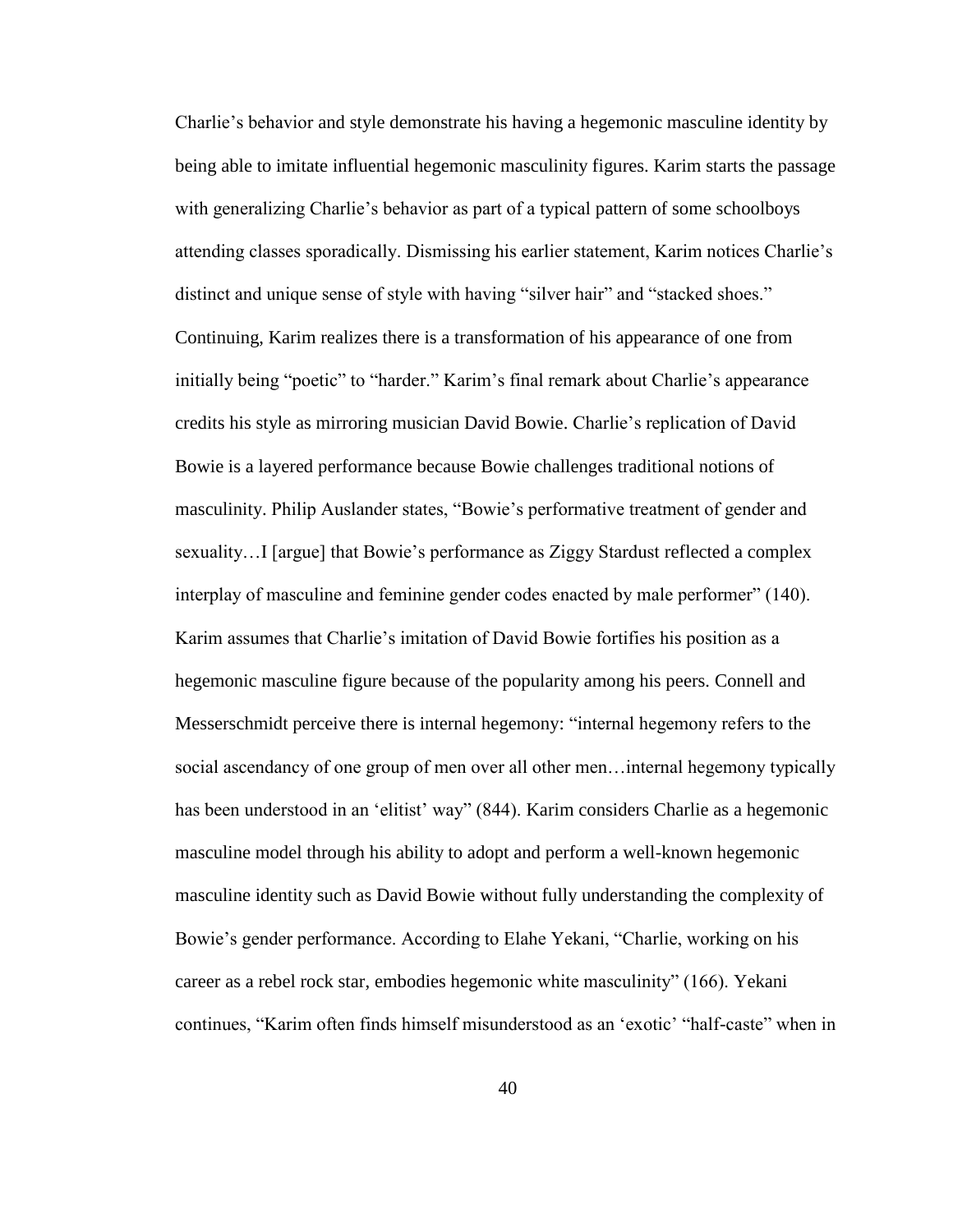reality, he feels like an average 'English bloke.' He has never been to India, speaks no other language than English and his cultural role models come from British popular culture" (167). For this reason, Karim seeks Charlie's guidance because he embodies the behavior, traits, and style associated with hegemonic masculinities at the time. However, Karim's ethnicity as a South Asian male prevents him from participating as a hegemonic masculine figure.

# **Defining Caribbean Masculinity for South Asian Males**

Unlike Karim, Ralph initially seeks guidance from his maternal grandfather, to act as a surrogate for his father, because Ralph perceives Nana, his grandfather, as representing hegemonic masculinity. Nana is perceived as fair, reserved, wealthy, and influential in the Isabellian society, and these qualities represent hegemonic masculine identity for Ralph. This bond between Ralph and Nana is idyllic because Nana is a developed masculine figure and he is South Asian. Ralph fractures this relationship after witnessing the conditions and lack of resources Nana's factory workers endure. He reflects:

> I hated the speaker. For the first time he had disappointed me. I had thought of him as ascetic and fair and pious. I thought that these qualities, which I admired, had come to him with that money and success to which I was so devoted; and for a long time…I attributed these qualities to people who had made their money the hard way…I noted his quiet sincere taste…and now I was disappointed (Naipaul 118-119).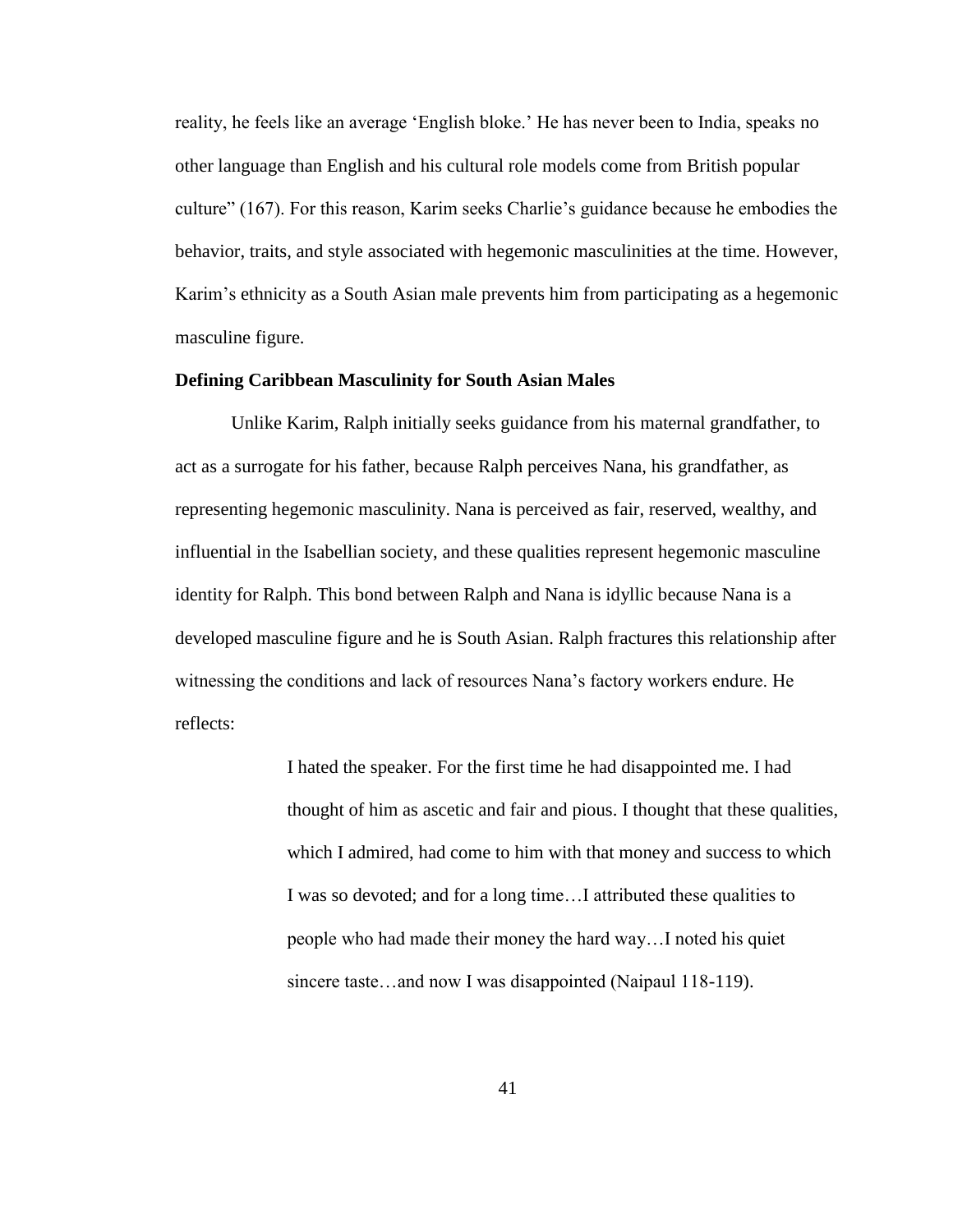Ralph's perception of Nana being a hegemonic masculine model dissipates shortly after seeing the deplorable working conditions for his grandfather's factory workers. The quote begins with Ralph expressing his unhappiness towards his grandfather's remark about his workers and realizing his grandfather's inferiority through his not being as noble as Ralph once perceived. Ralph encapsulates his emotional response about Nana by noting the rarity and significance for him. Next, Ralph attempts to verbalize his perception of his grandfather as being "ascetic," "fair," and "pious." Ralph then attributes these characteristics to his grandfather's wealth and influence. Finally, Ralph reflects upon his current state as being "disappointed." This realization about Nana dismisses any illusion of him not having any faults for Ralph. As Oyèrónkẹ́ Oyěwùmí notes in "Colonizing Bodies and Minds: Gender and Colonialism," "Colonial rule itself is described as 'a manly or husbandly or lordly prerogative.' As a process, it is often described as the taking away of the manhood of the colonized" (339). Ralph realizes that Nana's power and nobility are an illusion and such characteristics as "ascetic, fair, and pious" can solely be attributed to individuals with true hegemonic masculinity. As a result, Ralph removes his surrogate relationship with Nana, and similar to Karim, he is forced to seek guidance for creating a hegemonic masculine identity from a peer.

Therefore, Ralph goes to his peer, Browne—a black Caribbean—to interchange his relationship with his father because he believes Browne exemplifies hegemonic masculinity. However, Browne is in actuality performing in accordance with Aimé Césaire's idea of negritude. Ralph recalls Browne's popularity and charisma as a child. He states: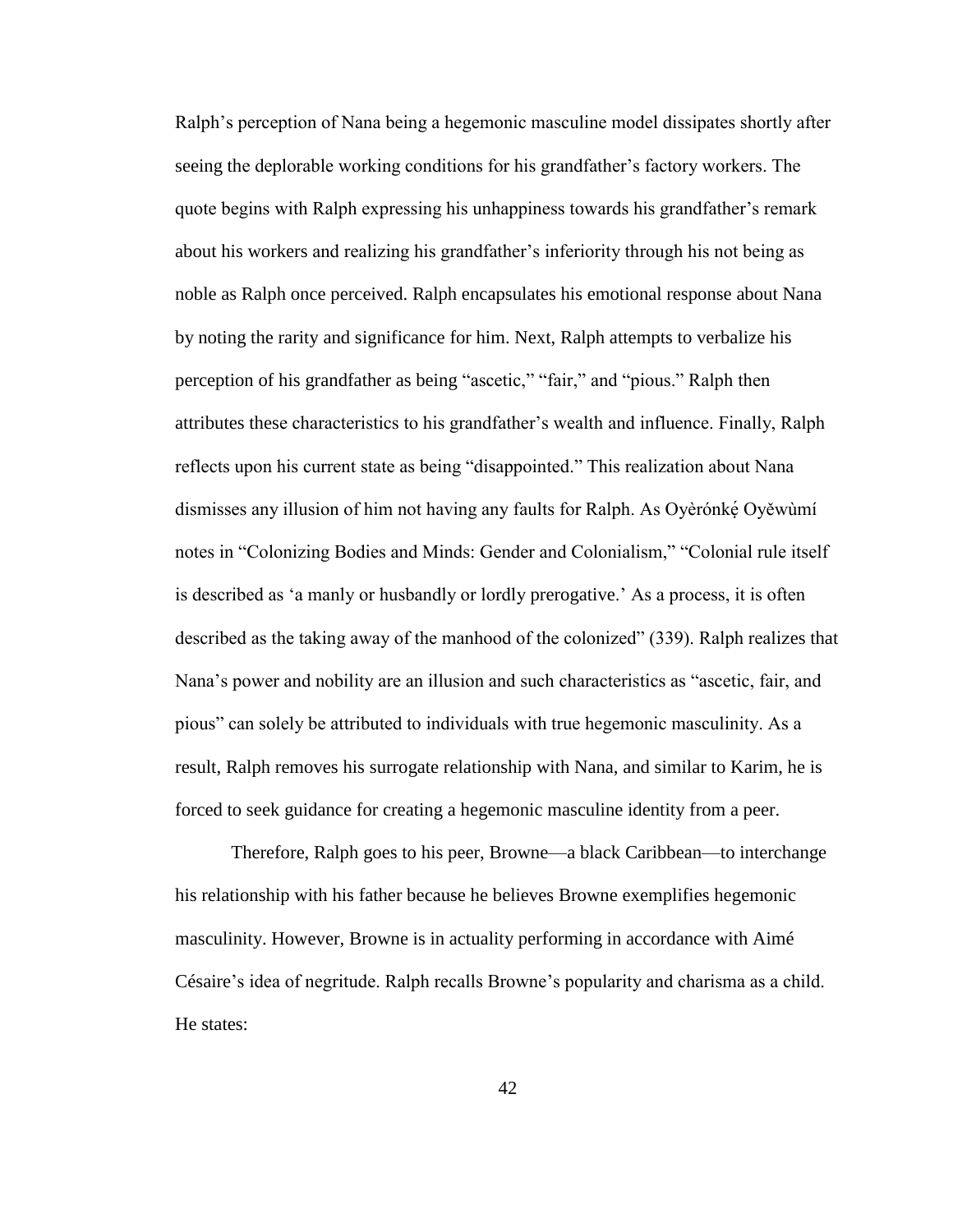Browne was also famous. He knew many funny songs and whenever a song was required at school he was asked to sing. At our concerts he wore a straw hat and a proper suit with a bowtie; people applauded as soon as he cam on. His biggest hit song called: 'Oh, I'm a happy little nigger;' his miming during this song was so good that people jerked forward on their seats with laughter and often couldn't hear words. I deeply envied Browne his fame and regard. For him the world was already charted. (Naipaul 112)

Ralph believes Browne characterizes hegemonic masculinity, when in fact he is performing in accordance to negritude. Ralph begins the quote with emphasizing Browne's popularity. Resuming, Ralph 'observes' that Browne knew "funny songs" and people asked him to sing. Next, Ralph notes Browne's outfit for his performance and the immediate response of the audience simply by his appearance. Ralph specifies Browne's most noteworthy song and performance being attributed to a song called "Oh, I'm a happy little nigger." Postcolonial theorist Aimé Césaire coined the word "negritude" as a term meaning a belief as a means to reclaim agency for Caribbean masculinity. Léopold Sédar Senghor defines the term as:

> negritude is none of these things. It is neither racialism nor self-negation. Yet it is not just affirmation; it is rooting oneself in oneself, and selfconfirmation: confirmation of one's *being*. Negritude is nothing more or less than what some English-speaking Africans have called the *African personality*. (183)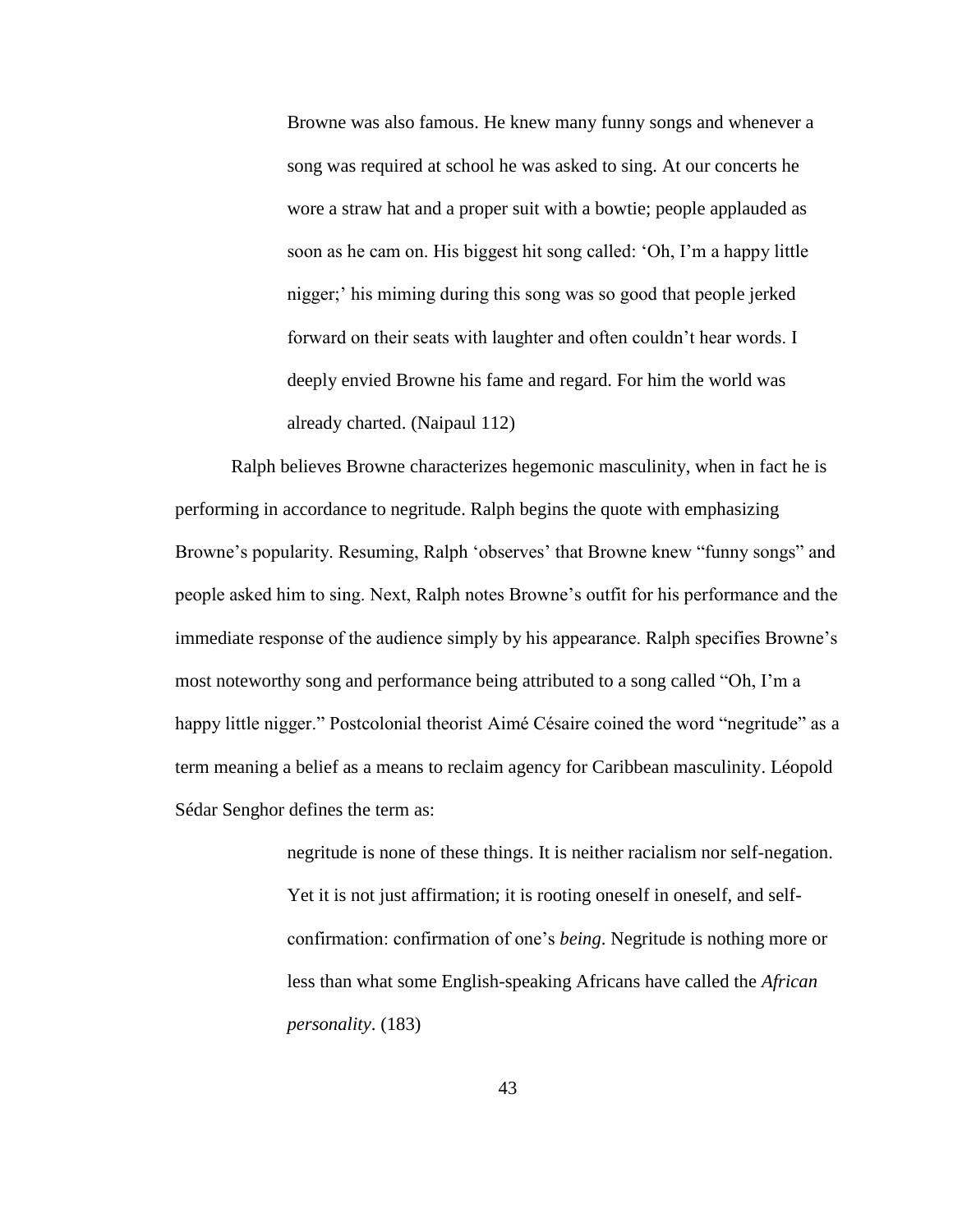The act of accepting oneself as a confirmation of one's existence allows Caribbean masculinity to negotiate both certainty of their identity and ambiguousness of their past. Senghor returns, "it was the West Indian poet Aimé Césaire who coined the word negritude, is to have attempted to define the concept a little more closely; to have developed it as a weapon, as an instrument of liberation and as a contribution to the humanism of the twentieth century" (183). This behavior and performance of Browne represents Aimé Césaire's negritude because he is reinforcing Browne's history and lineage through performing former slave songs. For Browne, the act of performing allows him to simply validate his identity by focusing on himself instead of other masculine performances. At the end of the passage, Ralph emphasizes his jealousy of Browne's "fame" and "regard" suggesting he is "envious" of the outcome of Browne's negritude, though not necessarily of him being a strong hegemonic masculine figure. For this reason, Ralph mistakenly perceives Browne as a hegemonic masculine model to replace the connection he is supposed to have with his father.

# **Masculinity modeled by Peers**

Under the guidance of Charlie, Karim attempts to construct a similar masculine identity by mimicking his behavior towards women. Later, Karim is able to put this advice into practice when a classmate named Helen takes an interest in Karim. He says: "'look, I said, turning sharply on her and utilizing advice I'd been given by Charlie about the treatment of women: keep'em keen, treat 'em mean. 'I've got to walk to the bus stop. I don't want to stand here all afternoon…" (Kureishi 70). Karim demonstrates mimicry by appropriating Charlie's authority he uses with women attracted to him.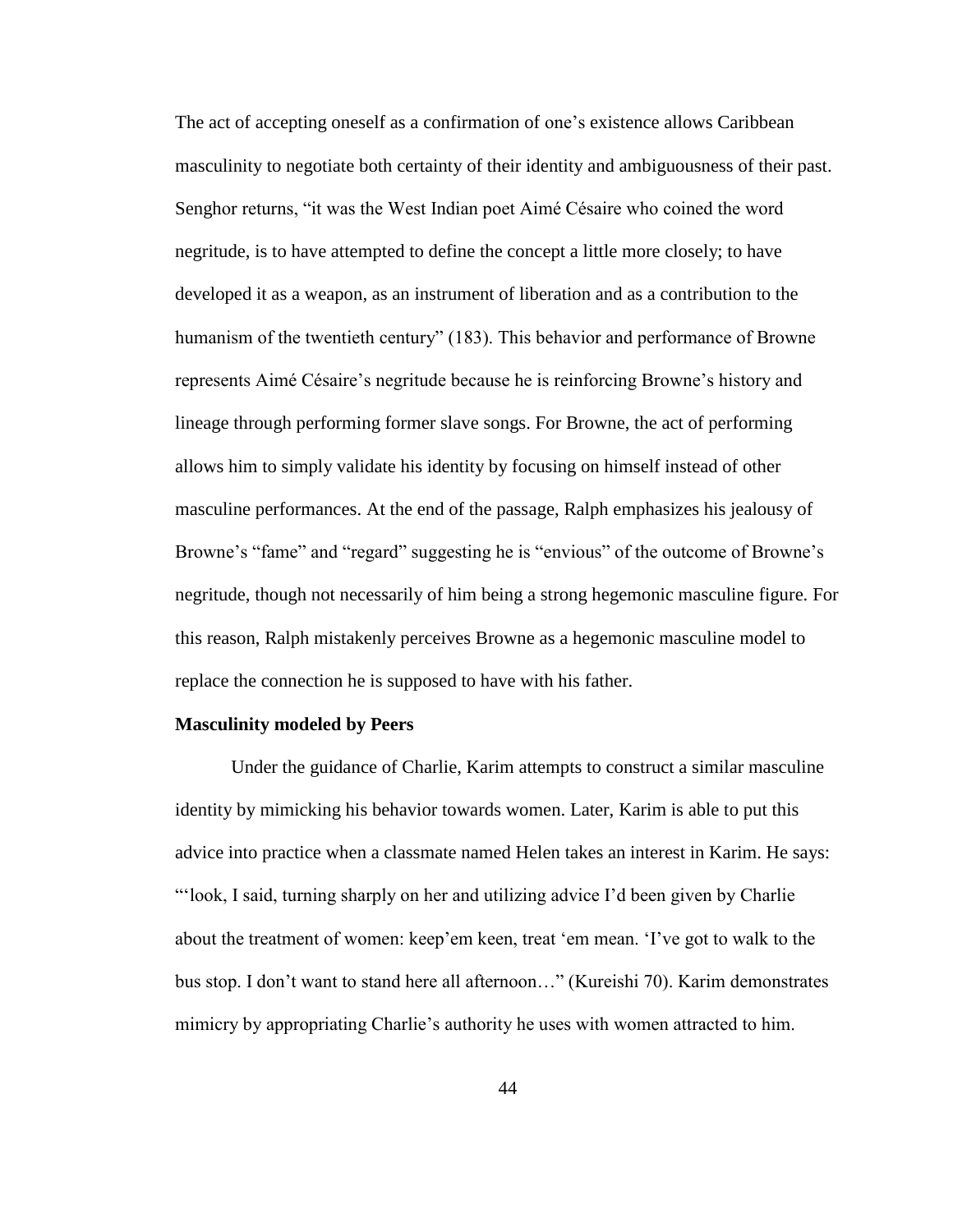Karim starts the passage with emphasizing and accentuating his authority with his firm tone and gaze. Following this comment, Karim credits his behavior as being influenced by Charlie's "advice" about dealing with women. Finally, Karim replicates his earlier behavior with stressing the importance of his actions over Helen's concerns.

By doing so, Karim is mimicking Charlie's mannerism towards women as an attempt to "appropriate" his authority. According to Bhabha, "mimicry is thus, the sign of a double articulation; a complex strategy of reform, regulation, and discipline, which 'appropriates' the Other as it visualizes power" (126). Bhabha observes the doubling effect of mimicry; however, he deciphers that there is a slight variation of the performance. Karim practicing this authority upon a woman is significant because it mirrors the dominance over gender found in hegemonic masculinity. However, the slight variation is that he is only permitted to demonstrate power to individuals of the opposite gender. According to Butler, "the sexuality that emerges within the matrix of power relations is not a simple replication or copy of the law itself, a uniform repetition of masculinist economy of identity" (30).

Butler notes that the demonstration of sexuality is tied to singular form of power designated to men. Specifically, the ability to hold power over other men is solely reserved for Charlie and his true hegemonic masculine performance. Leila Ahmed explains the use of early colonial rhetoric about the veil to establish the narrative about inadequacy of the colonized male:

> whereas Christianity teaches respect for women, and European men "elevated" women because of the teachings of their religion, Islam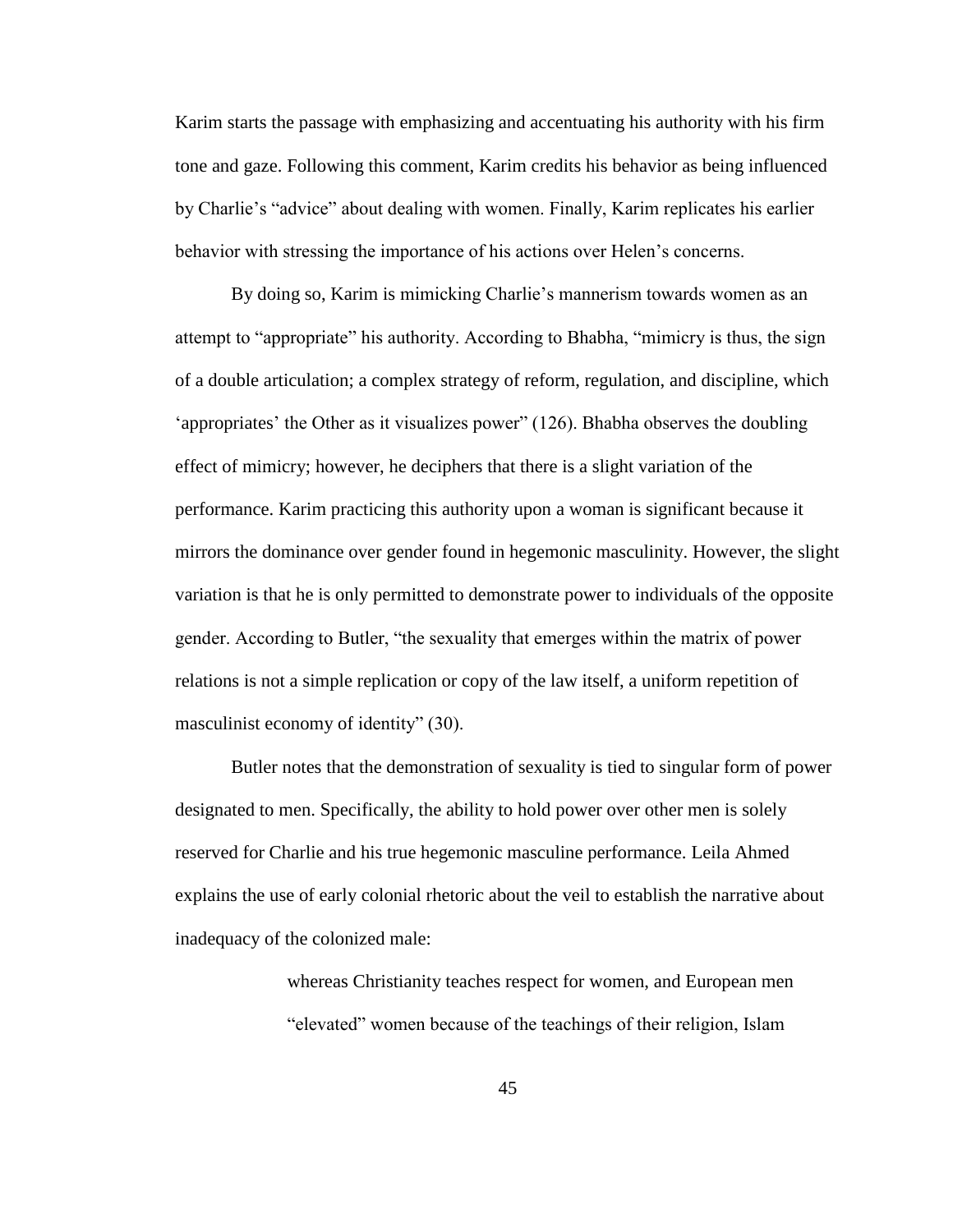degraded them, Cromer wrote, and it was to this degradation, most evident in the practices of veiling and segregation, that the inferiority of Muslim men could be traced. (322)

This perception of inferiority found in colonized men is one that still exists within the colonizer's nation and becomes exceedingly evident in a diaspora when such masculine performances are forced to interact with each other. Thus, Karim's use of mimicry is a double articulation of Charlie's performance and does not release Karim from being considered an inferior man. Even with Charlie as his masculine model, Karim is unable to embrace hegemonic masculinity due to lingering discourse about South Asian males being inferior. Therefore, Karim is only able to mimic the behavior and never truly become part of the diaspora's socially dominant masculine identity.

Karim continues to mimic Charlie's behavior towards women in the hope of creating a masculine identity aligning to the social norms of his environment. Karim notes that Charlie's persistent behavior towards women he finds attractive is similar to robbery. Karim observes:

> I began to perceive Charlie's charm as a method of robbing houses by persuading the owners to invite you in and take their possessions…there were objects of yours he wanted. And he took them. It was false and manipulative and I admired it tremendously. I made notes of his techniques, for they worked especially with girls. (Kureishi 119)

Karim's observation about Charlie's mannerisms illustrates his use of mimicry by reporting and later implementing Charlie's method. The quote begins with him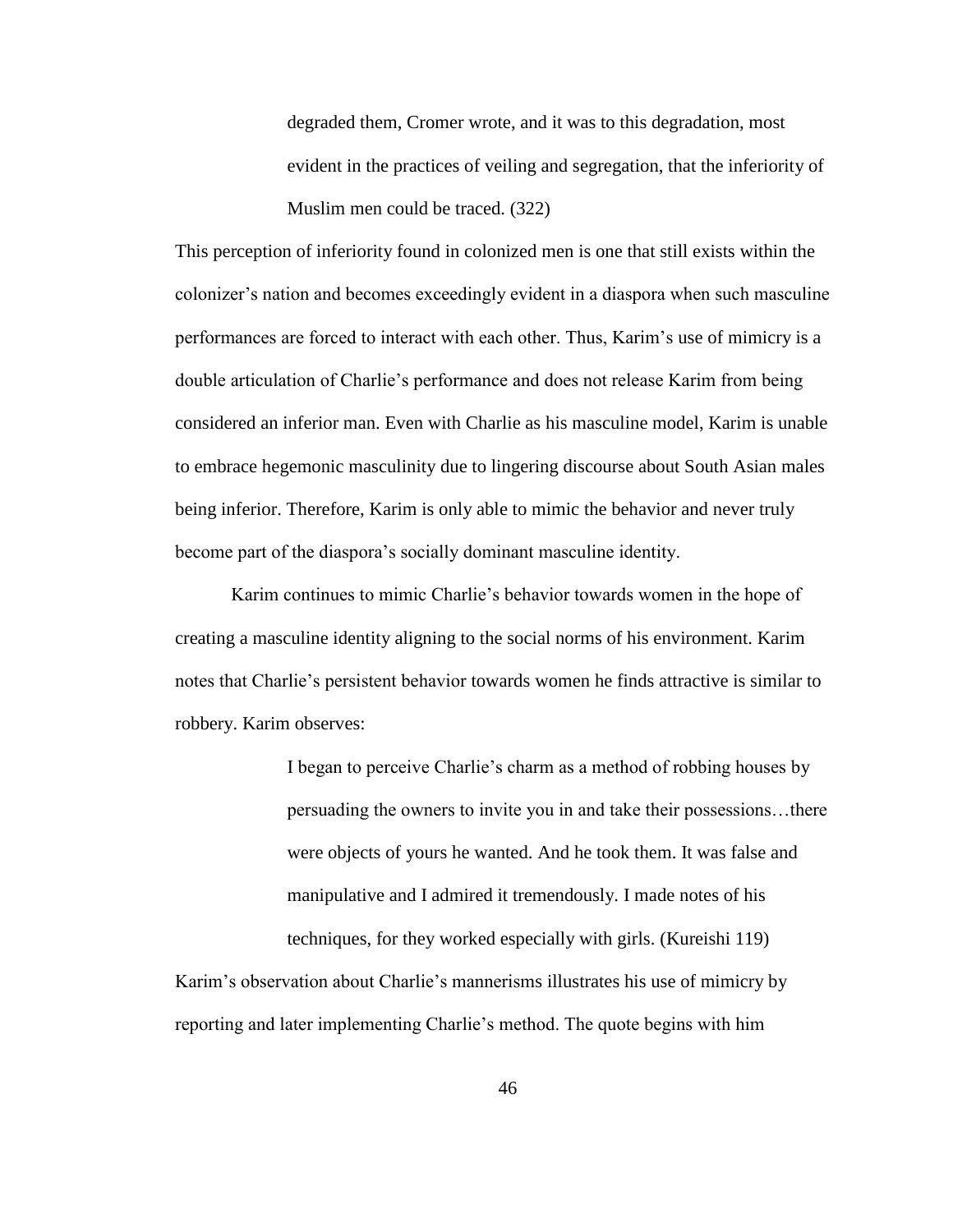perceiving Charlie's charm as symbolizing the act of robbery. Karim proceeds to build on this analogy of individuals allowing Charlie to loot them for his gain. Resuming, he reports Charlie's dishonesty and devious behavior in pursuit of his desires. Karim, succeeding, vocalizes his admiration of Charlie's strategy. His final remark emphasizes this procedure as particularly effective with women. Bhabha states, "mimicry is also the sign of the inappropriate, however, a difference or recalcitrance which coheres the dominant strategic function of colonial power, intensifies surveillance, and poses an imminent threat to both 'normalized' knowledges and disciplinary powers" (126). Karim's observation of Charlie's tactic with women being similar to robbery represents not only Charlie's power as a hegemonic male similar to colonial rule, but also, for Karim, the danger, and controlling influence, of partaking in such behavior. Karim utilizes mimicry with the aspiration of actually belonging in his environment; however, the very nature of this practice limits him from being identified as a native British male by allowing him to only replicate certain behaviors.

### **Searching for Hegemonic Masculine Role Model**

Ralph is unfortunately unable to find one individual to model hegemonic masculinity; therefore, he decides to mimic certain mannerisms he believes to be attached to it. Early in the novel, Ralph notes his need to keep items and log his interactions with women he is attracted to—such behavior is ascribed to an outside influence. He states, "I took to retaining trophies from the girls who came…though even now I cannot understand my motives. I believe I had read or heard that it excited some men…nor can I understand why I began keeping a sexual diary" (Naipaul 30-31).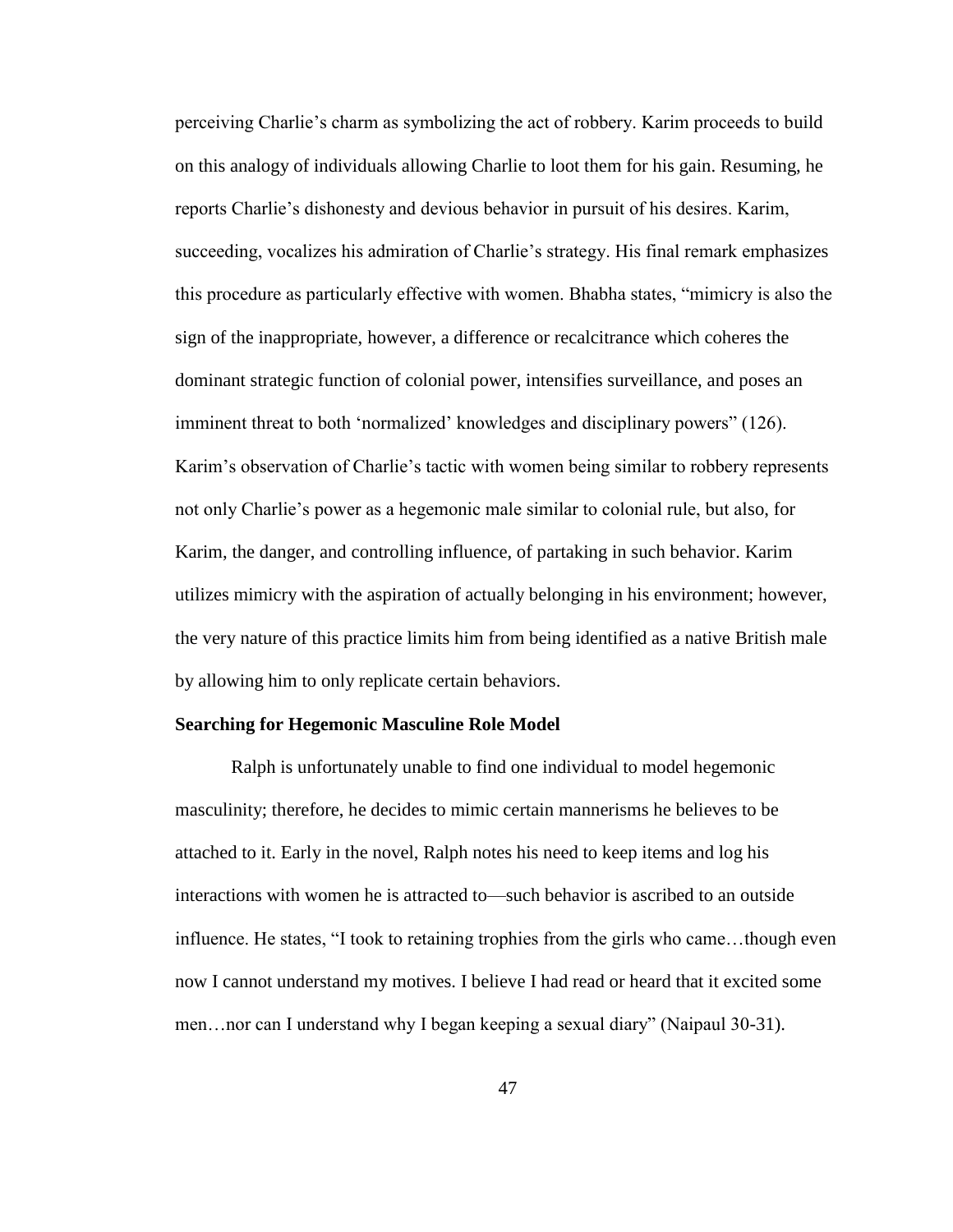Ralph's habit of keeping mementos and recording his interactions with women demonstrates his adopting practices displayed by hegemonic masculine figures through their treatment of women. First, he emphasizes his behavior of keeping souvenirs of women. Following this comment, Ralph contemplates his reasoning for acting this way. He then haphazardly marks the information coming from either a written source or an individual. Particularly, Ralph stresses the value of the information over the source of it by acknowledging that "it excited some men." Ralph is characterizing this behavior as hegemonic masculinity by emphasizing the reaction of other men over the source.

Due to Ralph's need to mimic certain mannerisms associated with hegemonic masculinity he is unable to release himself from the cycle of mimicry. While reflecting about his place in society, shortly after removing his grandfather as a masculine role model, Ralph returns, "we pretended to be real, to be learning, to be preparing ourselves for life, we mimic men of the New World, one unknown corner of it, with all its reminders of the corruption that came so quickly to the new" (Naipaul 175). Ralph's reflection about his relevance in Isabellian society is significant, because he recognizes his attachment to mimicry. The quote begins with Ralph speaking on behalf of the collective individuals that are displaced by colonization. Next, he starts to list verbs he imagines that would define him. Continuing, Ralph identifies himself and the collective group as "mimic men of the New World." This title is important because it represents Ralph attempting to categorize individuals that are displaced from colonization. Accordingly, Bhabha states, "a desire that, through the repetition of partial presences…the basis of mimicry, articulates those disturbances of cultural racial, and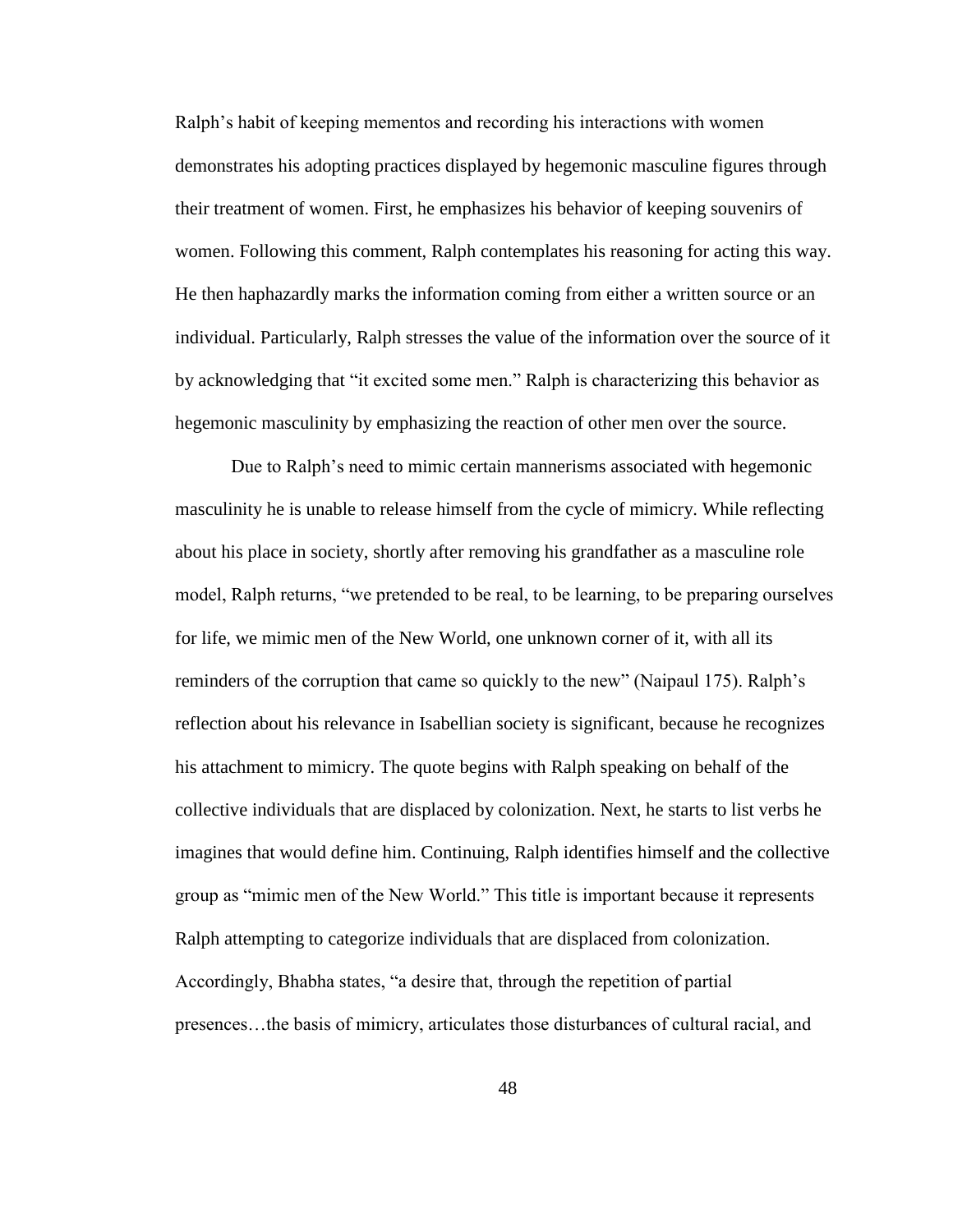historical difference that menace the narcissistic demand of colonial authority" (126). Bhabha asserts that mimicry is a desire that must be created through repetition to rectify "articulate" the "disturbance" of cultural, racial, and historical practices of the colonizer power. By continuing to mimic certain mannerisms connected to hegemonic masculinity Ralph fails to realize the absolute masculine standard by which his the social norms of the diasporic setting evaluates him. Therefore, he goes on practicing mimicry without realizing that this notion of masculinity is reserved for an ethnically select group of men.

### **Distortion of Male Relationships**

Karim misinterprets his friendship with Charlie as love because of his inability to be recognized as a British male, contributing to his lack of self-worth in his native environment. This concept is reinforced through Karim's discomfort during Charlie's absence from school. Karim considers, "Oh Charlie, my heart…He'd been away from school, too, cutting a demo tape with his band. The pain of being without the bastard, the cold turkey I was enduring…so far there was no sign of him" (Kureishi 32). Karim's anxiety and displeasure about Charlie's absence illustrates his distortion of their relationship. The passage begins with Karim affectionately saying Charlie's name in association with his heart. Karim then clarifies that the source of his pain is due to the absences of Charlie and his work on a "demo tape." Following this comment, Karim emphasizes his hardship without Charlie by equating it to being cut off from an addictive substance – "cold turkey." By doing so, Karim is altering his perception of their friendship with being greatly dependent upon and in love with Charlie. As Fanon himself writes, "this lack of self-esteem...has serious consequences. For one thing, it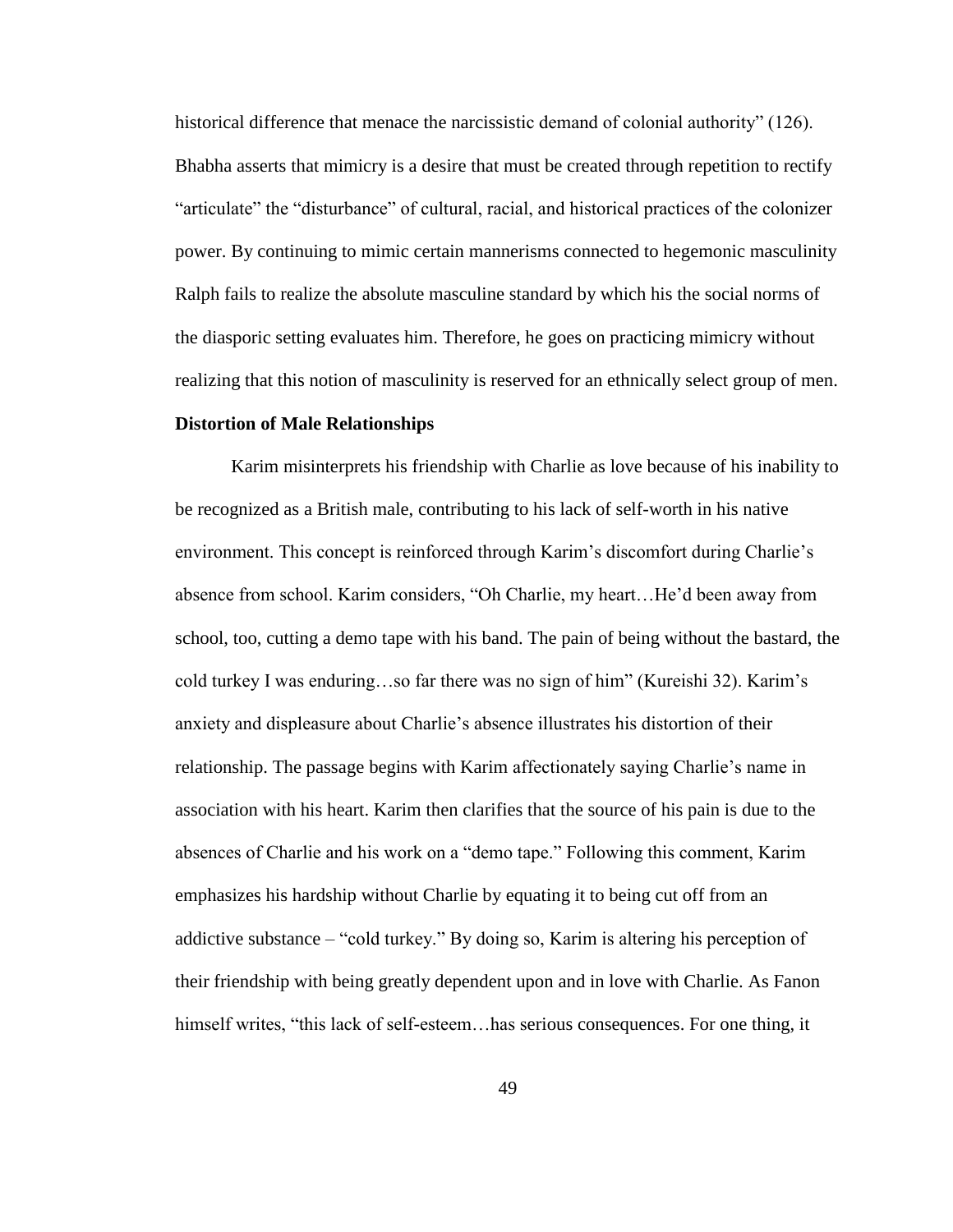keeps the individual in a state of profound inner insecurity, as a result of which it inhibits and distorts every relation with others" (57). Fanon explains the lack of selfesteem as the reason to alter their relationships, in particular with their peer or significant other. This misrepresentation of their relationship signifies his lack of agency in his native society as an ethnically South Asian male because he believes his connection to Charlie provides him with a strong connection to his native environment.

In fact, Karim realizes, upon further reflection, that he truly wishes to be Charlie. While Karim is deeply entangled in his thoughts about Charlie, he is able to briefly acknowledge his passionate bond with him. Karim contemplates:

> And Charlie? My love for him was unusual as love goes: it was not generous. I admired him more than anyone but I didn't wish him well. It was that I preferred him to me and wanted to be him. I coveted his talents, face, style. I wanted to wake up with them all transferred to me (Kureishi 15).

This quote demonstrates Karim's true motive for the distortion of his friendship with Charlie: his lack of self-esteem. Initially, he reflects upon his affections for Charlie and he concludes that his love is "unusual." The idea of his affections for Charlie being atypical symbolizes his distortion of their bond. Building on this idea, Karim states that it is not "generous," which he later explains he "didn't wish him [Charlie] well." This remark displays Karim's falsification of his relationship by claiming to be selfishly in love with Charlie. By doing so, Karim is presenting an unorthodox manner of affection because it is unkind toward the person Karim claims to love. Continuing, Karim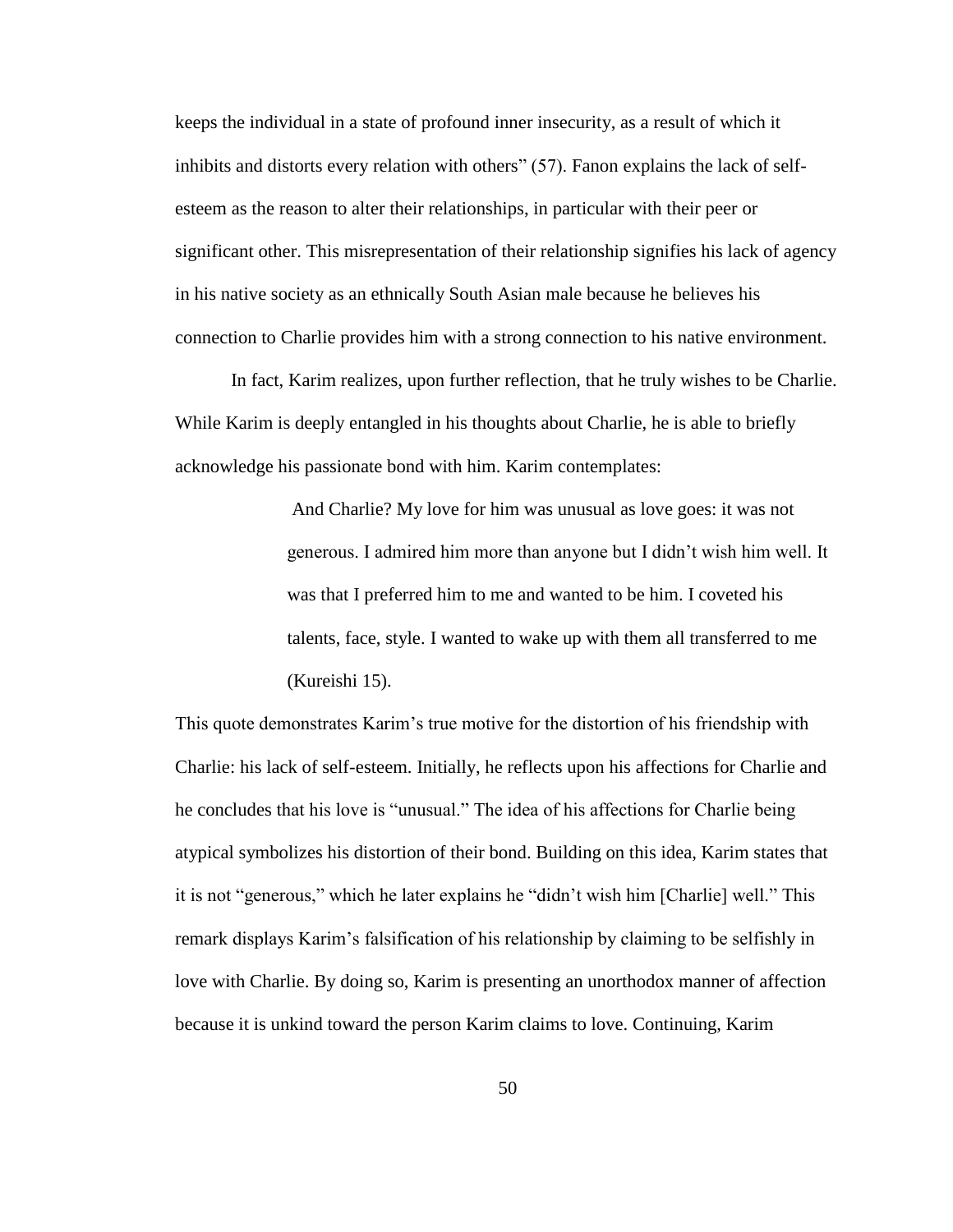acknowledges that he liked Charlie more than himself and he would rather be Charlie than be himself. Karim begins listing Charlie's admirable qualities such as his ability, appearance, and fashion sense, wishing they were "transferred" to him. Significantly, Karim's desire and preference for Charlie over himself illustrates his low self-esteem. He truly envies his ability to be a hegemonic masculine figure with influence in their diasporic environment. Karim's misinterpretation of his relationship with Charlie as love displays his desire to be considered as a native in the diaspora and to access hegemonic masculine identity.

In contrast, Ralph distorts his relationship with his wife Sandra due to the uncertainty of his position in the diasporic society negatively influencing his selfesteem. While reflecting over his marriage to Sandra, Ralph recognizes that there was a disconnection between his wife and himself. However, Ralph chooses to remain silent about their inability to communicate and distances them from one another, which results in both Ralph and Sandra carrying out numerous affairs during their marriage. Ralph recollects:

> I found myself about to say to Sandra as we were dressing to go out – the sentence was fully phrase: delight had been converting itself into reporting words all afternoon – 'Darling, I've had a most marvelous afternoon. I've been in bed with a most skilled and delightful woman'" (Naipaul 85).

Ralph's desire to casually inform Sandra about his affair with another woman illustrates his misrepresentation of his relationship with his wife as being one that mirrors a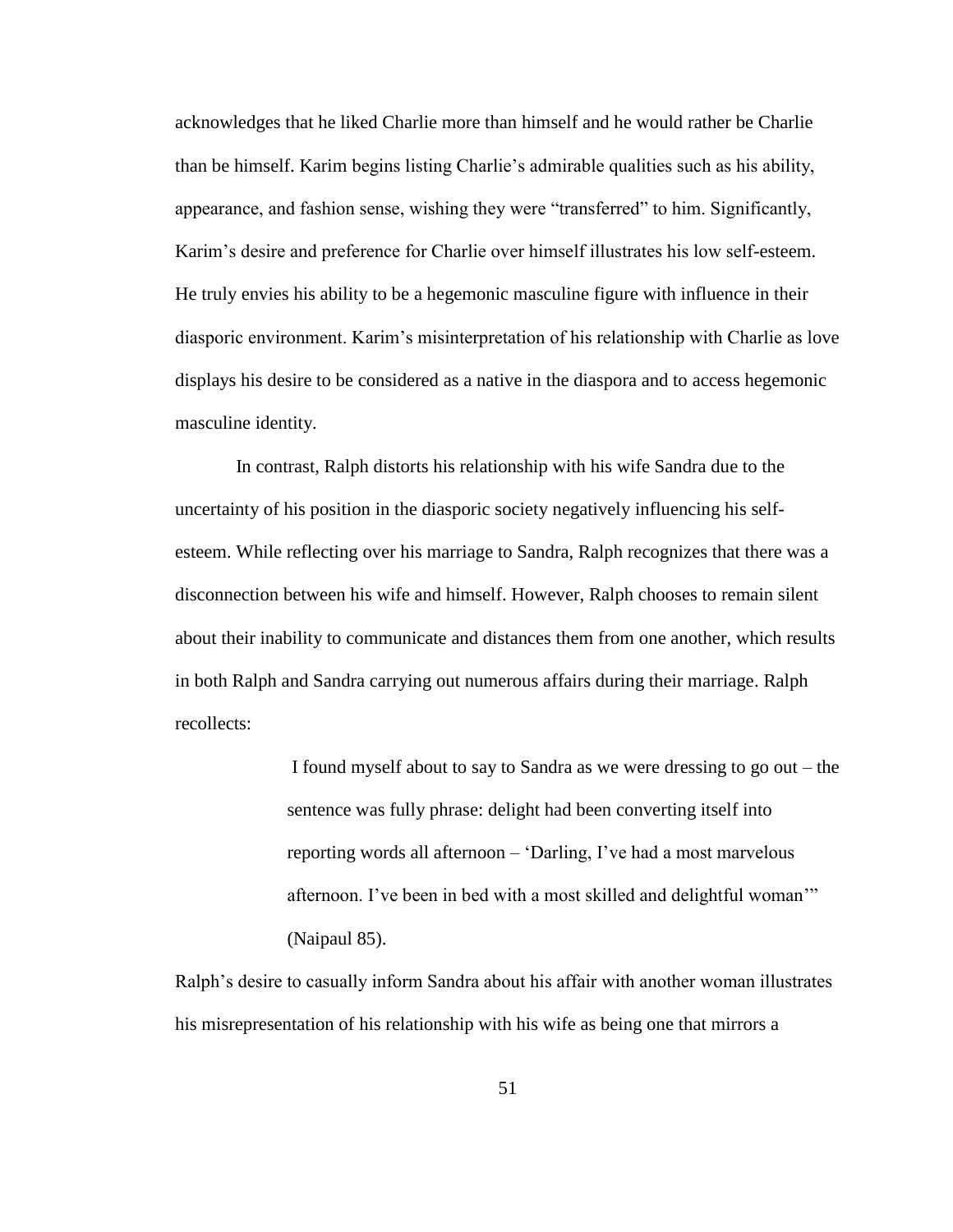friendship with his willingness to share his infidelity. At the start of the passage, Ralph considers his feeling of immediate "fulfillment," "exceptional gentleness and optimism." This notion of Ralph feeling immediate satisfaction, gentleness, and optimism after cheating on Sandra illustrates his distorted relationship with her through his lack of regret or dishonesty towards his unfaithful behavior. Sequentially, Ralph recalls one particular moment, as Sandra and he prepared for an evening out and wanted to share his happiness with her by informing her about his afternoon. Ralph's desire to share his experience with Sandra displays the alteration of their relationship through his complete disregard for their marriage. Fanon asserts, "It is an object capable of arousing friendship or love that the individual is unsure of himself" (57). Therefore, Ralph misinterprets his relationship with Sandra because his uncertainty about his position in his native environment causes him to perceive his relationship with his wife as ambiguous, thus taking on a more causal manner associated with friendship.

Furthermore, Ralph's lack of consideration for Sandra demonstrates his need to obscure his relationship by removing his accountability for her. Ralph reflects upon his bond with Sandra shortly after considering telling her about his afternoon with another woman. Ralph states: "would I be believed if I say that my first thought was not for myself but for Sandra? I was filled, I was overwhelmed, with pity for her; at no time since we had met did I feel such responsibility for her" (Naipaul 85). Ralph's disregard for Sandra displays his distortion of their relationship by depicting it as a friendship and not as a marriage. The excerpt begins with Ralph contemplating whether or not it is believable that he thought about Sandra before himself. This contemplation represents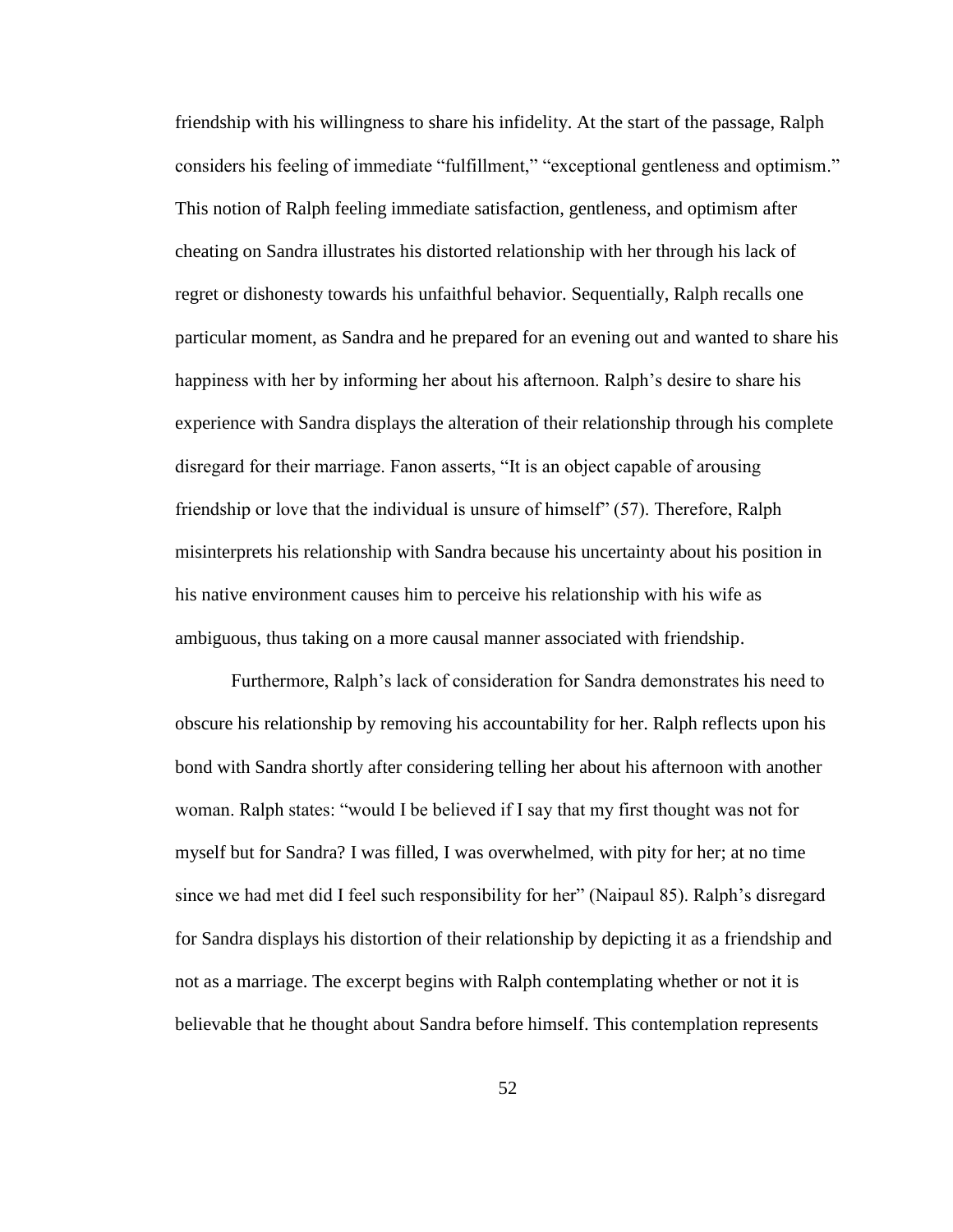Ralph doubting his concern for Sandra. Ralph next says he is overcome with "pity" for her. This sensation of pity for Sandra suggests a bond more similar to a friendship by Ralph's undesirable need to help her. Afterwards, Ralph reflects that he has never felt accountable to Sandra at any time during their relationship. By removing his accountability towards Sandra and their relationship, Ralph is able to surround his life with ambiguity in the hopes of creating continuity with his obscure relationship with his home, Isabella.

Both Karim and Ralph distort their relationship with individuals they are closest to due to their lack of agency in their native environment. Karim believes he is in love with Charlie when actuality he wants to be him over being himself, whereas Ralph distorts his marriage with Sandra by wanting to share his sexual experience with other women with her and through his disregard to her well-being. Ralph displays his low self-esteem by distancing himself from Sandra and the chance of a strong emotional bond in a manner that mirrors his diaspora's method of Othering him. Both Karim and Ralph illustrate Fanon's notion of self-esteem, resulting in the alteration of their relationship with others.

Under these circumstances, young South Asian men are unable to create a confident masculine identity because they are relying on individuals that are attempting to develop their own masculinity and have certain masculine privileges such as hegemony and negritude. Accordingly, Karim depends upon Charlie to emulate a strong and secure masculinity in a diaspora, whereas, Ralph does not have one peer embodying characteristics of hegemonic masculinity. For this reason, Ralph is forced to mimic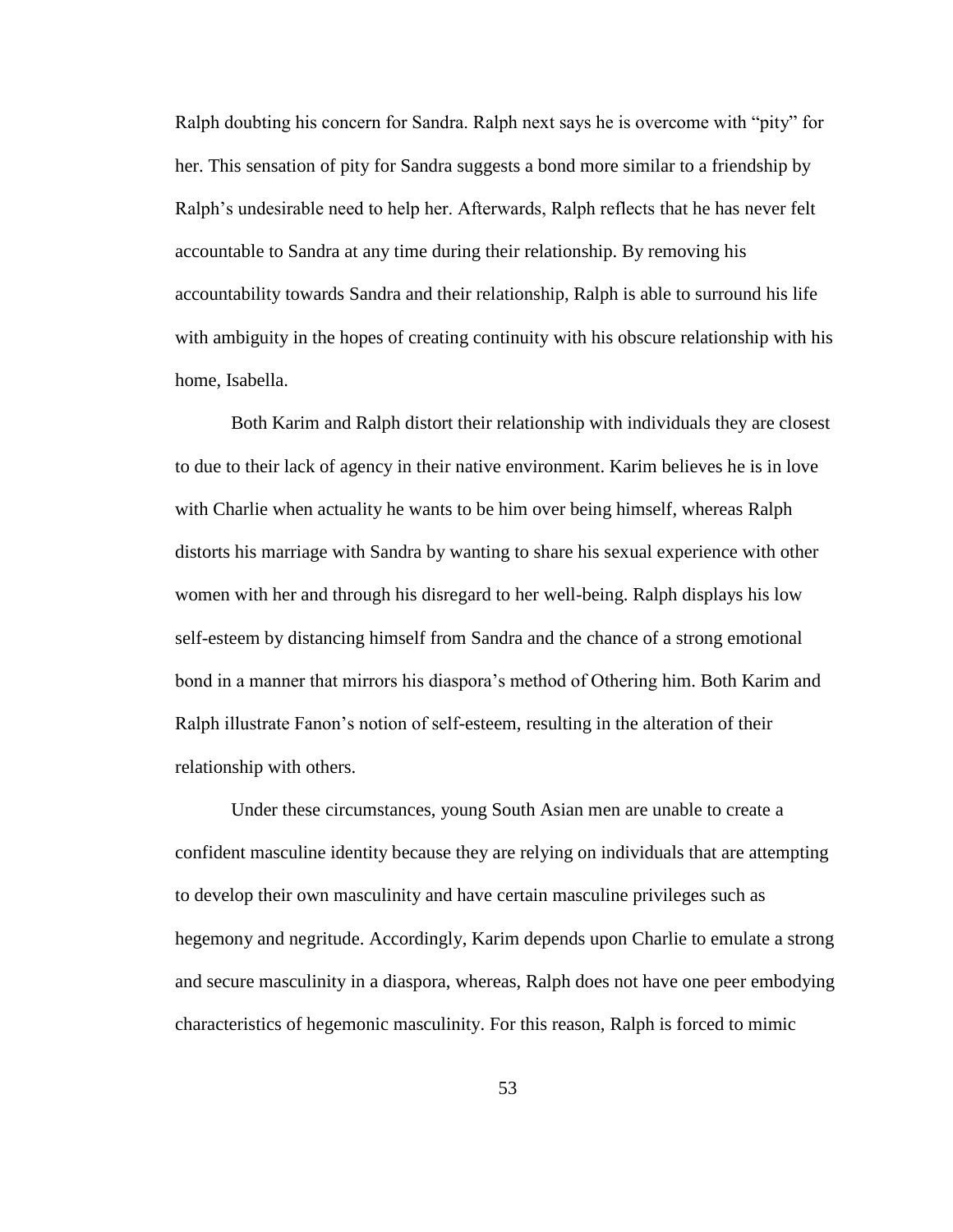behaviors he believes to be attached to dominant masculine performance in his immediate surrounding. Ultimately, both characters seek their peers' guidance in the hope of developing a secure masculine identity aligning with their environment. However, their peers are unable to do so, which leaves Karim and Ralph feeling further displaced and uncertain in their diasporic environment. The problems both protagonists encounter while developing their identities is the result of the lasting presence of colonial rhetoric about individuals who were colonized as being inferior and the use of hegemonic masculinity to support supremacy over other concepts of masculine identity. In the attempt to correct their inadequacies, both characters reject the portion of their identity associated with being South Asian through mimicking behaviors that are socially acceptable to the diaspora, in the hopes of fully assimilating within the society.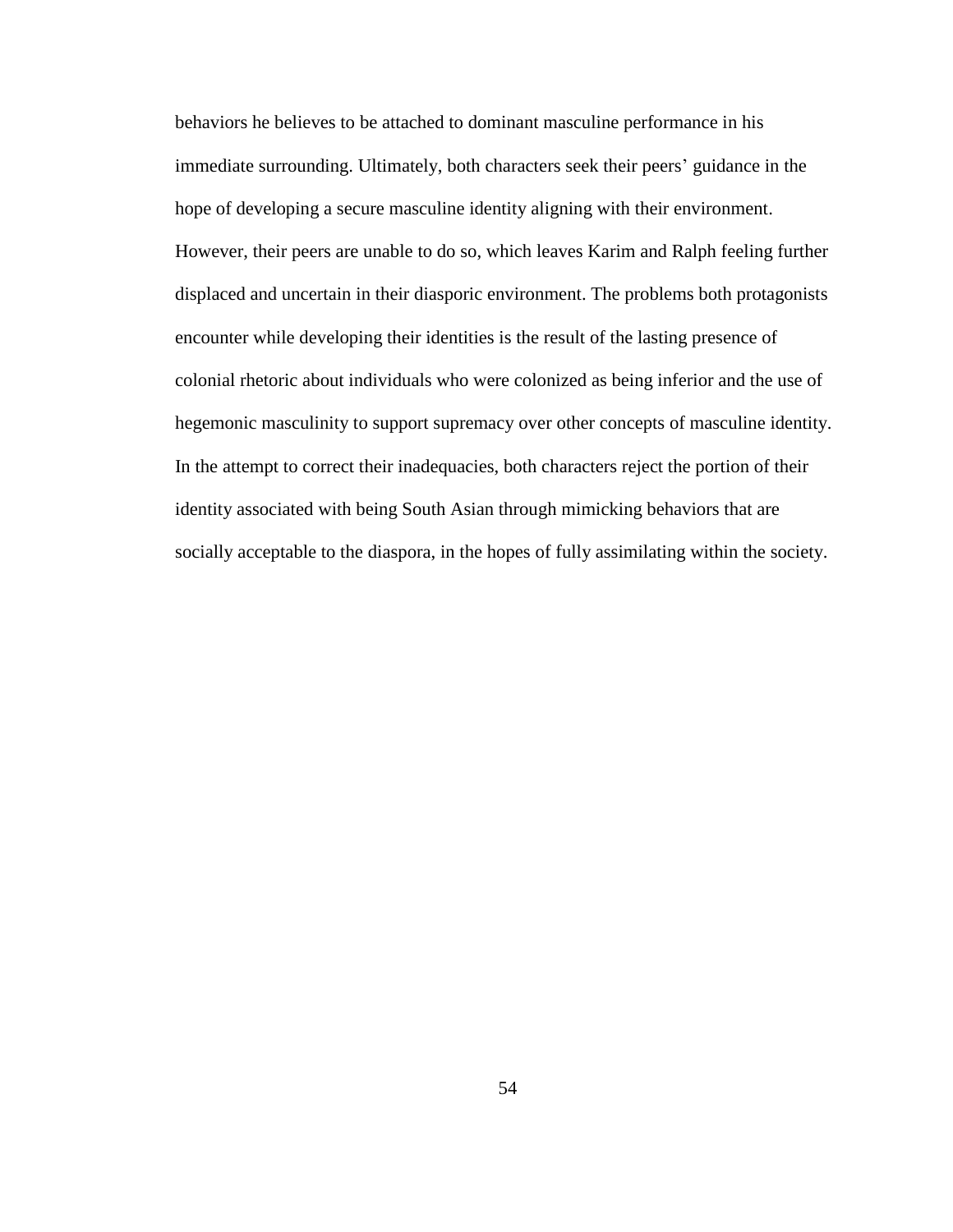## Chapter 3: Seeking Self-indulgent Identity within the Diaspora

"Until the bigger truth came: that in a society like ours, fragmented, inorganic, no link between man and the landscape, a society not help together by common interest…" -V.S. Naipaul, *The Mimic Men*

Under the influence and supervision of their peers, young South Asian males living in a diaspora expect their bonds to be similar to those of a traditional father and son through relying upon their support during difficult circumstances. Ill-advisedly, their peers' masculine identity, which South Asian boys value, is largely centered upon their racial privilege and still being developed, which prevents them from practicing hegemonic masculinity in the diaspora. As a result, these men are forced to confront these differences and remove their peer as an ideal masculine figure. Once their peers are displaced, South Asian young men are able to reconcile their hybridity by identifying themselves as being in a limbo-like state, known as the third space—the place between the homeland and the diasporic environment. While occupying this space, these men tend to appreciate their father's masculine performance. However, some South Asian males are unable to negotiate their hybridity, which causes greater uncertainty. Given this situation, these men subconsciously become their fathers by repeating their shortcomings. Karim realizes the deficiency of having a peer as a masculine model through Charlie's inability to help him after breaking up with a woman he loved. Furthermore, Karim's ability to negotiate his hybridity by accepting his occupancy in the third space allows Karim to appreciate Haroon's masculine identity in a diaspora. On the contrary, Naipaul demonstrates Ralph's inability to reconcile his hybridity; therefore,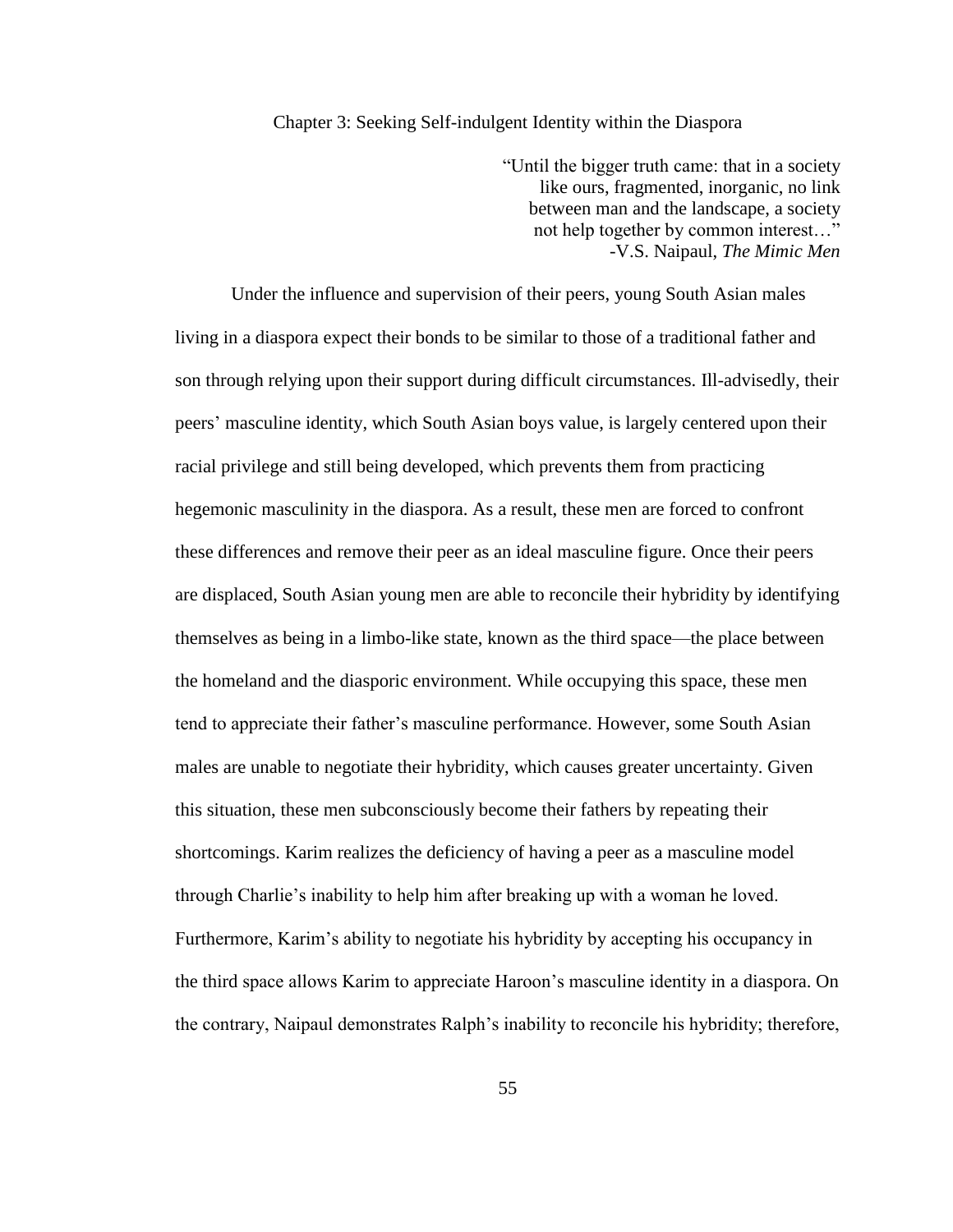he subconsciously becomes Kripalsingh through mirroring his failures. Ultimately, there are two possible outcomes for South Asian men in a diaspora: either attempt to negotiate one's hybridity, or continue to live fragmentally through denying parts of one's identity associated with the diaspora or South Asian culture.

# **Seeking Guidance from Peer**

After enduring a tumultuous relationship and distressing breakup with a woman named Eleanor, Karim turns to his hegemonic masculine guide and peer, Charlie, to guide him through this hardship. Towards the middle of the book, Karim joins a theatre production as an actor and there he meets Eleanor, a fellow performer in the play. Applying Charlie's advice about women, Karim begins a relationship with Eleanor. Unlike his experience with women in the previous chapter, Karim falls deeply in love with her and he is heartbroken when he discovers that she is cheating on him with the director. Shortly after breaking up with Eleanor, he agrees to join the production on tour in New York City. While in New York, Karim meets with Charlie, a now successful musician living in the city. Karim reflects upon his situation with the production and Eleanor and asks for Charlie's support:

> As I stood there…ready to walk to the theatre and sad to leave him – he seemed so generous and charmed to be with me – I said; 'Charlie, me and the whole cast, we're all living in this big apartment. And I can't bear to see Eleanor every day. It breaks my heart.' Charlie didn't hesitate. 'I'd be 'appy to 'ave you 'ere. Move in tonight.' (Kureishi 247)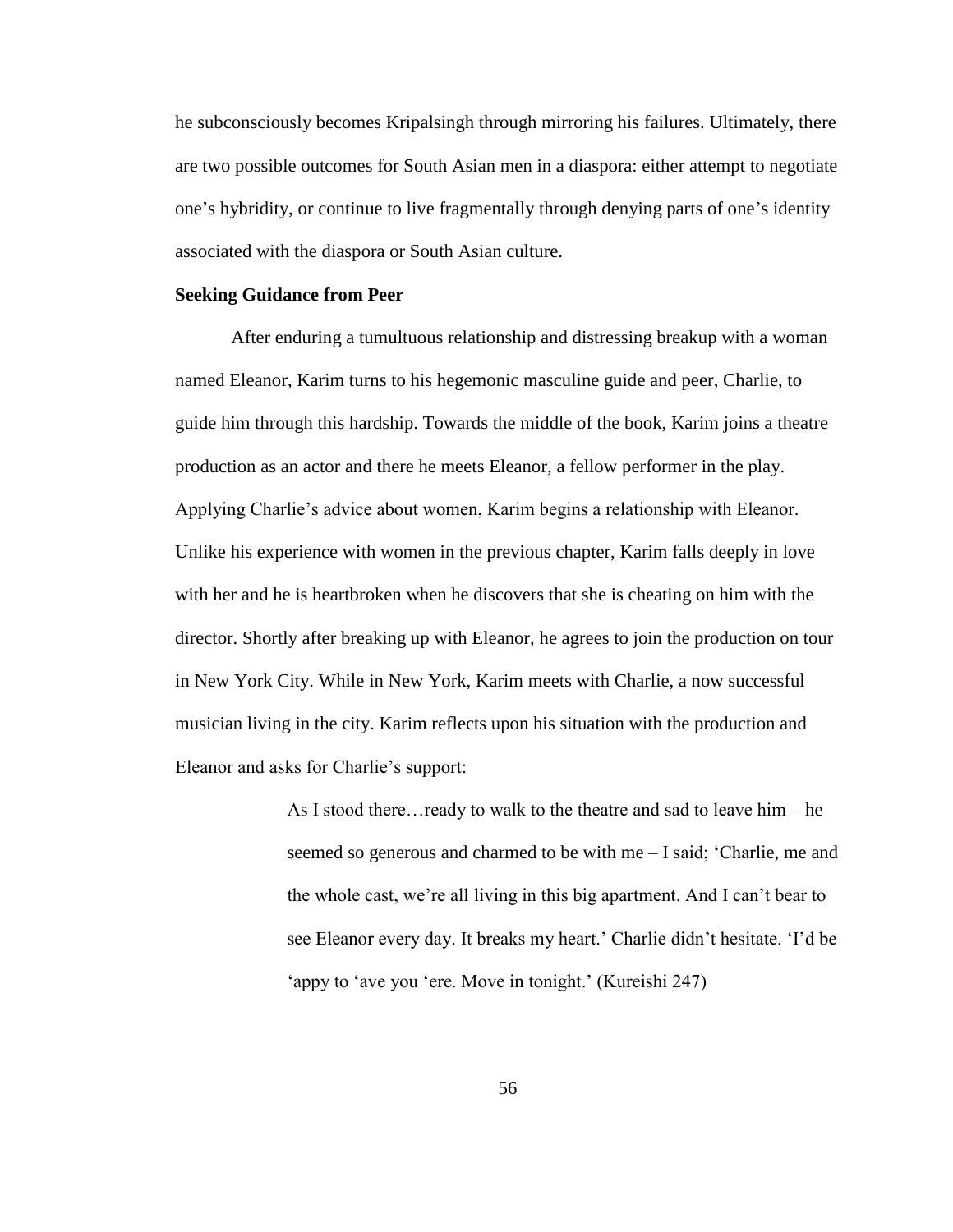Karim asking for Charlie's help demonstrates Karim's reliance upon Charlie as a father figure by seeking his support and guidance during this difficult circumstance. The quote begins with Karim reflecting upon his current physical and mental state before leaving Charlie. Karim then considers Charlie's sentiment toward him to be "generous" and "charmed." The fact that Karim perceives Charlie's temperament towards him to be thoughtful and delighted suggests an emotional bond more like that of a father and son. Continuing, Karim informs Charlie of the difficulty and hardship he endures by constantly being around Eleanor. At this moment, Karim uses passive voice to ask Charlie if he can stay with him. This use of passive voice reinforces—through language—a father-son bond by mirroring the degree of respect given to the father's authority. Quickly, Karim interjects and emphasizes Charlie's strong resolve and remark about living with him. Ending the quote, Karim cites Charlie's exact words and accent, which represents Karim eagerly awaiting his support by placing greater value upon Charlie's response. At the present time, Karim depends upon Charlie's support and guidance to help him through his separation with Eleanor. However, soon afterwards Karim realizes that Charlie's masculine identity is undeveloped and based upon his racial privilege.

#### **Displacing a Peer-Based Model of Masculinity**

Shortly after moving in with Charlie, Karim witnesses Charlie fabricating his British accent while living in New York. This indicates that Charlie's masculine identity is underdeveloped and founded on his racial privilege. Once Karim moves into Charlie's home, he becomes more aware of Charlie's manufactured cockney accent. Karim notes: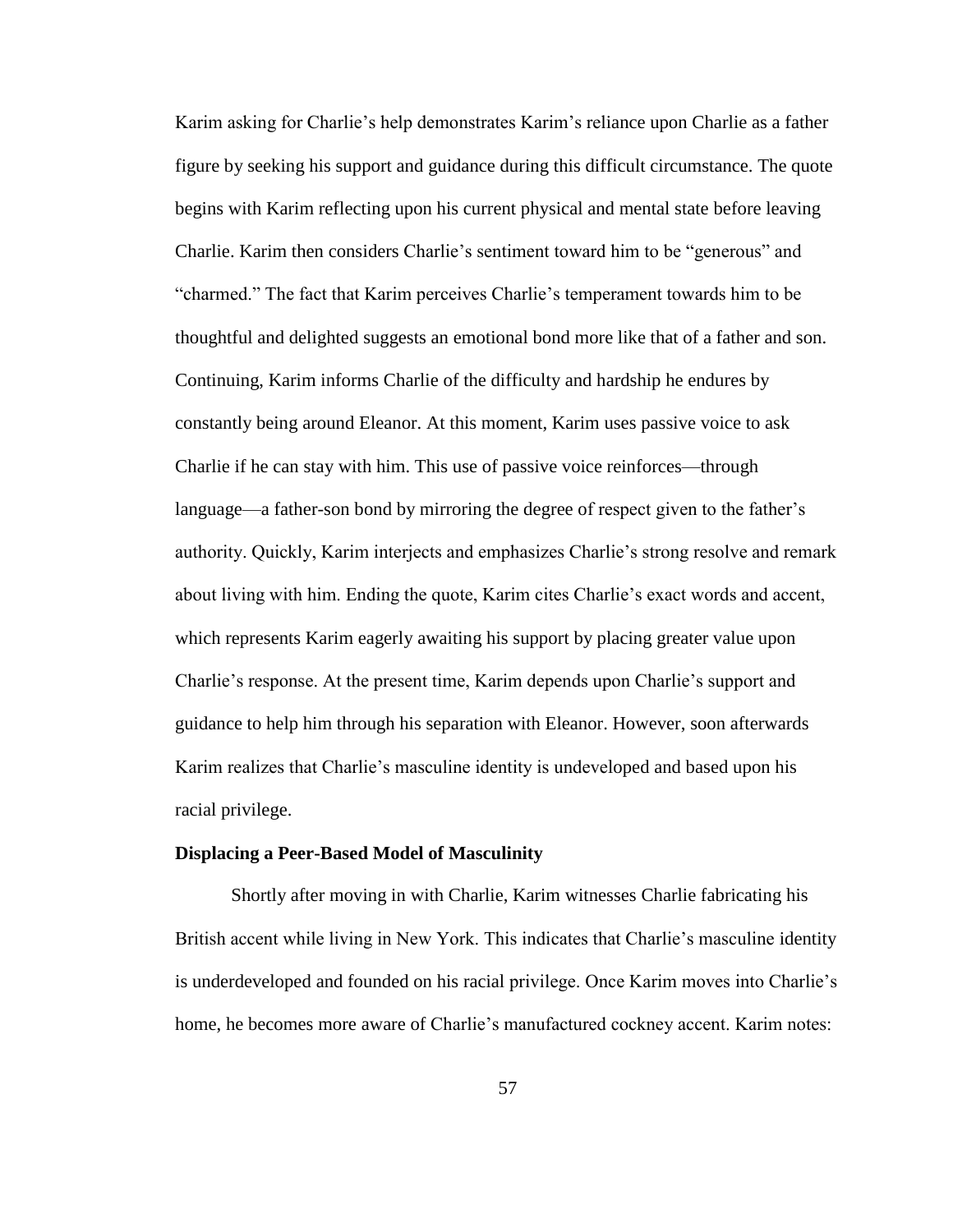I walked down the street, laughing, amused that here in America Charlie had acquired this cockney accent when my first memory of him at school was that he'd cried after being mocked by the stinking gypsy kids for talking so posh. Certainly, I'd never heard anyone talk like that before. Now he was going in for cockney rhyming slang, too. 'I'm just off for a pony, ' he'd say. Pony and trap-crap…He was selling Englishness, and getting a lot of money for it. (Kureishi 247)

Charlie's need to appropriate a cockney accent displays his premature masculine identity and racial privilege. The excerpt starts with Karim being entertained with Charlie's alteration of his accent. Transitioning his thoughts, Karim recalls his initial memory of Charlie being teased for speaking eloquently by children in a lower class. By adopting a cockney accent, Charlie attempts to redefine his masculine identity with individuals from the lower economic class, in accordance with his diasporic environment in America when in actuality, Charlie belongs to an upper economic class. Karim also notes the rarity of speaking in such a manner and the evolution of Charlie's accent becoming more rhythmical. As an illustration, Karim begins narrating Charlie's lyrical slang and his rhythmical pattern, "pony and trap-crap." Charlie, utilizing a cockney accent, mirrors Haroon fabricating his Indian accent as discussed in the first chapter. Completing the quote, Karim reasons that Charlie's motivation for changing his accent is that it is a profitable performance. This concept of "selling Englishness" demonstrates his racial privilege through his ability to alter and represent British ideals at his discretion, whereas others perceive Karim as an outsider in the only society he knows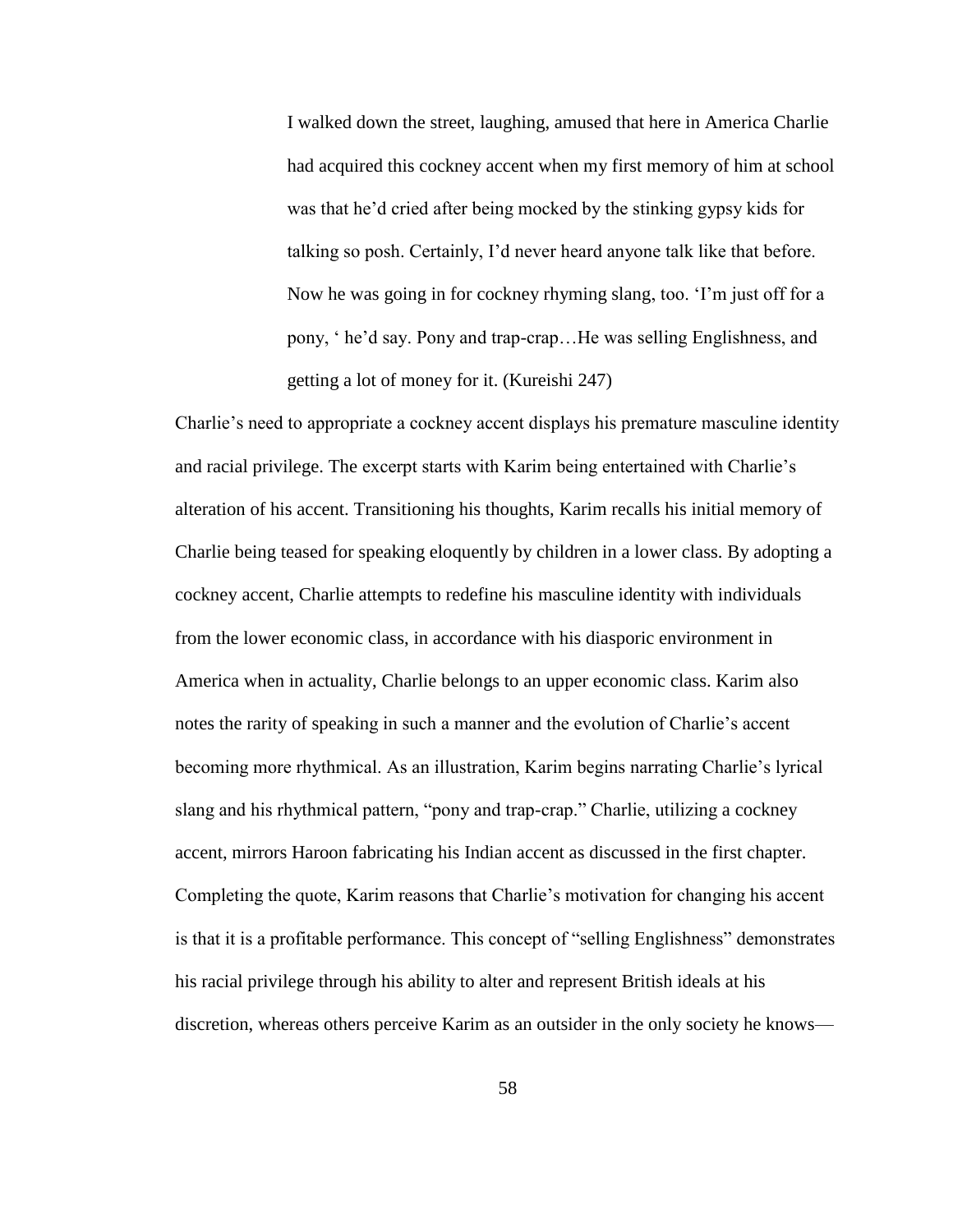the British one. By recounting Charlie's accent, Karim is able to witness Charlie reconstructing his masculine identity and utilizing his racial privilege, which provides Karim the opportunity to critique Charlie's position as his hegemonic masculine model.

Given this diasporic environment, Karim is able to assess Charlie as an ideal masculine figure to replicate. This forces him to acknowledge the flaws with and insufficiency of having Charlie model masculinity. After living with Charlie for some time, Karim is able to recognize that they are equally dependent upon each other:

> He [Charlie] didn't want me to leave. It was eerie, our growing dependency on each other. He liked having me there as a witness, I suspected…But he liked to tell me everything in the old schoolboy way. With me, he could be dazzled by the people he met, the places he was invited, the gifts that were thrown at him. It was I, Karim, who saw him stepping into the stretch-limo… (Kureishi 250)

By identifying Charlie's dependency upon him, Karim is able to notice the imperfections of Charlie modeling masculinity. The passage begins with Karim emphasizing Charlie's desire for Karim to stay. Following this remark, Karim determines his relationship with Charlie as being unsettling, especially their developing dependency upon each other. This perception of Charlie and Karim's relationship as uncanny and reliant upon one another illustrates Karim's ability to perceive the inadequacies in their bond through noting its untypical manner. By doing so, Karim can question his connection to Charlie and reliance upon him to bear witness. This manner of suspecting Charlie's reasoning for his reliance upon Karim denotes the removal of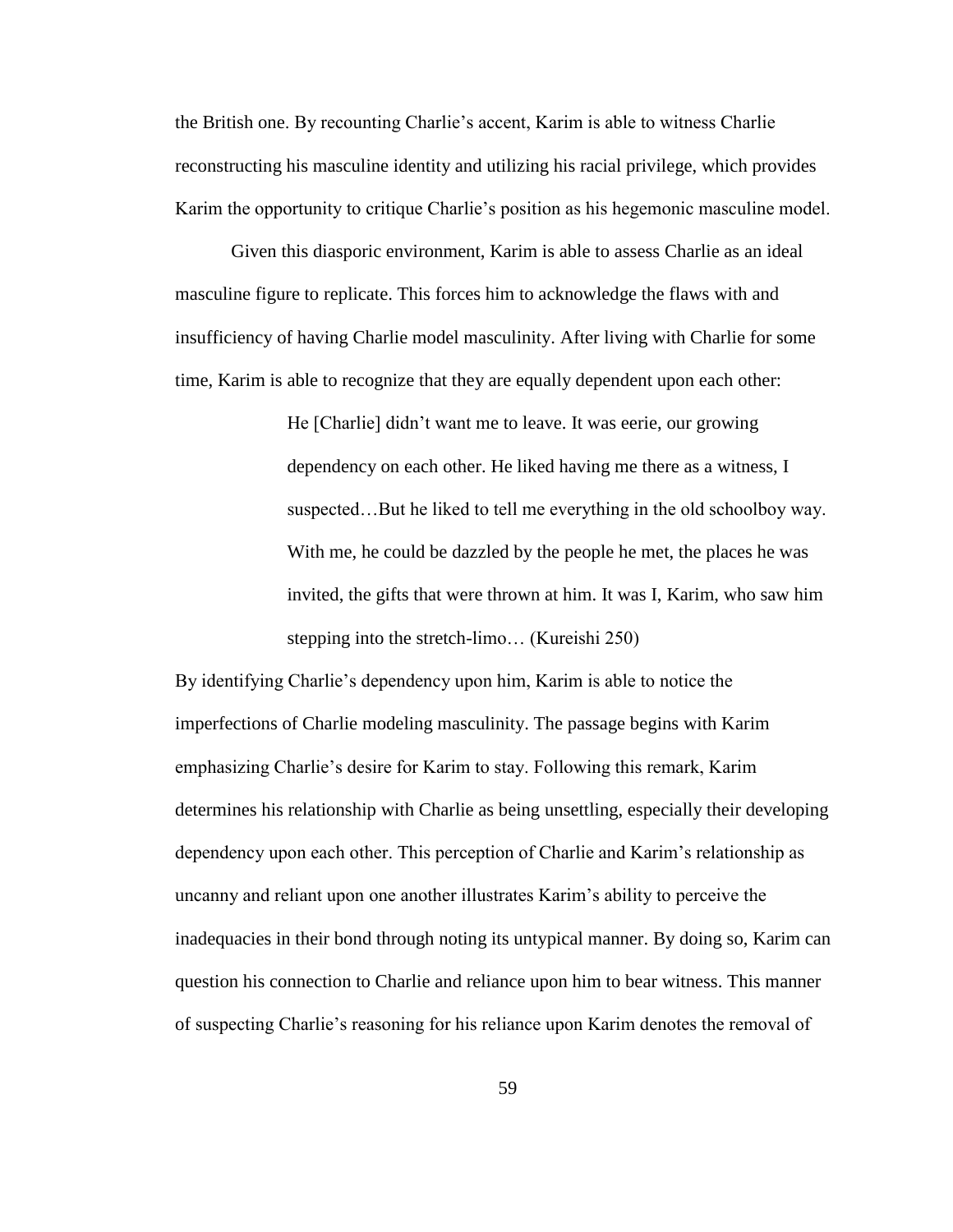Charlie as a masculine ideal through critiquing his behavior and motives. Karim next explains that Charlie enjoys mentoring him in the same style as he did in school. Then Karim observes that, through his presence, Charlie is able to appreciate his fame and success. Ending the excerpt, Karim asserts his value and worth in their relationship. By identifying his role in Charlie's celebrity lifestyle, he is able to gain agency and establish his equally important position in their bond. This understanding of being equally reliant upon each other signifies the removal of Charlie as a hegemonic masculine figure, by removing Charlie's absolute authority. Once Karim reestablishes his relationship with Charlie as one of rightful peers and equals, he can reconcile his hybridity within the realm of his diasporic setting.

### **Negotiating Hybridity**

Returning to his diasporic setting, Karim is able to mitigate his hybridity within the third space after re-characterizing his relationship with Charlie. After Karim recognizes his bond with Charlie as abnormal and equally reliant upon each other, Karim severs the father-like bond with Charlie, which enables Karim to understand himself through his dismissal of behavior and ideas: "I didn't care either for or about him [Charlie]. He didn't interest me at all. I'd moved beyond him, discovering myself through what I rejected" (Kureishi 255). By removing Charlie as a masculine model, Karim explores his identity on his own. Therefore, Karim decides to go back to his original diasporic environment to understand himself. Karim adds:

> On the flight to London I had a painful toothache, and on my first day in England I arranged to go to the dentist…as the dentist's nurse led me to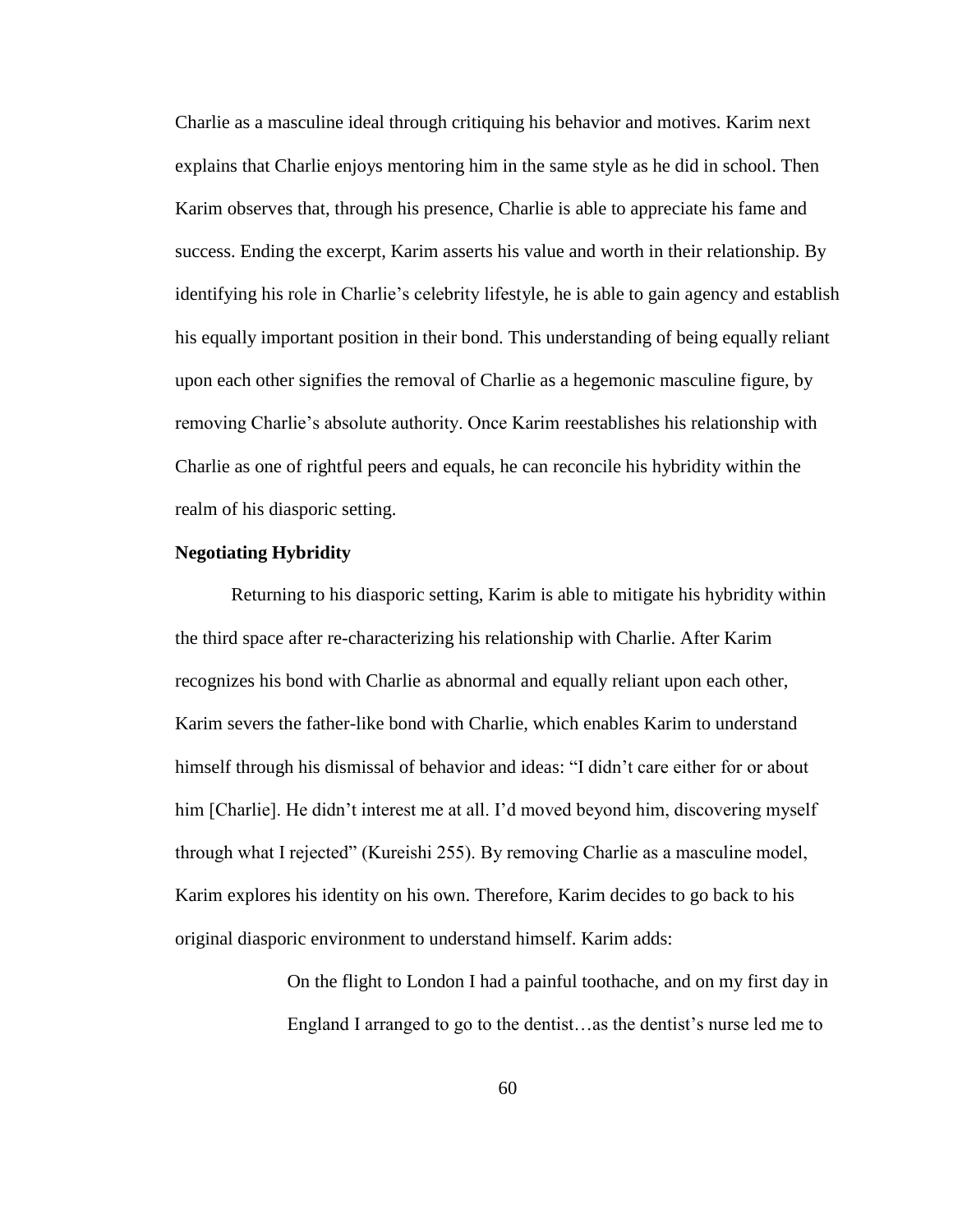the dentist's chair and I nodded at him in greeting, he said, in a South African accent, 'Does he speak English?' 'A few words,' I said. (Kureishi 258)

Karim attempts to reconcile his hybridity within the third space only after returning to London. The passage starts with Karim experiencing pain from a toothache, which prompts him to set up an appointment with a dentist. At his appointment, Karim remains very quiet, and the dentist questions whether or not he can speak English. Karim's response to the dentist is a playful remark: "a few words." The use of humor represents Karim trying to negotiate his hybridity through acknowledging both aspects of his South Asian identity—the doctor questioning his ability to speak English and be British identifying the dentist as an immigrant. According to Simon Gikandi:

> global culture has brought us to a point where the traditional association between national spaces and cultural practices cannot be sustained: there no longer seems to be a clear relationship between cultural practices and localities.  $(617)$

Gikandi claims that recent trends of globalization permit individuals once perceived as settlers in the diaspora to embrace the ambiguous connection between their culture and environment. Gikandi's assertion is further supported through Karim and the South African dentist both recognizing each other's ethnic background and their surroundings. Karim's ability to negotiate his hybridity is due to his position in the third space. Bhabha defines the third space as: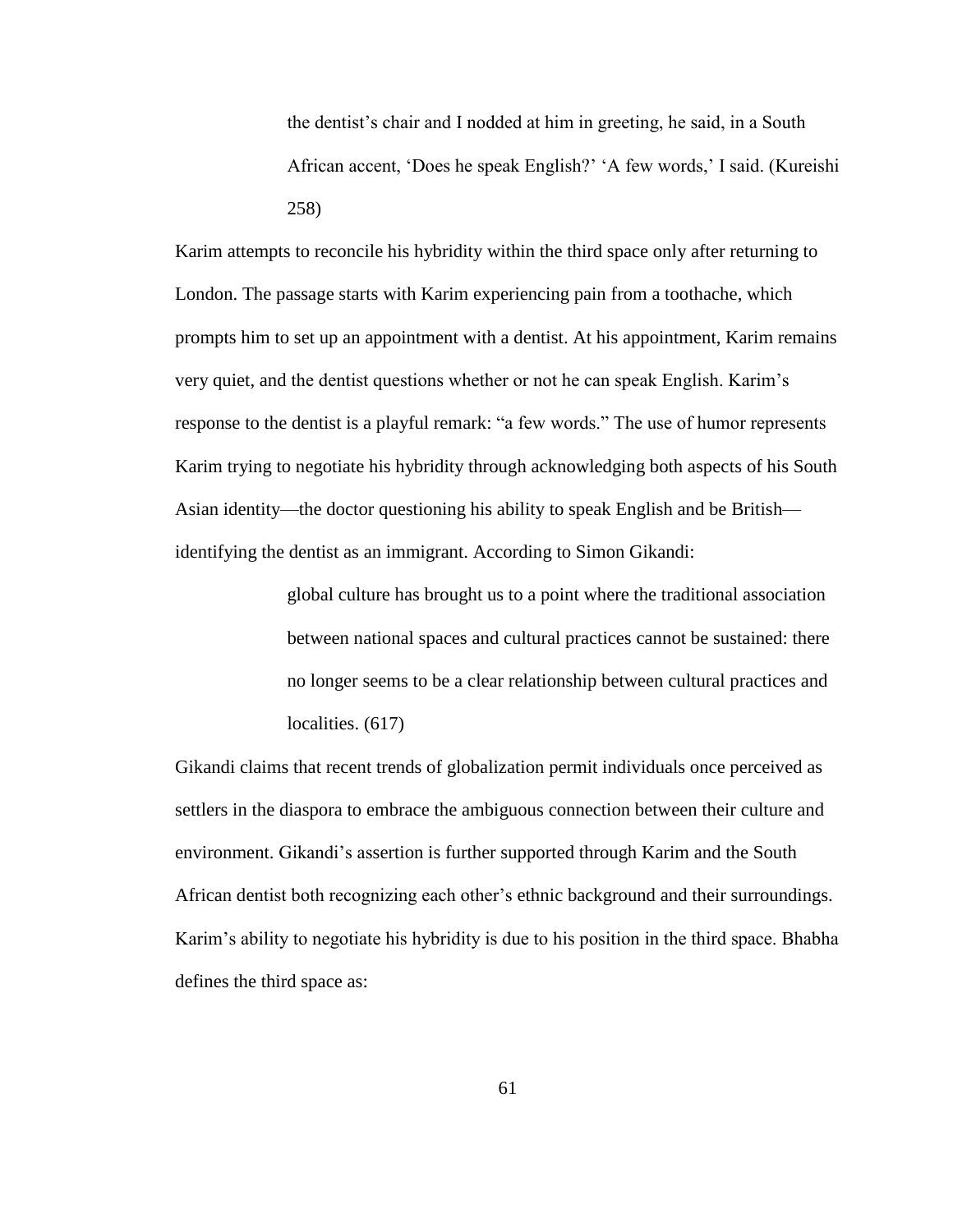the theoretical recognition of the split-space of enunciation may open the way to conceptualizing an international culture, based not on the exoticism of multiculturalism or the diversity of culture but on the inscription and articulation of culture's hybridity. (56)

Bhabha describes the third space being a result of the blending and changing nature of culture. As a result of globalization occurring in the diaspora, individuals that are considered as Others are able to appreciate the complexity between cultural traditions and their disconnected surroundings in the diaspora within the third space. Therefore, Karim embraces his hybridity due to globalization and accepting his identity as a South Asian British male in the realm of the third space.

While negotiating his hybridity, Karim decides to reconnect with Haroon; unfortunately, Karim comes to the realization that his bond with his father can no longer be the same as it was before Charlie's guidance. Karim decides to visit his father to tell him that he has been offered a role in a soap opera as an Indian shopkeeper's son. Karim is greatly surprised by Haroon's appearance:

> I was shocked by Dad's appearance as he got up to embrace me. 'Hallo, boy,' he said. He wore a thick white collar around his neck, which pressed his chins up around his jaw. I thought of how, when I was a kid, Dad always out-ran me as we charged across the park towards the swimming pool. When we wrestled on the floor he always pinned me down, sitting on my chest and making me say I'd obey him always. Now he couldn't move without flinching. I'd become the powerful one; I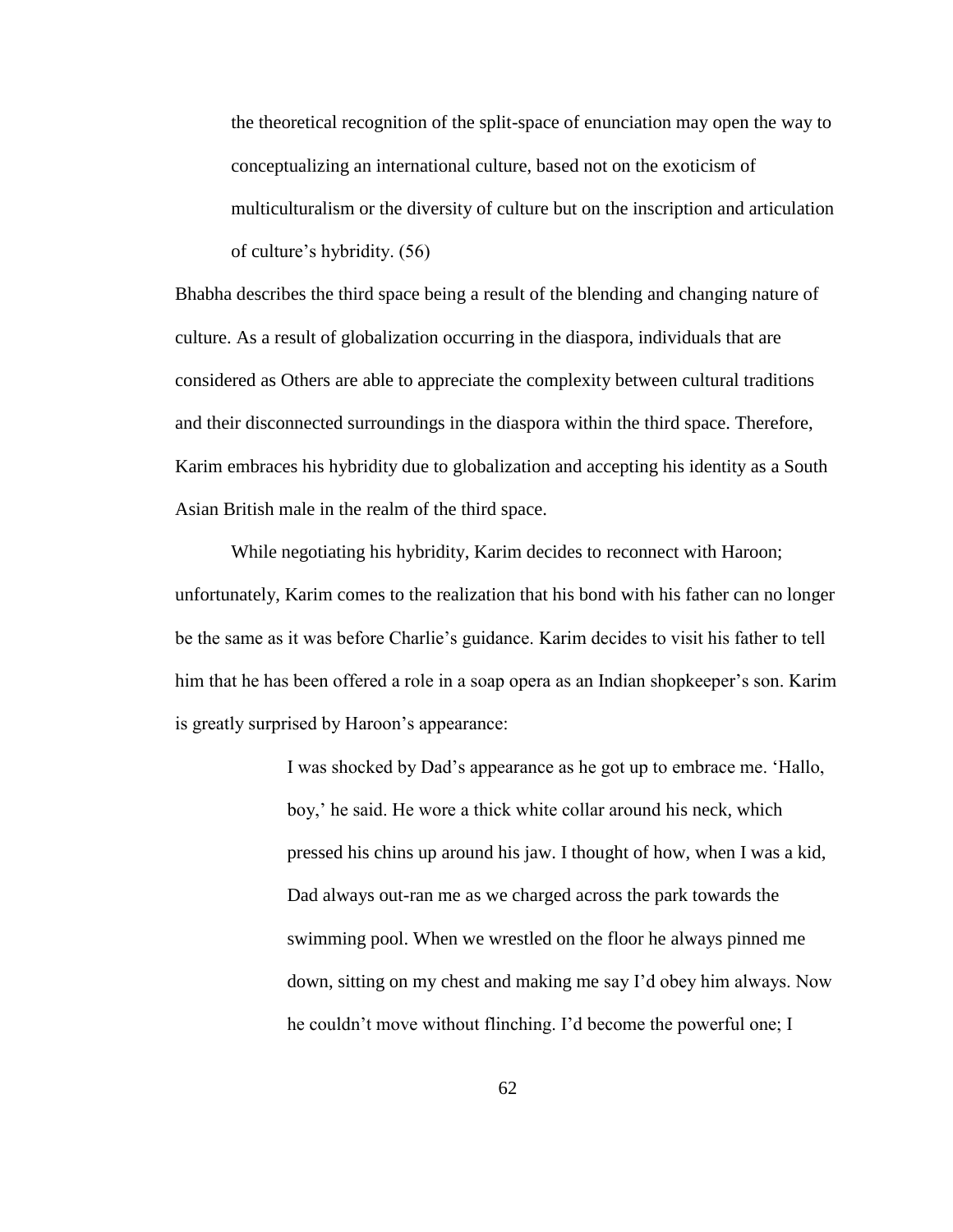couldn't fight him–and I wanted to fight him–without destroying him in one blow. It was a saddening disappointment. (Kureishi 261)

Karim's attempt to reconnect with Haroon represents his willingness to embrace and understand the portion of his personality that is Indian. The quote begins with Karim describing Haroon's unexpected appearance. Haroon's frailty is significant because Karim realizes that his relationship with his father cannot replenish the years he spent under Charlie's mentorship. Refocusing his thoughts, Karim recalls his early memories of Haroon's strength and power. By doing so, Karim is verbally restoring Haroon's masculine identity. Concluding his memories of Haroon, Karim notes that he promised to submit to Haroon's will. This need to abide by Haroon is imperative because Karim is indirectly acknowledging that he broke his promise to his father by seeking Charlie's guidance over Haroon's judgments. In addition, Karim's repetition of the word, "always" represents him attempting to comprehend Haroon's aging and fragile state. Continuing, Karim asserts that he has become the stronger person in their relationship, which signifies that Karim is placed in an authoritative position. Karim ends the passage by saying he wishes to "fight" but without causing great damage and he reflects that Haroon's current condition is a disheartening blow. This desire to fight represents Karim's longing for their former bond with each other and Karim realizing that he cannot reestablish the relationship he had with Haroon due to his elderliness. Haroon's weak state transforms their connection into a traditional South Asian father and son relationship with the father depending upon the son's strength. Given Haroon's condition, Karim is left to mediate his identity as a hybrid on his own.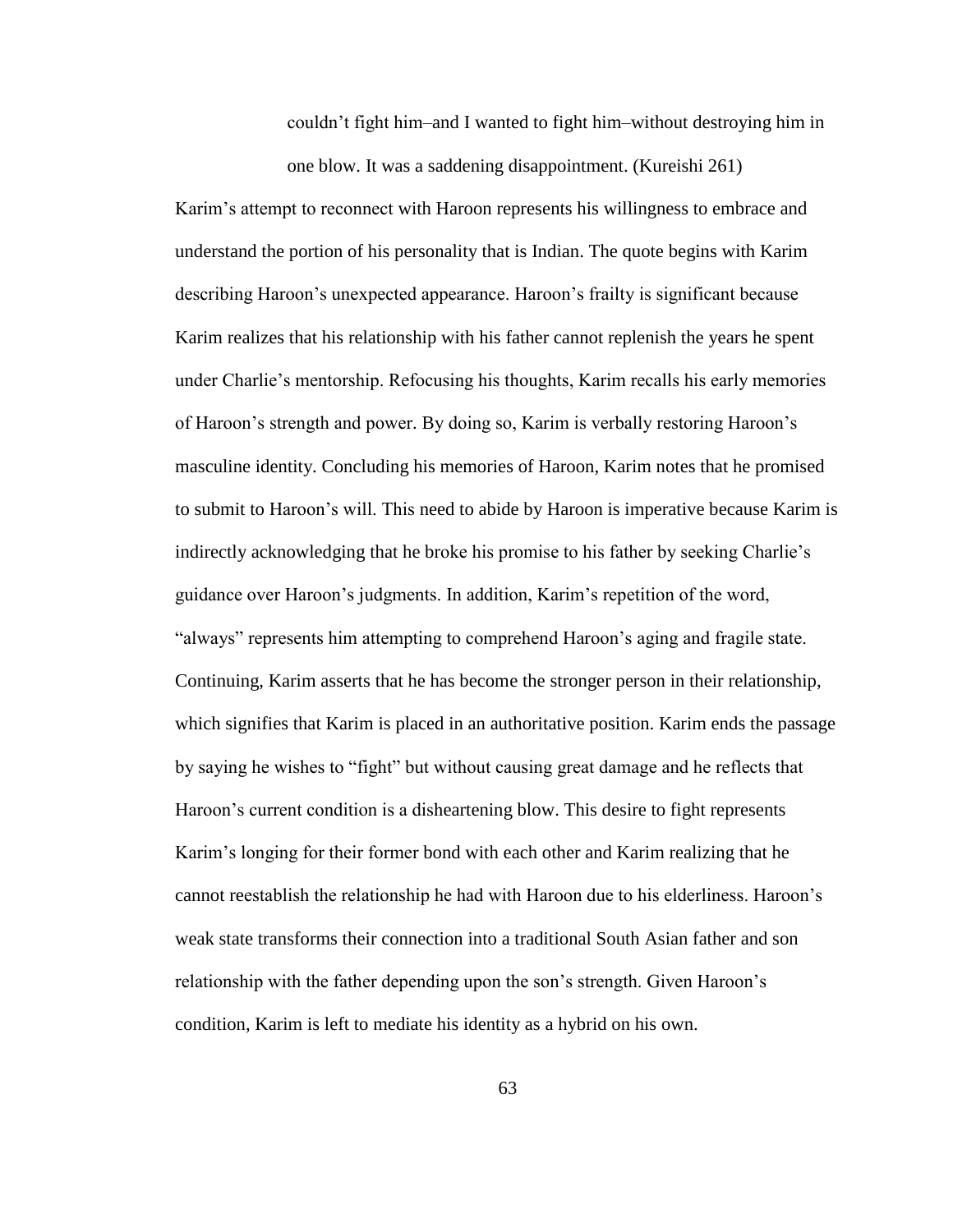Under these conditions, Karim is only able to conceptualize a potential future in which he is able to negotiate his hybridity and masculine identity. At the end of the novel, this notion is illustrated when Karim is celebrating his new acting job and later his father's announcement to marry Eva. While at dinner, Karim contemplates his life:

> I could think about the past and what I'd been through as I'd struggled to locate myself and learn what the heart is. Perhaps in the future I would live more deeply. And so I sat in the centre of this old city that I loved, which itself sat at the bottom of a tiny island. I was surrounded by people I loved, and I felt happy and miserable at the same time. I thought of what a mess everything had been, but that it wouldn't always be that way. (Kureishi 284)

Karim's ruminating over his past and envisioning a more hopeful future illustrates his aspiration of constructing his own masculine identity, one that recognizes his hybridity. The passage begins with Karim considering his journey and the challenges of creating his masculine identity. Following this thought, Karim compares his experience to a more optimistic future. By thinking about his past and future, Karim represents his growth through acknowledging the difficulties trying to negotiate his previous actions with his coming understanding of himself. Also, Karim's focus on the past and future symbolizes his current position of not fully understanding the complexity of his hybridity. Accordingly, Gikandi states, "making culture the primary terms in the relationship between 'life' and its 'images' it is much easier to have a handle on a world in which social realities and cultural representations seemed to be out of joint" (617). Gikandi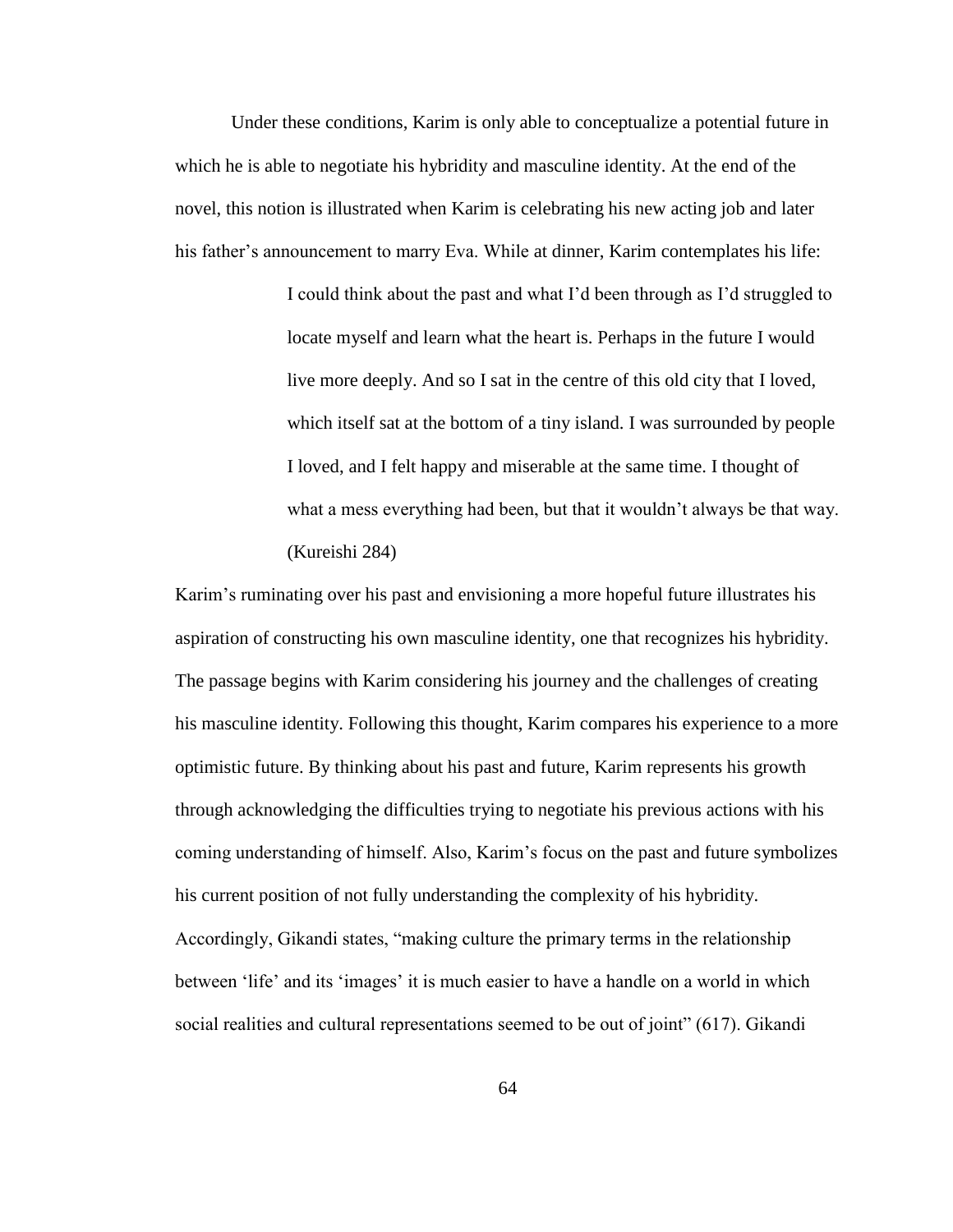identifies the transnational characteristics of culture in comparison to the isolating manner of identifying oneself by nationhood and ethnicity. Next, Karim focuses on his microcosm being filled with people he loves on a "tiny island." This statement is significant because his perception of his diasporic environment as being relatively small when compared to his immediate surrounding characterizes Gikandi's claim that stronger bonds are connected to culture in regards to "life" and "images."

As a result, Karim is able to appreciate the duality of his hybridity through his emotions, feeling "happy and sad at the same time." Karim's final thought is observing the pattern of his experiences changing as time progresses. This represents his acceptance of his ambiguous connection to his environment and his identity as a British South Asian male living in London. Ultimately, Karim conceptualizing a hopeful future as a hybrid suggests he will develop a secure masculine identity that allows him to explore the complexity of his identity in terms of the diaspora.

## **Fragmented South Asian Masculine Identity**

Similar to Karim looking for Charlie's support, Ralph relies upon Browne to help him overcome the end of his marriage to Sandra. After having a number of affairs, Sandra decides to leave Ralph and the island of Isabella to move to America. Following Sandra's departure, Ralph turns to Browne for guidance and support. Once Ralph rekindles his friendship with Browne, he is able to consider the nature and force that connects them:

> But I was also a prisoner of my special relationship with Browne…A burdensome relationship, a boyhood uneasiness never quite forgotten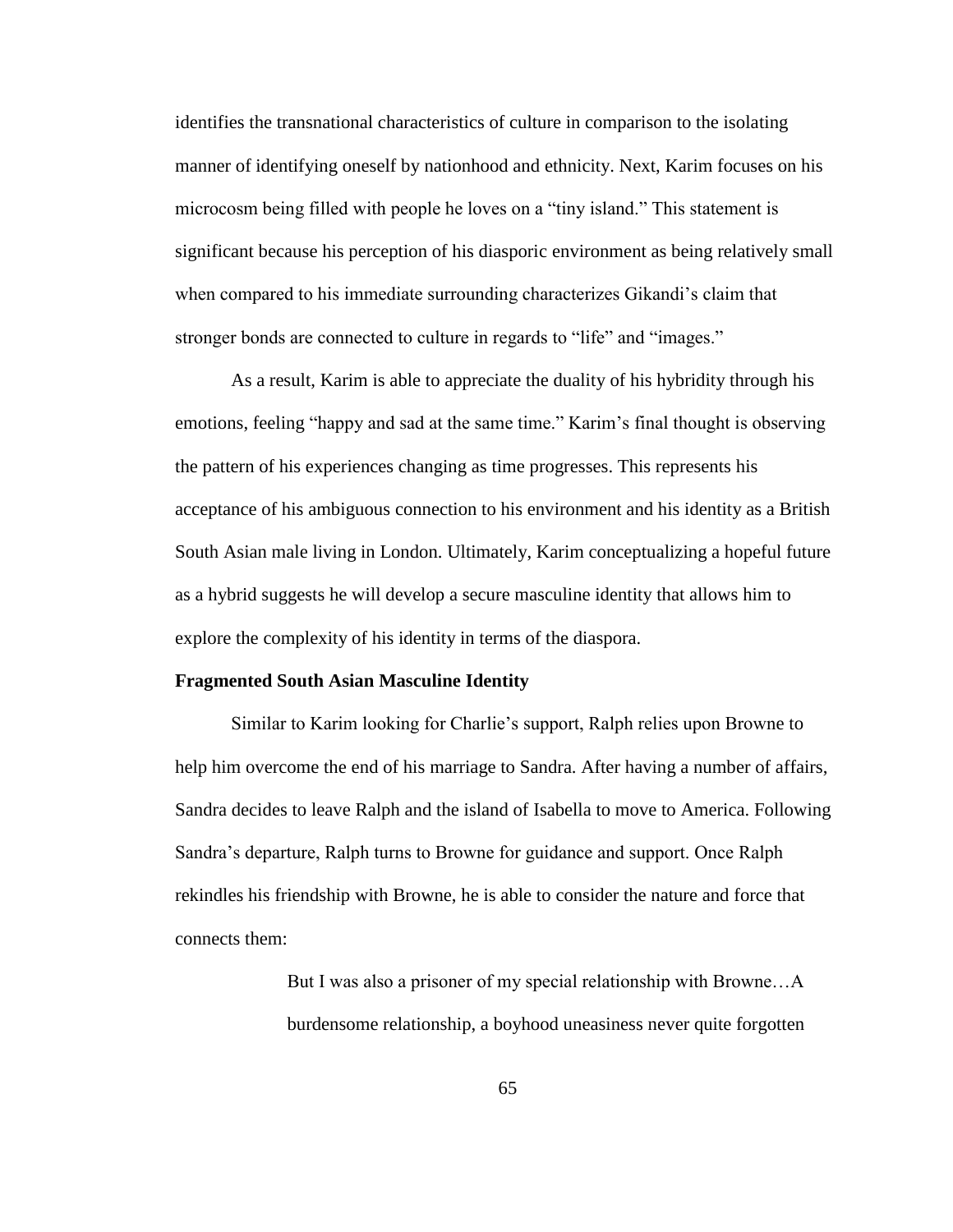when we met. Now it was flattering. He needed alien witness to prove his reality…He presented me with a picture of myself which it reassured me to study. This was his generosity… (Naipaul 224)

Like Karim, Ralph examines the essence and significance of his relationship with Browne. The quote begins with Ralph recognizing that he is bound by their unique connection to each other. This notion of being imprisoned by his bond with Browne linguistically represents Ralph's unwilling dependency upon him. By identifying the usual links to each other, Ralph ruminates about the origins of their new link to each other and the current need to revitalize that link. Initially, Ralph reports that the premise of their relationship as children was influenced by experiencing turmoil, and presently it is encouraged as a favorable collaboration. As an illustration, Ralph distinguishes that Browne requires a foreign observer to validate his existence. In return, Browne provides a complete image of his identity to memorize. This concept of their bond being mutually beneficial demonstrates how Ralph perceives Browne's masculine identity as equal to his own. Furthermore, this moment parallels Karim participating as a "witness" for Charlie. Both formerly considered dominant masculine identities—Charlie and Browne—require the presence of a spectator. The central difference between Karim and Ralph as observers lies in the significance of their location. Being in America, Karim is able to reevaluate his connection with Charlie and reject it, whereas Ralph seeks Browne after reentering his original diasporic environment, which enables him to acknowledge the benefit of having such a connection—gaining an image of himself. For Ralph, Browne imparting an impression of him as a secure masculine figure is valuable because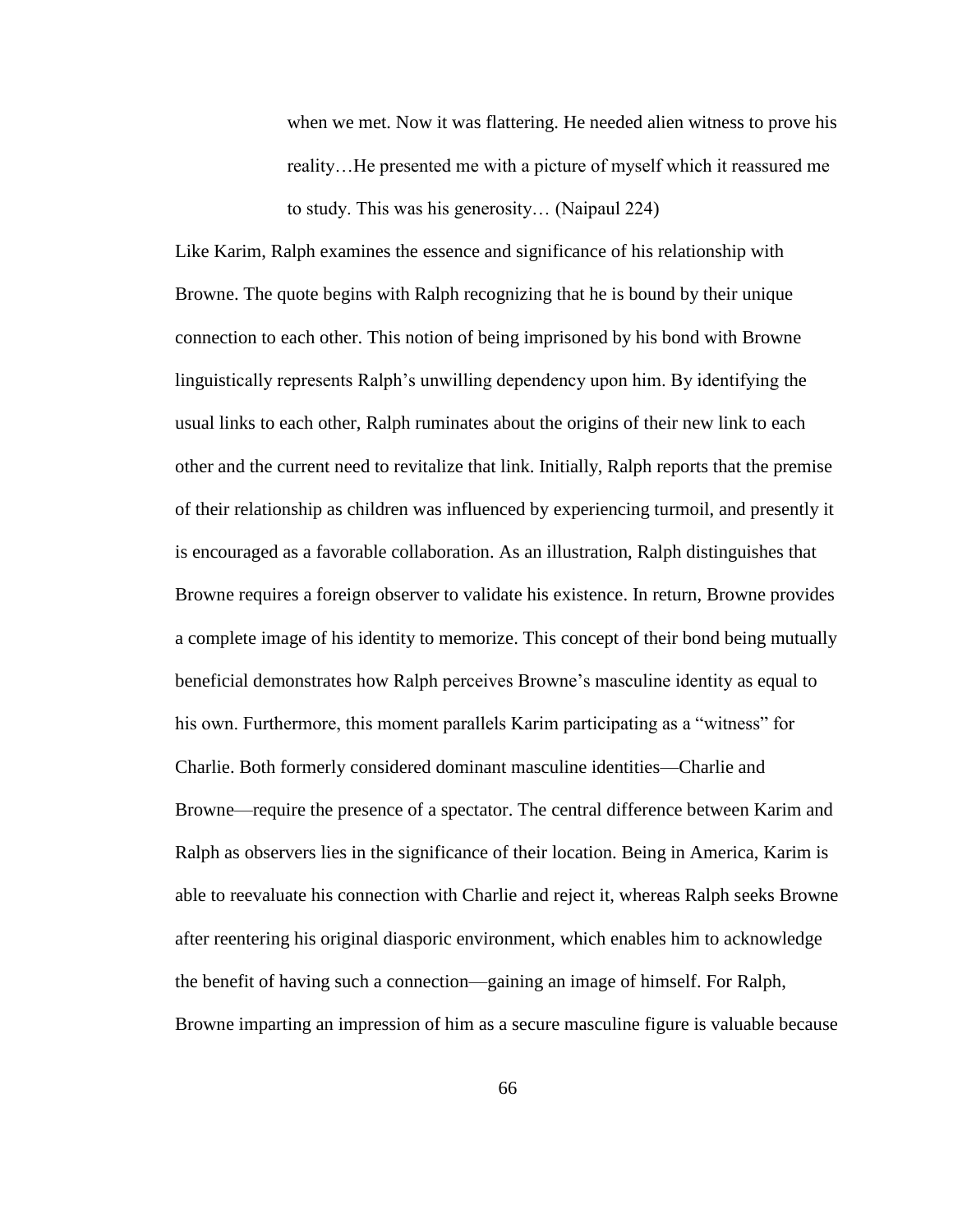this supplies him with an obtainable standard in constructing his identity. By considering the advantage of his relationship with Browne, Ralph is unable to negotiate his hybridity because he chooses to retain Browne's perception of him rather than define his identity on his own.

Ralph's desire to view and study a distorted image of himself by functioning as a "witness" for Browne demonstrates his inability to negotiate a masculine identity within this diasporic setting. After replacing Browne as his dominant masculine model, they begin to pursue careers in politics. As described in the previous chapter, Browne is extremely gifted with the ability to capture the attention of an audience and Ralph and Browne both achieve great success and hold significant political positions. Ralph says: "So I went on, naming, naming; and, later, I required everything – every government building, every road, every agricultural scheme – to be labeled. It suggested drama, activity. It reinforced reality. It reinforced that sense of ownership which overcame me" (Naipaul 257). This passage is significant because it illuminates the idea that Ralph's reality of political influence and power stems from his ability to name objects such as buildings and roads. The passage begins with Ralph emphasizing the importance of "naming" and requiring that everything be "labeled." Ralph's compulsion to name objects is interesting when paralleled with his decision to change his name in the previous chapter. In the context of this passage, Ralph perceives the act of naming as "suggested drama activity," and then follows said remark with "it reinforced reality." Ralph's use of the words "suggested drama, activity" builds upon the notion of implied performativity simply by changing the names and follows the remark that it reinforced a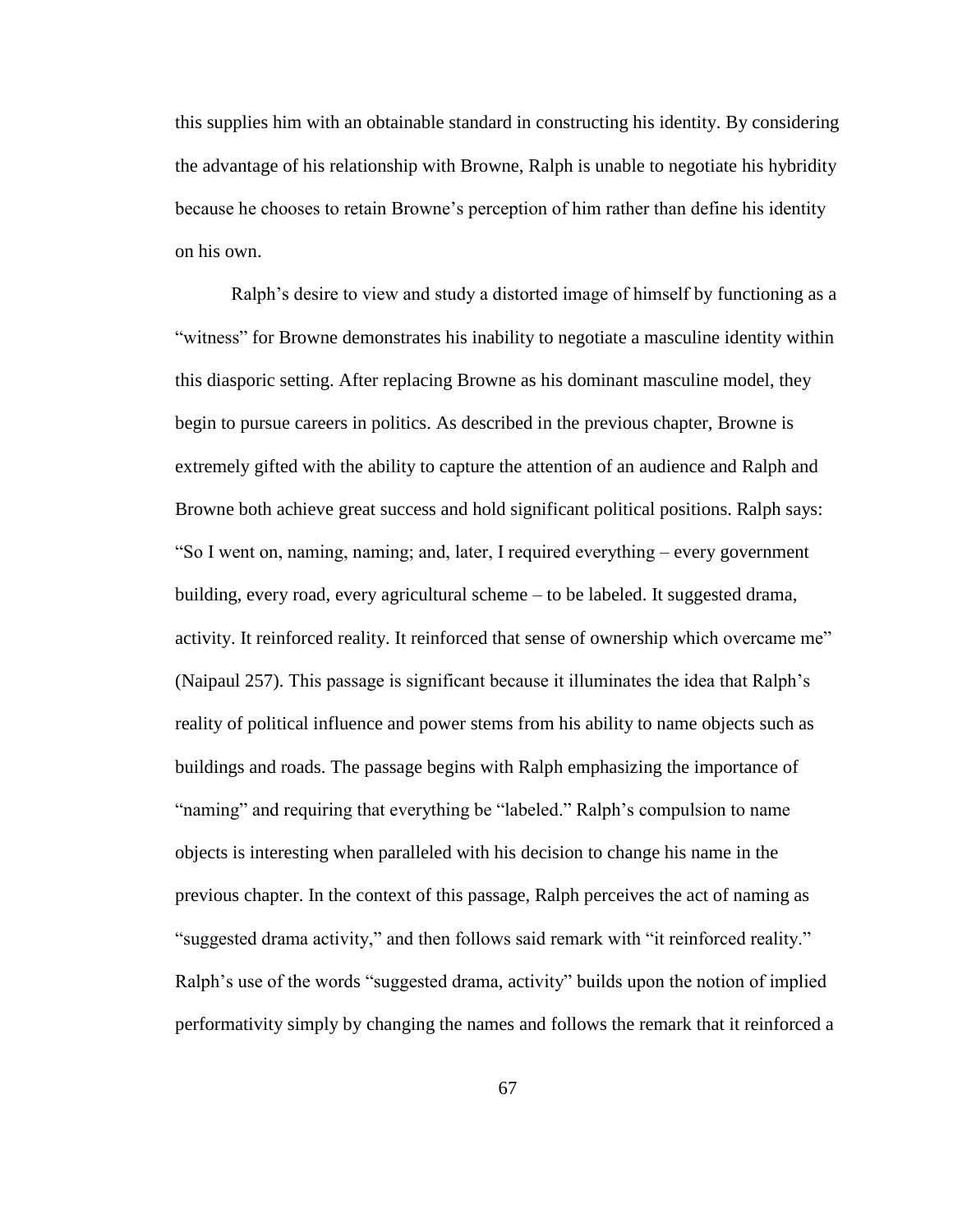reality that Ralph perceived as a "sense of ownership." Ralph greatly valuing his ability to name and label objects illustrates his desire to create a verbal bond or connection to Isabella, whereas changing his name earlier forces people to recognize his hybridity. Peggy Nightingale claims in the article "Journey Through Darkness: The Writing of V.S. Naipaul" that Ralph's choosing to change his name represents him choosing to redefine his understanding of reality (100-101). Nightingale's understanding of Ralph's wanting to name objects as indicative of him altering his reality is interesting, especially in regards to his previously altering his name in an attempt to make his hybridity more apparent. Nightingale's remark about Ralph making his hybridity more evident is intriguing, however, she fails to understand Ralph's desire to do so being largely influenced by his inability to claim a connection to his diasporic environment. Accordingly, W.E.B. Du Bois' idea of double consciousness is applicable to this postcolonial content: "'this sense of always looking at one's self through the eyes of others, of measuring one's soul by the tape of a world that looks on in amused contempt and pity'" (251). Ralph's need to name objects and change his name symbolically represents his double consciousness through his altering his name in an attempt to assimilate into the colonizer culture while maintaining a fragment of the indigenous community with his last name, Singh, functioning as a "revival of an ancient fracture." Naipaul demonstrates Ralph's unbalanced sense of self in this quote, with him placing more value upon the dramatic action of labeling objects and the conscious diminishment of his identity by changing his name.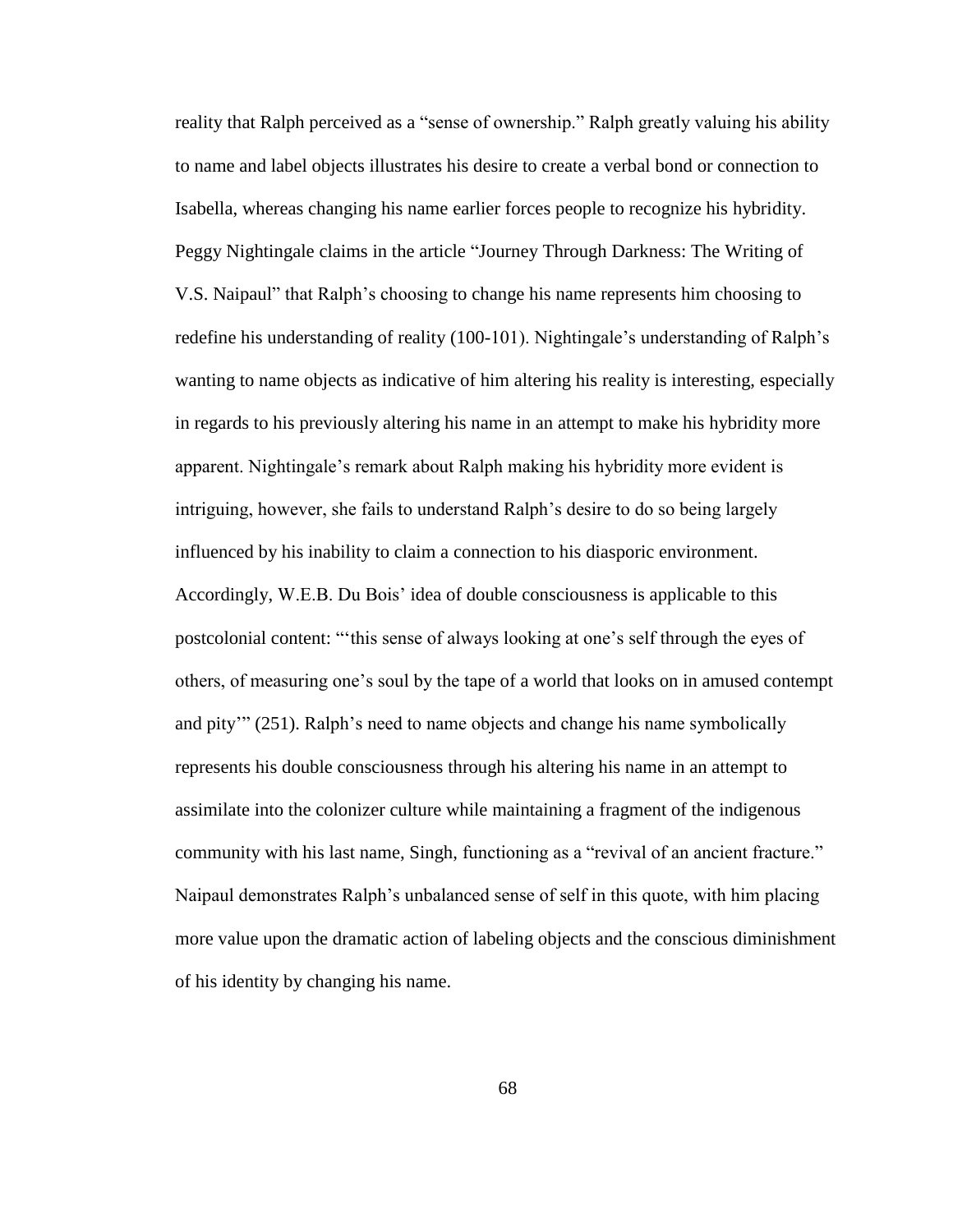Diverging from Karim's path of reconciling his hybridity, Ralph unconsciously becomes his father by repeating his failures and actions. In the novel, Browne and Ralph achieve great success in politics; however, similar to their political predecessors, they too become corrupted by power and influence. As a result, Ralph leaves the island of Isabella and seeks political asylum in London. Alone in London, Ralph decides to write a memoir in the hopes of bringing order into his chaotic life. After considering his failed marriage with Sandra, his part in a successful political movement, and recent alienation in London, Ralph interprets his life as following his father's and the spiritual Aryan legacy. Ralph deciphers:

> At the age of forty I should find myself at the end of my active life. I do not now think this is even true. I no longer yearn for ideal landscapes and no longer wish to know the god of the city. This does not strike me as loss. I feel, instead, I have lived through attachment and freed myself from one cycle of events. It gives me joy to find that in so doing I have also fulfilled the fourfold division of life prescribed by our Aryan ancestors. I have been student, householder and man of affairs, recluse. (Naipaul 300)

Ralph's perception of completing his father's and Aryan ancestors' legacy demonstrates Ralph's continuously distorting his identity through his inability to mediate his masculinity as a hybrid. The passage starts with Ralph considering his age and the temperament tied to it. He then contrasts this concept by saying he no longer believes that his life at forty will be inactive. Following this remark, Ralph begins to list his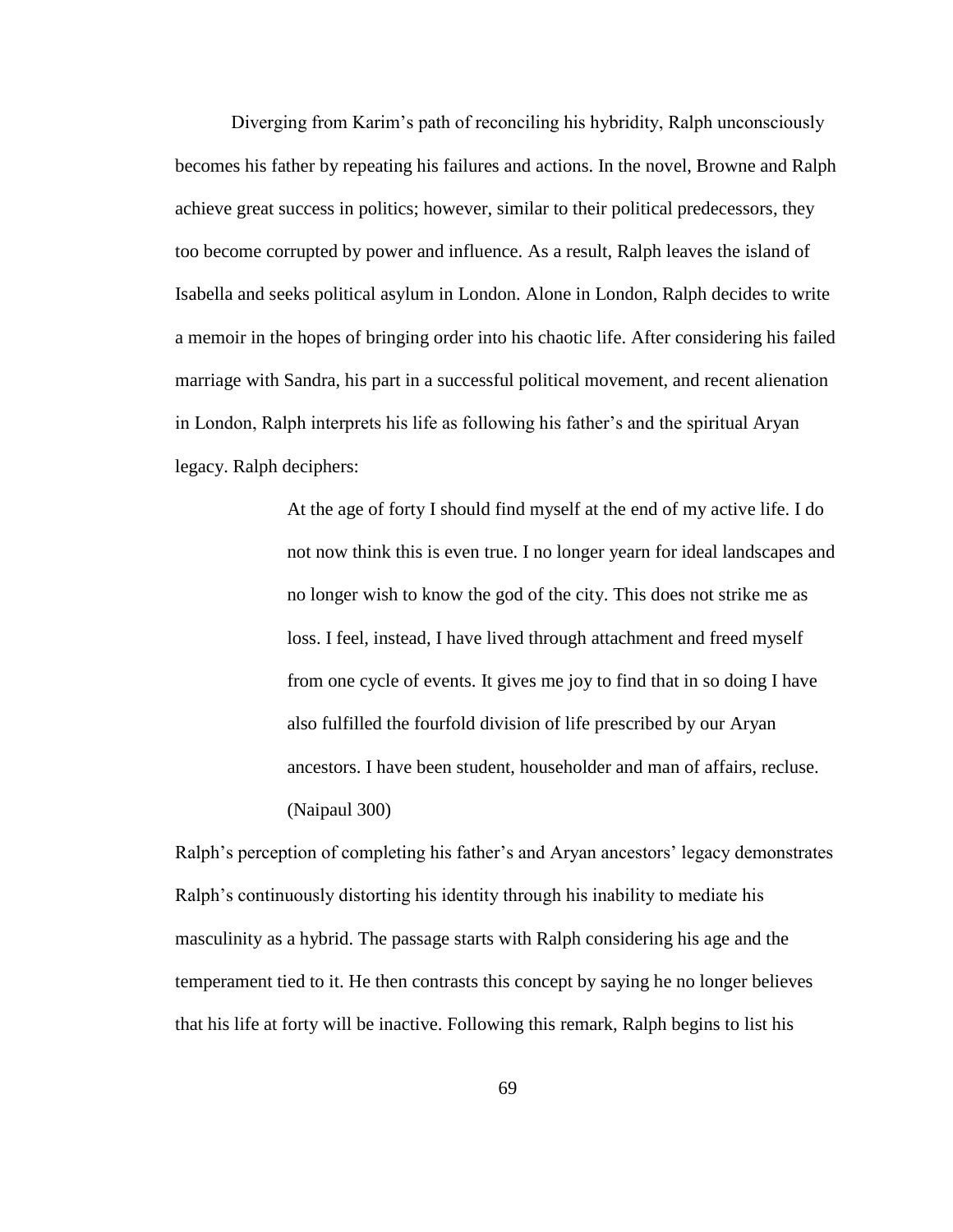indifference towards his environment and knowledge associated with it. According to Jacqueline Finch, "Singh is not blessed by the gods…he is ignored; the gods are indifferent to his existence. At mid-life, he is fading into obscurity and has had no lasting impact. He is a man in exile, alone and forgotten. Only his memories stand as a record of his life as writer, husband, and politician" (33). By being detached from his surroundings, Ralph is insinuating that he is unable to negotiate his identity in accordance with his diasporic setting. Therefore, he chooses to reject the significance of his environment. According to Bhabha's article "The World and the Home," the term unhomeliness applies to Ralph's rejection of his diasporic environment.

> [the] displacement, the border between home and world becomes confused; and, uncannily, the private and the public become part of each other, forcing upon us a vision that is as divided as it is disorienting…The unhomely is the stock of recognition of the world-in-the-home, the homein-the-world. (445)

Ralph's apathy towards his diaspora—both Isabella and London—displays unhomeliness because he detaches himself from an essential aspect of his hybrid identity: the influence of being raised in a society separate from South Asian culture. For this reason, Ralph's perception of his life aligns only with the South Asian portion of his masculinity and completing the life cycle of a Sadhu. However, this singular view of himself is a complete distortion—in a manner that mirrors Kripalsingh—by creating an association with an idea like a Sadhu without fully understanding the process and value of it. Conclusively, Ralph becomes Kripalsingh through their joint inability to construct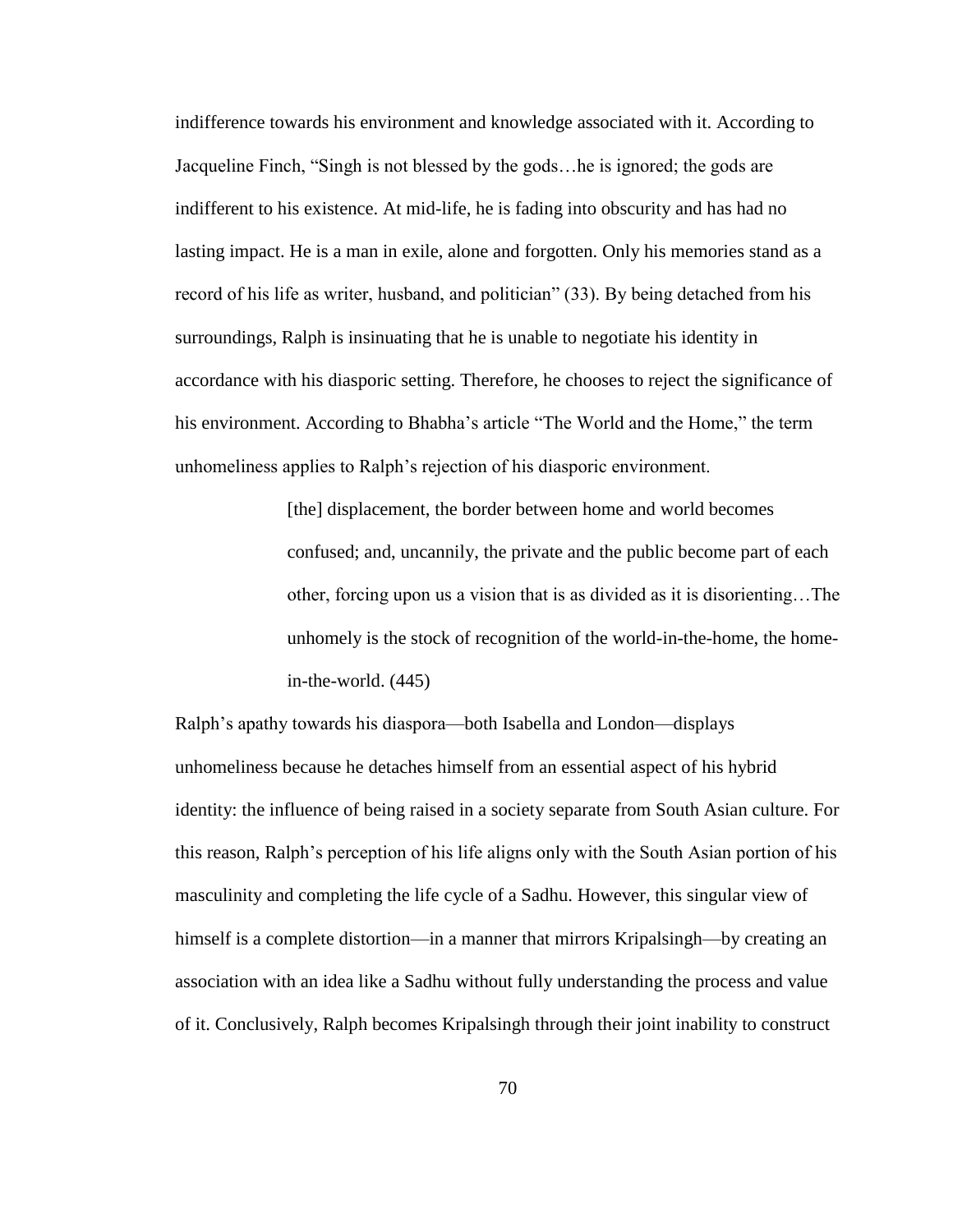a strong masculine identity, one that negotiates their hybridity and diasporic environment.

Both Karim's and Ralph's struggles to create a secure masculine identity are the result of their diasporic environment. Karim finally is in a position to reconcile his hybridity and gain a better understanding of his place in the diaspora, whereas Ralph is left fostering his perversion of completing a Hindu spiritual fulfillment while living in London as a mimic man.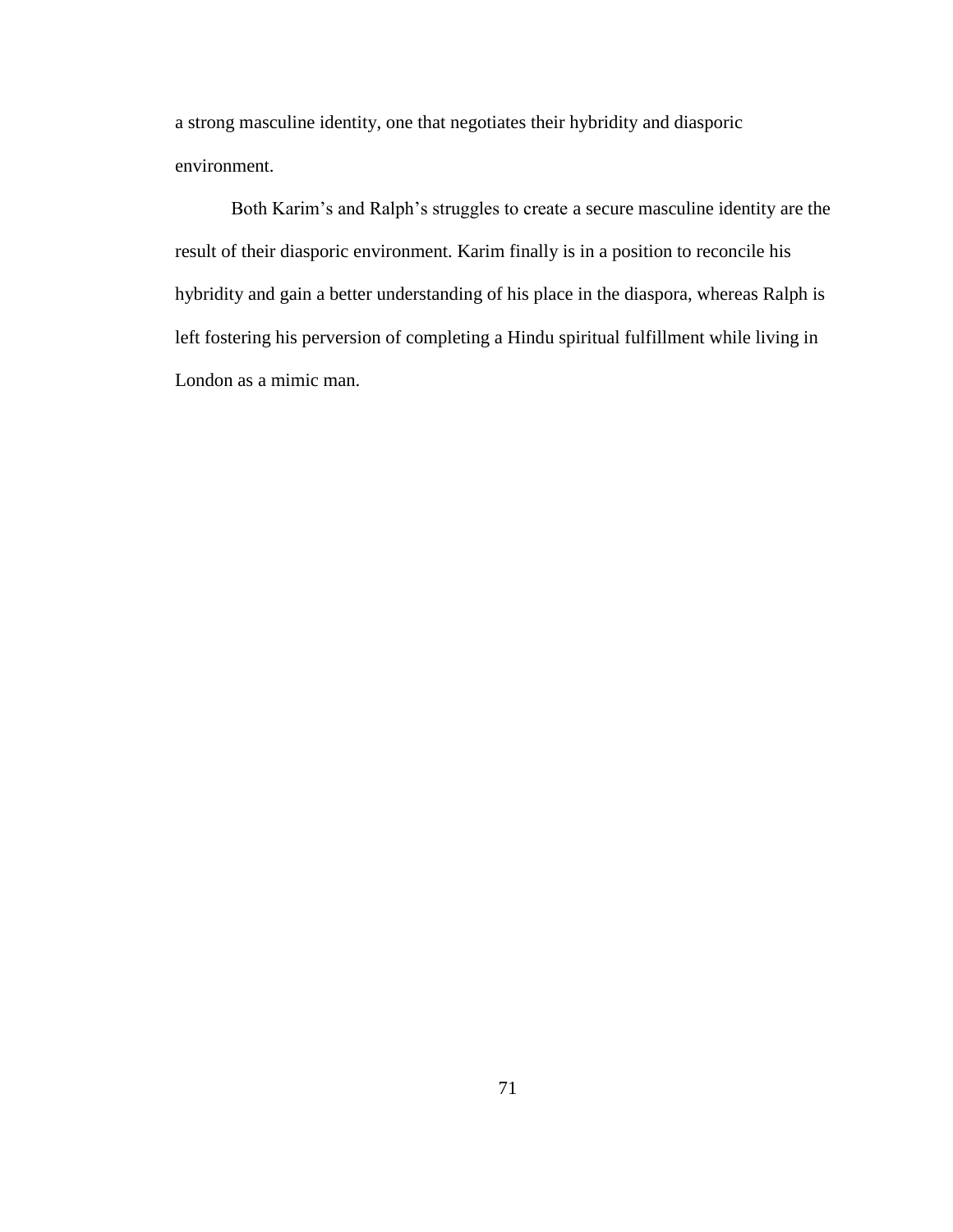Conclusion: The Development of South Asian Masculinity in a Diaspora

In an attempt to construct a secure masculine identity, both Karim and Ralph reject their father's oriental-influenced masculinity and seek a hegemonic masculine figure that aids their hope of completely assimilating into their diasporic environment. Instead, both Karim and Ralph find they can only mimic certain behaviors or characteristics. This further influences their lack of self-worth, leaving them envious of their peers' racial privilege and their ability to formulate a secure masculine identity affiliated with the social norms of the diaspora. Under these conditions, young South Asian men—such as Karim and Ralph—are given two possible outcomes: reconcile their hybridity independently and without guidance, or continue to deny fragments of their identity. The challenges South Asian males are confronted with when constructing their identity is both a product of their diaspora and the lasting and subtle impact of colonization, with the creation of hegemonic masculinity as a means to dismiss Others' notion of masculine identity. As a quick means of remedying their shortcomings in their masculinity, South Asian men reject the portion of their character associated with their ethnic background to better integrate themselves in the diasporic society. Fundamentally, these men's identities are contingent upon two possibilities: accept their hybridity, or continuously deny themselves their complexity and become mimic men.

Hanif Kureishi's *The Buddha of Suburbia* and V.S. Naipaul's *The Mimic Men* provide early insight about the difficulties both first- and second-generation South Asians encounter because of the binaries created by their diaspora. However, this research is greatly limited to the experiences that these two characters, and their fathers,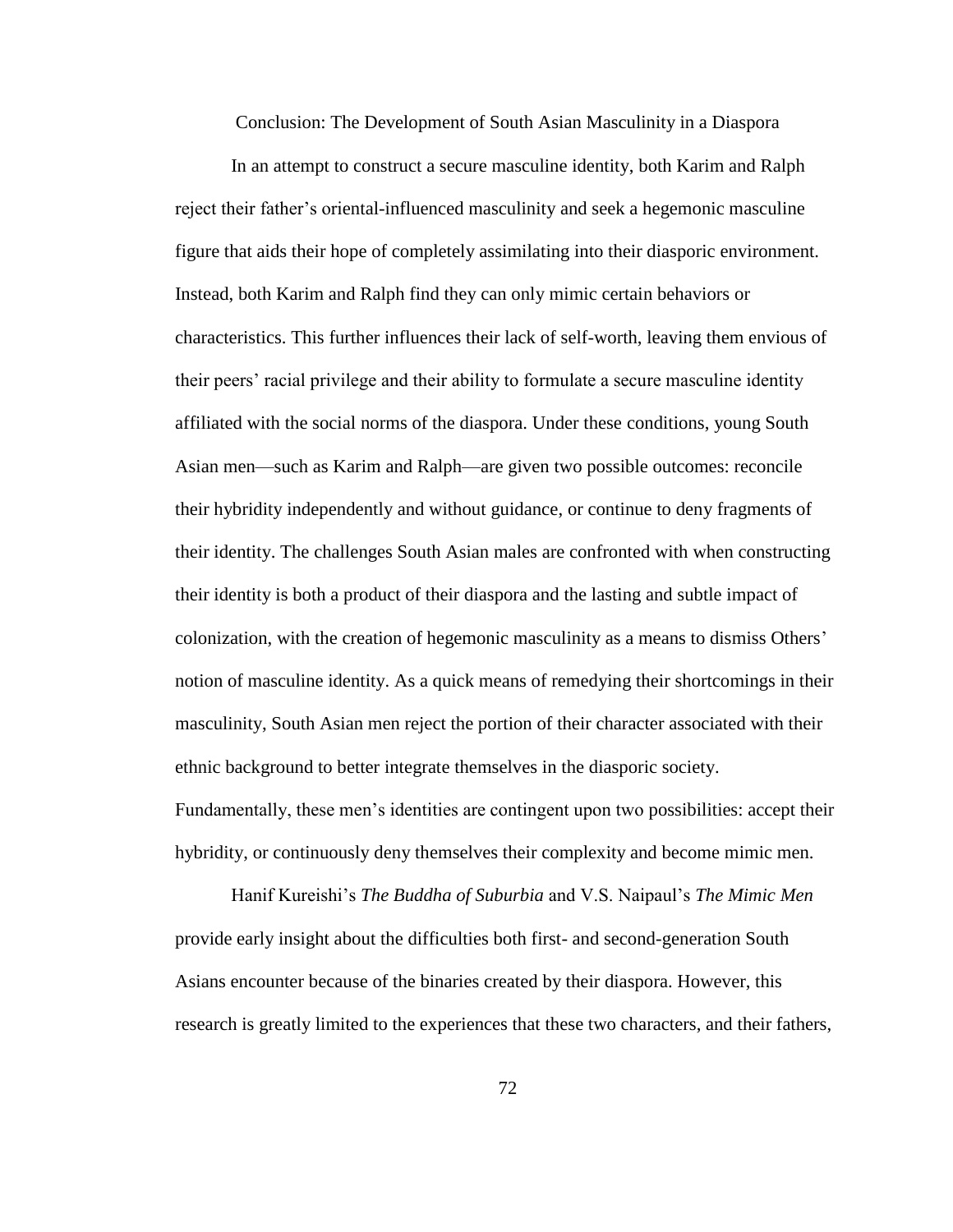undergo in their search to redefine South Asian masculinity in the diaspora. Additionally, the use of these two novels demonstrates untypical South Asian male behavior by rejecting and isolating themselves from immigrant communities. Furthermore, this project confines itself to examining only first- and second-generation South Asian males. More recent exploration, such as observing third- and fourthgeneration South Asians living in a diaspora, would be beneficial. Moreover, the lack of theoretical framework for exploring South Asian masculinity, of course functioning outside the realm of Said's Orientalism, Bhabha's hybridity, mimicry, and third space, restricts further understanding of the psychological hindrances these men encounter because of their diaspora. For this reason, Frantz Fanon's geographically-focused theory about the psychological impact on African nations colonized by the French was partially explored within this thesis to mitigate the deficiency of theoretical support. Another limitation of this project is the lack of exploration of second-generation South Asian female characters, such as Jamilla in *The Buddha of Suburbia* in comparison to Karim, her male counterpart. A final restraint upon this project is the absence of exploration of South Asian male's sexuality, particularly, the evaluation of the power dynamic in the interracial coupling that occurs in both novels for the protagonists, in terms of mirroring their relationship to their diaspora.

However, more recent works in postcolonial literature such as Zadie Smith's *White Teeth* and Jhumpa Lahiri's *The Namesake* encourage greater research in the construction of masculinity within and outside the diaspora. Also, more modern postcolonial theory of globalization suggests a transformative understanding of South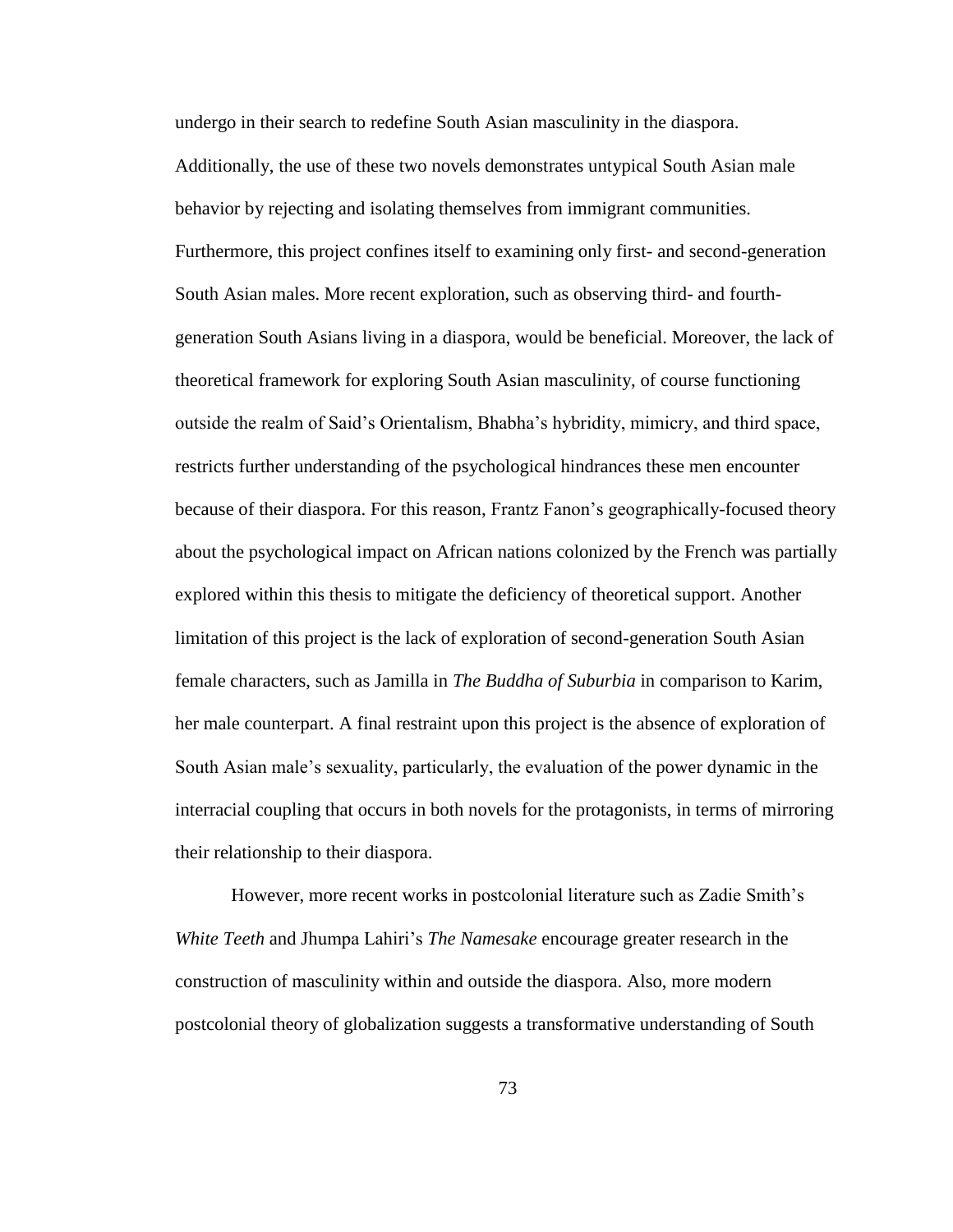Asian masculinity, one that might include Western ideals within countries such as India and Pakistan. Comparatively, the presence of these ideals severely incites extremist discourse and resistance, especially organizations such as the Taliban, which attempt to remove any external influence within the nation. Apart from the transformation occurring within South Asian countries, the diasporic environment too has undergone significant alteration regarding the perception of South Asian males after 9/11. Mohsin Hamid's novel *The Reluctant Fundamentalist* attempts to address concerns for firstgeneration South Asian males living in Western societies during and after the 9/11 attacks. Although Hamid's novel seeks to capture the suspicions of South Asian males within the diasporic society at the time, the novel does not provide insight or perspective of young second-generation South Asian males being raised in the diaspora during and after the event. Continuing research on this topic could provide essential insight regarding second-generation South Asian males leaning towards more extremist ideals of religion and culture within the diaspora as noted through Smith's character Millat Iqbal in *White Teeth*. Also, ongoing investigation could reveal the differences in South Asian males raised in cultural microcosms within the diaspora and those living outside the community.

Fundamentally, the aspiration of this thesis is to initiate a conversation about the challenges specifically first- and second-generation South Asian males encounter because of the lingering colonial binaries existing within the diaspora.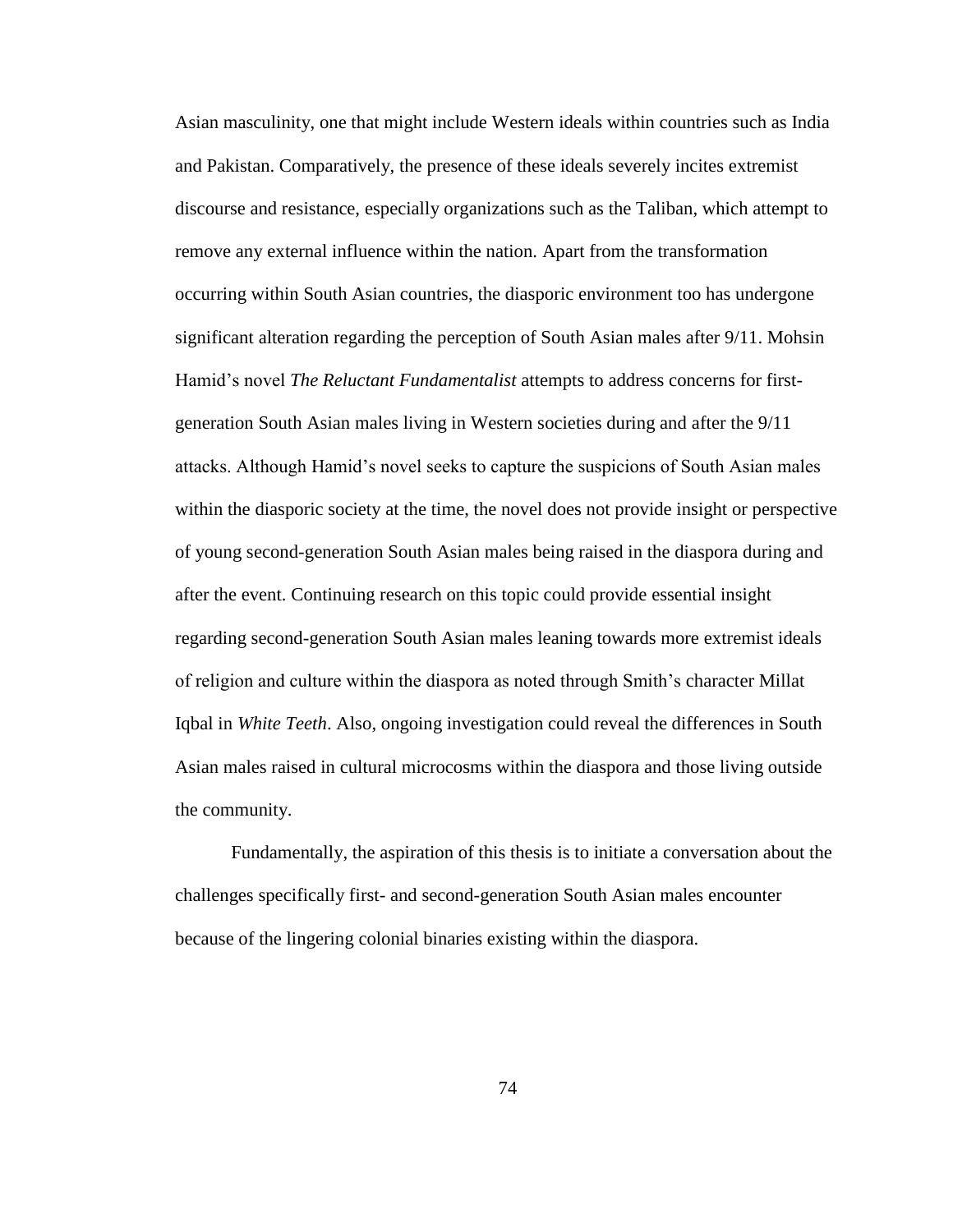## Works Cited

Ahluwalia, Pal. "When Does a Settler Becomes a Native?: Citizenship and Identity in a Settler Society." Desai and Nair 500-513.

Ahmed, Leila. "The Discourse of the Veil." Desai and Nair 315-338.

Auslander, Philip. *Performing Glam Rock: Gender and Theatricality in Popular Music*. Ann Arbor, MI: University of Michigan, 2006. Digital file.

Bhabha, Homi. *The Location of Culture*. New York: Routledge, 1994. Digital file.

- —. "Of Mimicry and Man: The Ambivalence of Colonial Discourse." *Discipleship*: A Special Issue on Psychoanalysis 28 (1984): 125-133. *JSTOR*. Web. 19 Mar. 2015.
- Butler, Judith. *Gender Trouble: Feminism and the Subversion of Identity*. New York: Routledge, 1999. Digital file.

Césaire, Aimé. "From Discourse on Colonialism." Desai and Nair 60-64.

- Chopra, Radhika, Caroline Osella, and Filippo Osella. *South Asian Masculinities: Context of Change, Sites of Continuity*. New Delhi: Women Unlimited an Associate of Kali for Women, 2004. Print.
- Connell, R.W., and James Messerschmidt. "Hegemonic Masculinity: Rethinking the Concept." *Gender and Society* 19.6 (2005): 829-859. *SAGE*. Web. 29 Aug. 2014.
- Desai, Gaurav, and Supriya Nair. *Postcolonialism: An Anthology of Cultural Theory and Criticism*. New Brunswick, NJ: Rutgers UP, 2005. Print.

Fanon, Frantz. *Black Skin, White Masks*. New York: Grove Press, 1967. Nook file.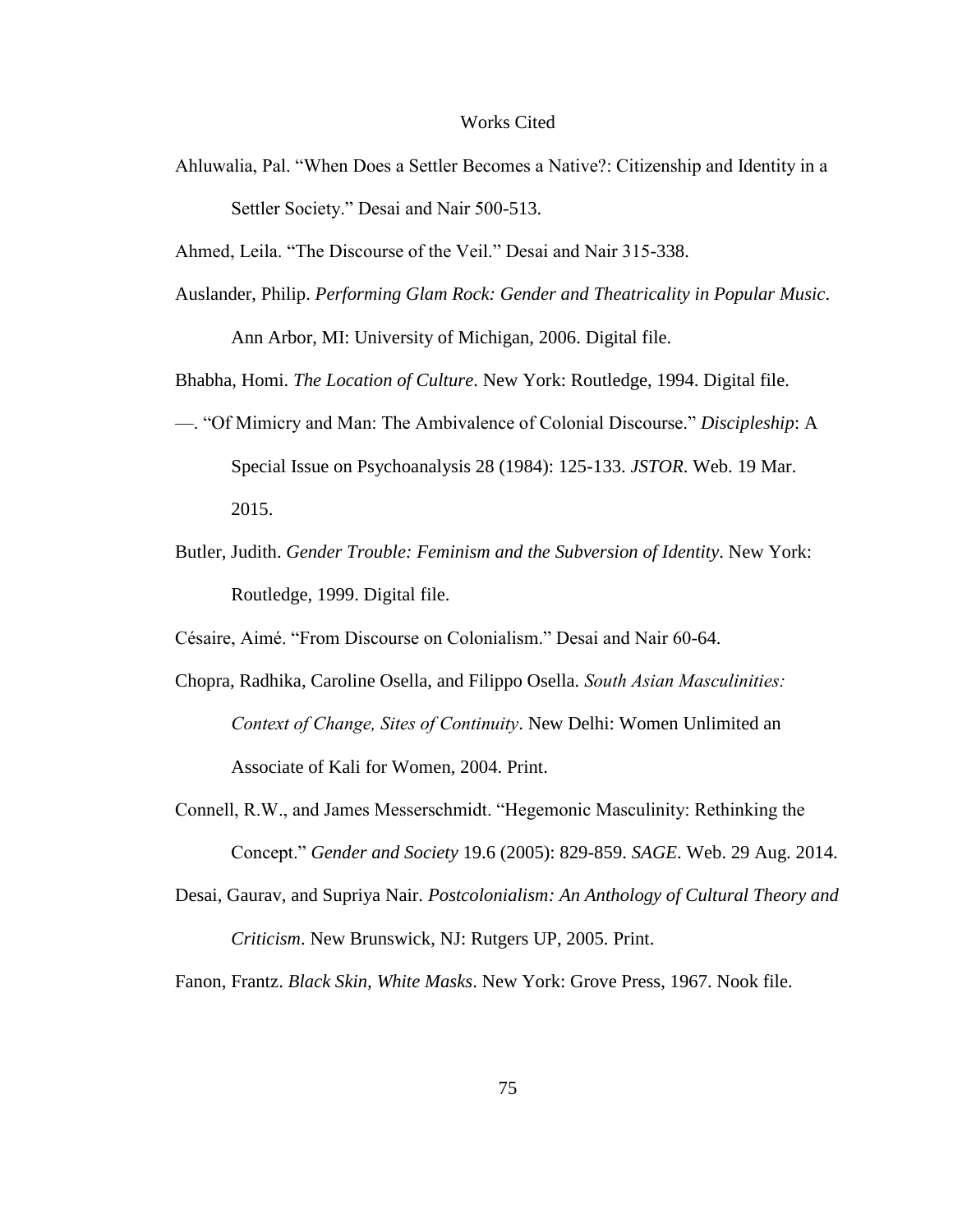- Felski, Rita. "Nothing to Declare: Identity, Shame, and the Lower Middle Class." *PMLA*, 115.1 (2000): 33-45. *MLA*. Web. 16 Sep. 2014.
- Finch, Jacqueline. "The East Indian West Indian Male in Naipaul's Early Caribbean Novels." *Caribbean Quarterly* 32.1/2, East Indians in West Indian Literature (1986): 24-37. *JSTOR*. Web. 15 Oct. 2015.
- Ghisalbherti, Giosuè. "'And the World Continues Our Private Fabrication': An Autobiography of 'Shipwreck' and Disorder in V.S. Naipaul's *The Mimic Men*." *ProQuest*. Web. 12 Oct. 2015.
- Gikandi, Simon. "Globalization and the Claims of Postcoloniality." Desai and Nair 608- 635.
- Horlacher, Stefan. *Constructions of Masculinity in British Literature from the Middle Ages to the Present*. New York: Palgrave Macmillan, 2011. Print.
- Horlacher, Stefan. "Charting the Field of Masculinity Studies; or, Toward a Literary History of Masculinities." 3-18.
- Hubbard, Dolan. *The Souls of Black Folk: One Hundred Years Later*. Columbia: University of Missouri, 2003. Digital file.
- Kureishi, Hanif. "'Every 10 Years You Become Someone Else.'" Interview by Robert McCrum. The Guardian. The Observer, 18 Jan. 2014. Web. 12 Oct. 2014.
- —. *My Ear at His Heart: Reading My Father*. New York: Scribner, 2013. Print.
- —. *The Buddha of Suburbia*. New York: Viking, 1990. Print.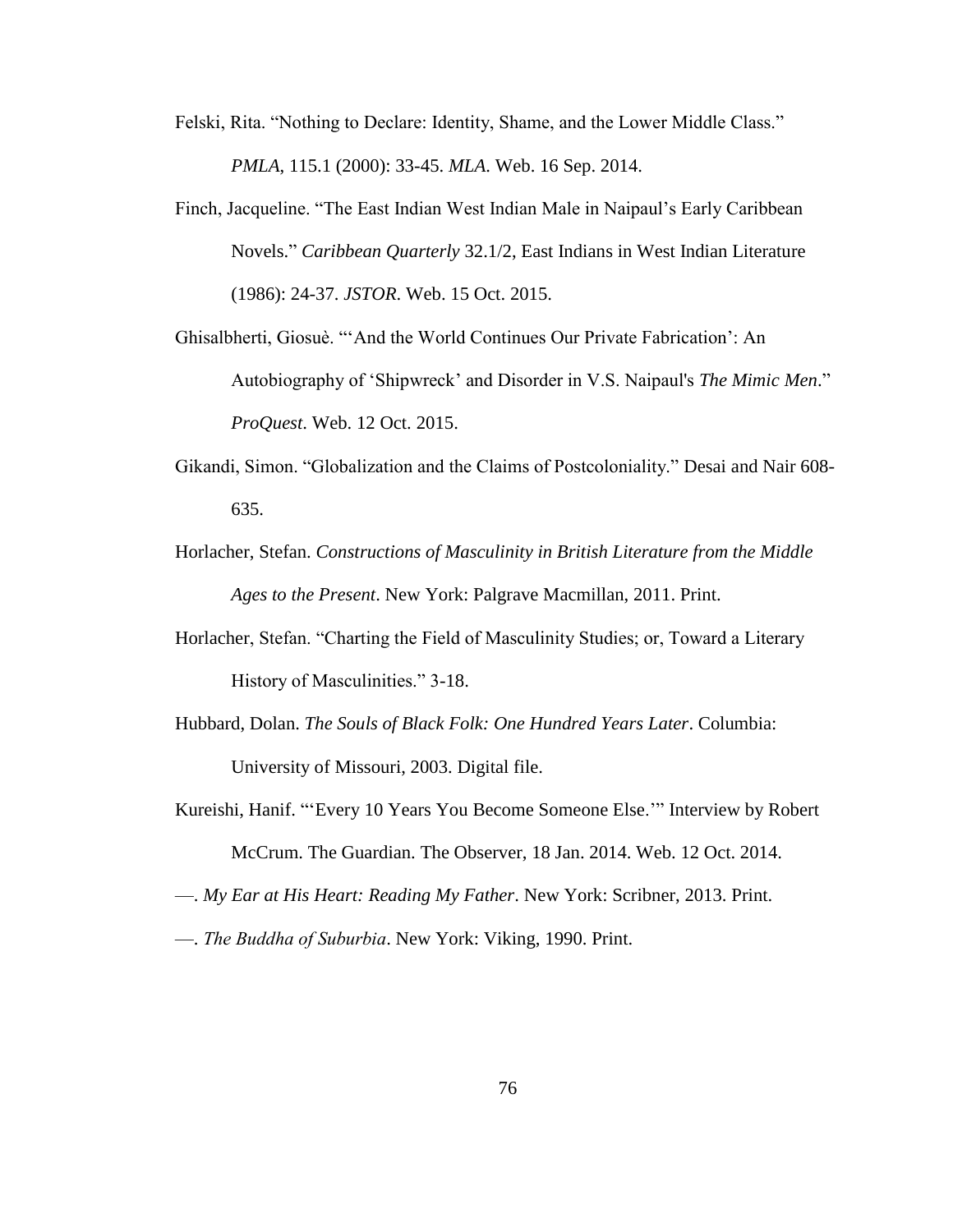- McClintock, Anne, Amir Mufti, and Ella Shohat. *Dangerous Liaisons: Gender, Nation, and Postcolonial Perspectives*. Minneapolis: University of Minnesota, 1997. Digital file.
- Naipaul, V. S., and Gillon R. Aitken. *Between Father and Son: Family Letters*. New York: Vintage, 2001. Print.
- —. *The Mimic Men*. New York: Vintage, 2001. Print.
- Onmus, Selime. "Hybrid Identities in *The Buddha of Suburbia* By Hanif Kureishi and *The Namesake* by Jhumpa Lahiri." Thesis. The Graduate School of Social Sciences of Middle East Technical University, 2012. Web.
- Oyěwùmí, Oyèrónké. "Colonizing Bodies and Minds: Gender and Colonialism." Desai and Nair 183-361.
- Said, Edward W. "'Introduction' to *Orientalism*." Desai and Nair 71-93.
- Schoene, Berthold. "Herald of Hybridity: The Emancipation of Difference in Hanif Kureishi's *The Buddha of Suburbia*." Horlacher 209-228.
- Senghor, Léopold Sédar. "Negritude: A Humanism of the Twentieth Century." Desai and Nair 183-190.
- Sezer, Şermin. "Performative Identities: First Generation Immigrants Haroon and Anwar in Hanif Kureishi's The Buddha of Suburbia." Presentation at World Cultures Graduate Student Conference. UC Merced, Merced. 15 Oct. 2013. Web. 15 Sep. 2015.